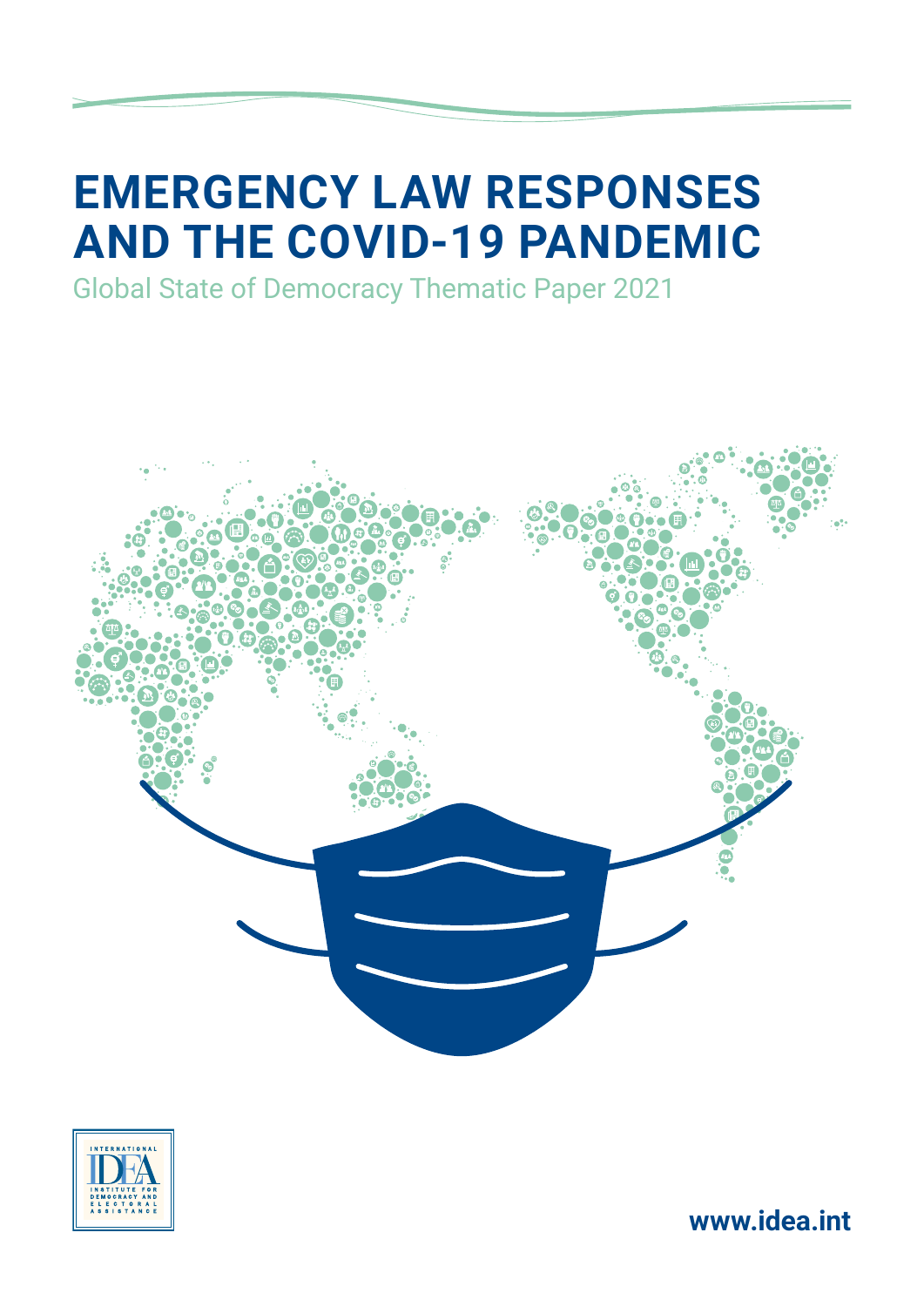© 2021 International Institute for Democracy and Electoral Assistance

International IDEA publications are independent of specific national or political interests. Views expressed in this publication do not necessarily represent the views of International IDEA, its Board of Advisers or its Council members.

References to the names of countries and regions in this publication do not represent the official position of International IDEA with regard to the legal status or policy of the entities mentioned.

Applications for permission to reproduce or translate all or any part of this publication should be made to:

International IDEA Strömsborg SE–103 34 Stockholm Sweden Tel: +46 8 698 37 00 Email: info@idea.int Website: <https://www.idea.int>

International IDEA encourages dissemination of its work and will promptly respond to requests for permission to reproduce or translate its publications.

Text editing: Accuracy Matters Ltd Cover design and illustration: Phoenix Design Aid Design and layout: Phoenix Design Aid

ISBN: 978-91-7671-471-3 (PDF) DOI: <[https://doi.org/10.31752/idea.2021.84>](https://doi.org/10.31752/idea.2021.84)

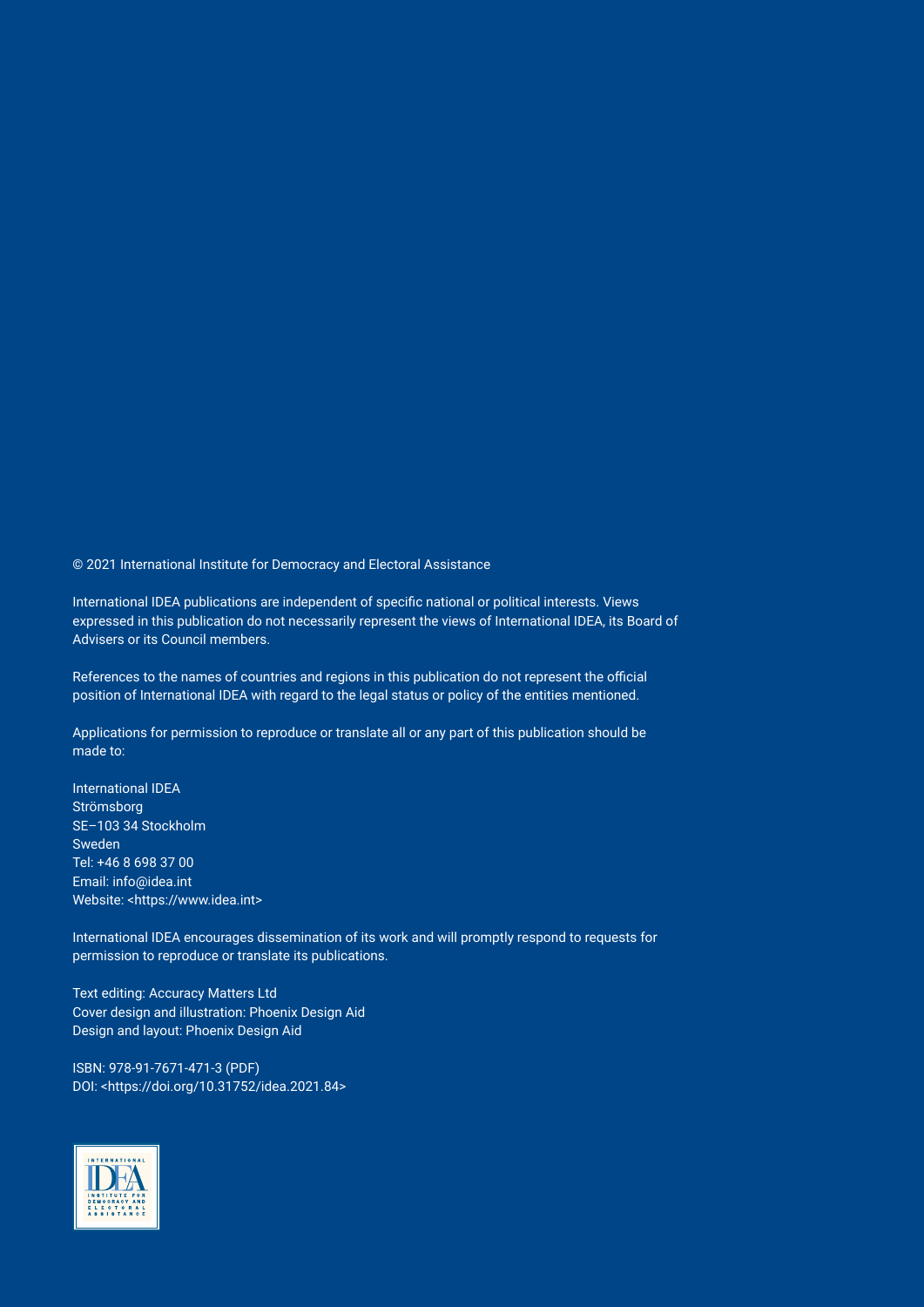## **EMERGENCY LAW RESPONSES AND THE COVID-19 PANDEMIC**

Global State of Democracy Thematic Paper 2021

*Erin Houlihan and William Underwood\**

*\* Erin Colleen Houlihan is a Programme Officer with International IDEA's Constitution-Building Programme where she supports governments and civil society actors engaged in constitution-building processes around the world.*

*William Underwood is a researcher and consultant on the legal and political aspects of peace processes, democratic governance and post-conflict transitions.*

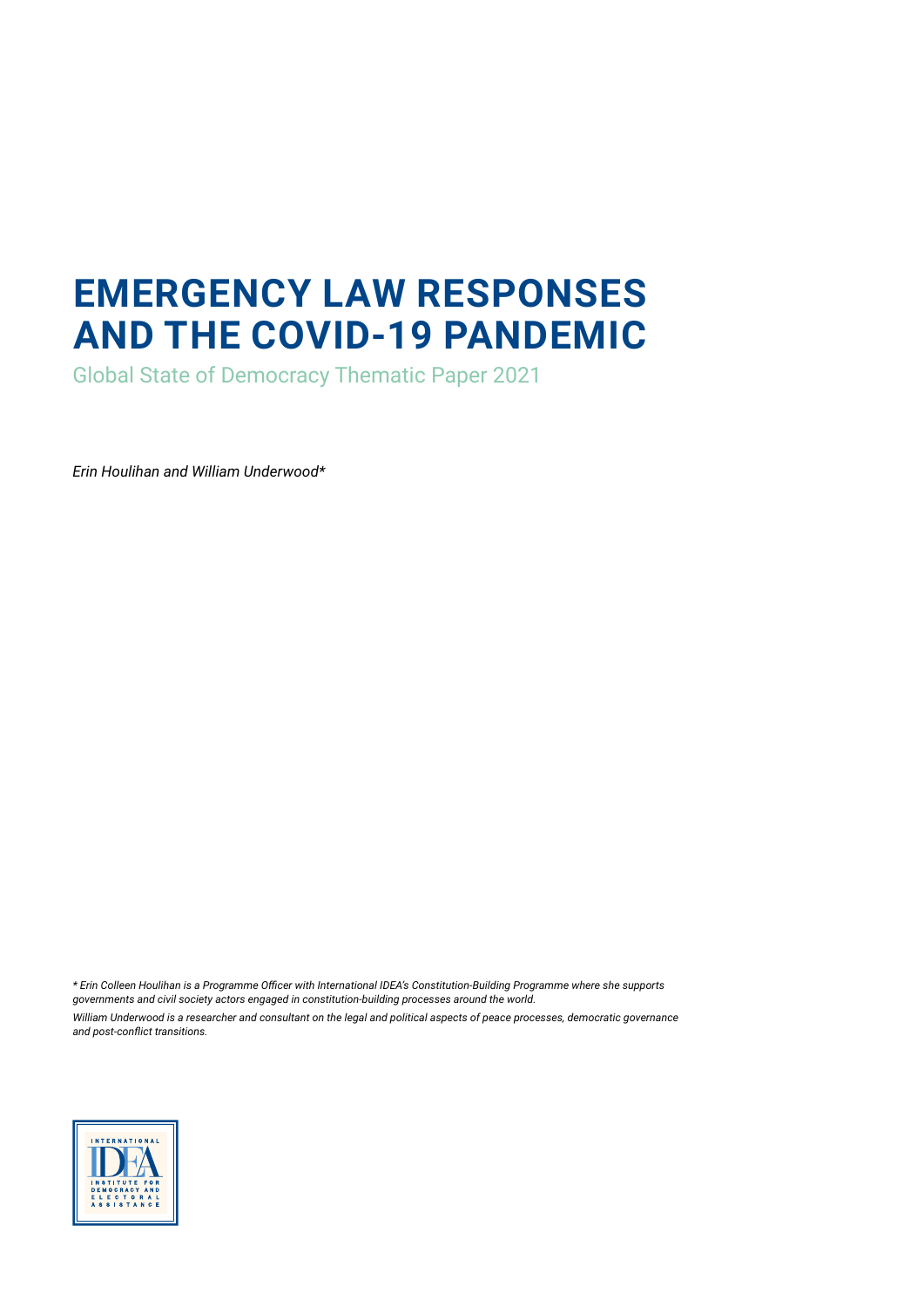### **Contents**

| Acknowledgements                  | iv           |
|-----------------------------------|--------------|
| About the technical paper         | $\mathsf{V}$ |
| Summary of key facts and findings | vii          |
| Key facts and findings            | viii         |
| Introduction                      | x            |
|                                   |              |

#### **[Chapter 1](#page-13-0)**

| <b>Emergency powers and their legal basis</b> |                                                           |     |
|-----------------------------------------------|-----------------------------------------------------------|-----|
|                                               | 1.1 Constitutional emergency regimes                      |     |
|                                               | 1.2 The legislative model of emergency governance         | 4   |
|                                               | 1.3 'Other' or ambiguous legal bases for emergency powers | .5. |

#### **[Chapter 2](#page-18-0)**

| Safeguards and constraints on abuse of emergency powers |                                                                     |     |
|---------------------------------------------------------|---------------------------------------------------------------------|-----|
|                                                         | 2.1 International standards                                         | 6.  |
|                                                         | 2.2 Constitutional emergency regime safeguards                      |     |
|                                                         | 2.3 Safeguards under the legislative model                          | q   |
|                                                         | 2.4 Safeguards and risks with 'other' emergency response approaches | 10. |
|                                                         | 2.5 Checks and constraints in multi-level governance systems        | 10  |

#### **[Chapter 3](#page-23-0) [Why might a state apply a particular legal basis or combination?](#page-23-0) 11** 3.1 [Sufficiency of legal grounds and extant laws in place](#page-23-0) 11 Sufficiency of legal grounds and extant laws in place 3.2 [History and experience with emergencies](#page-23-0) 11 3.3 [The political environment](#page-24-0) 12 3.4 [Legitimacy and legitimation issues](#page-24-0) 12 3.5 [Institutional strengths and structures](#page-24-0) 12 3.6 [Presence and levels of conflict](#page-24-0) 12 3.7 [The prevalence and spread of Covid-19](#page-25-0) 13 3.8 [Structure of the state \(multi-level governance systems\)](#page-25-0) 13

| <b>Chapter 4</b>                                                             |    |
|------------------------------------------------------------------------------|----|
| Risks to democracy related to the use of emergency law regimes               | 14 |
| 4.1 The risk of 'permanent' emergencies                                      | 14 |
| 4.2 The risk of securitization of emergency responses                        | 14 |
| 4.3 The risk of abuse and opportunism                                        | 15 |
| 4.4 Potential risks facing states engaged in one or more types of transition | 16 |

| <b>Conclusion</b> |  |
|-------------------|--|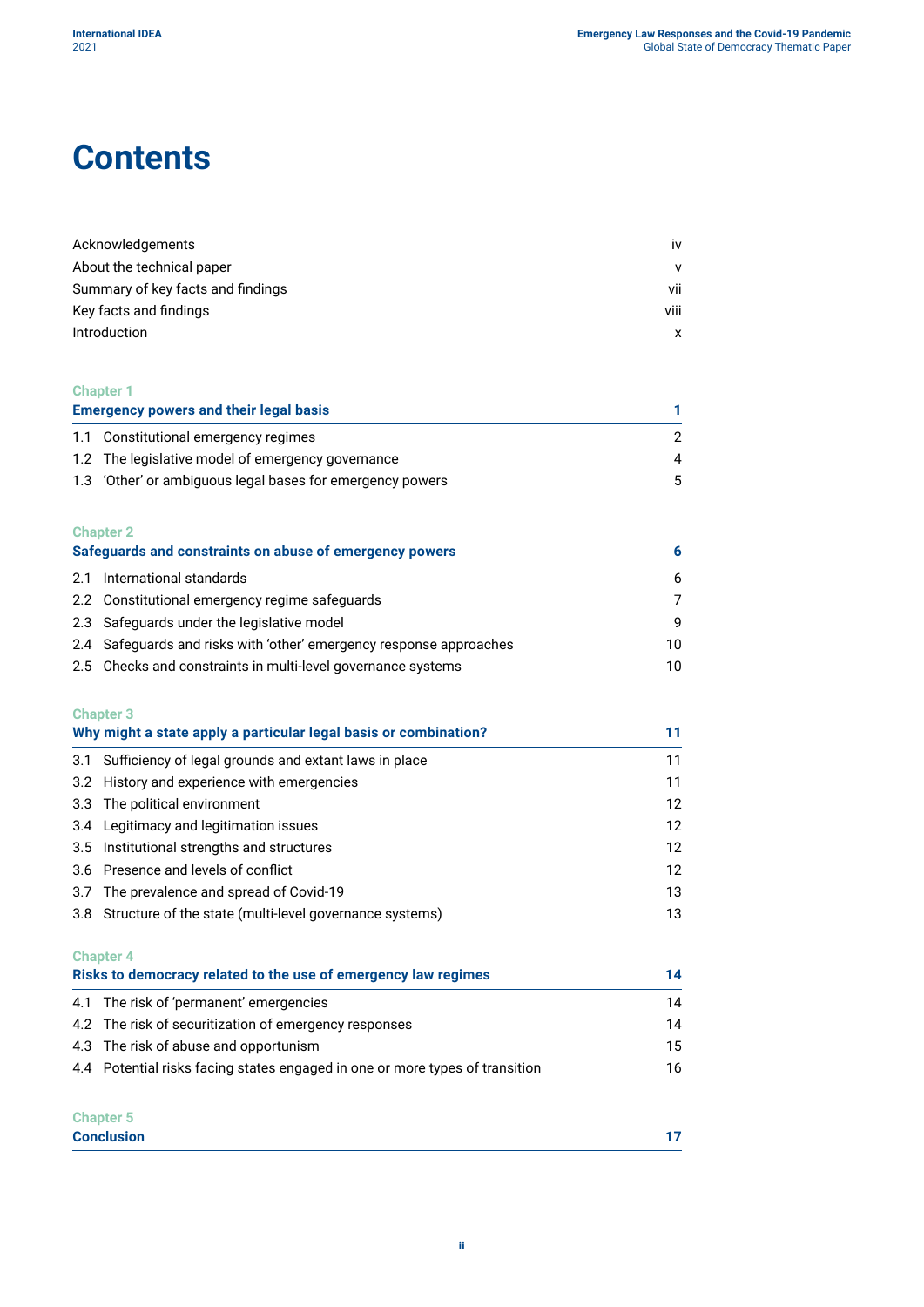| <b>Chapter 6</b>                                                                   |    |
|------------------------------------------------------------------------------------|----|
| <b>Policy recommendations</b>                                                      | 18 |
| Annex A. Legal bases for emergency powers, potential risks to democracy and common |    |
| safeguards                                                                         | 21 |
| Endnotes                                                                           | 22 |
| About International IDEA                                                           | 30 |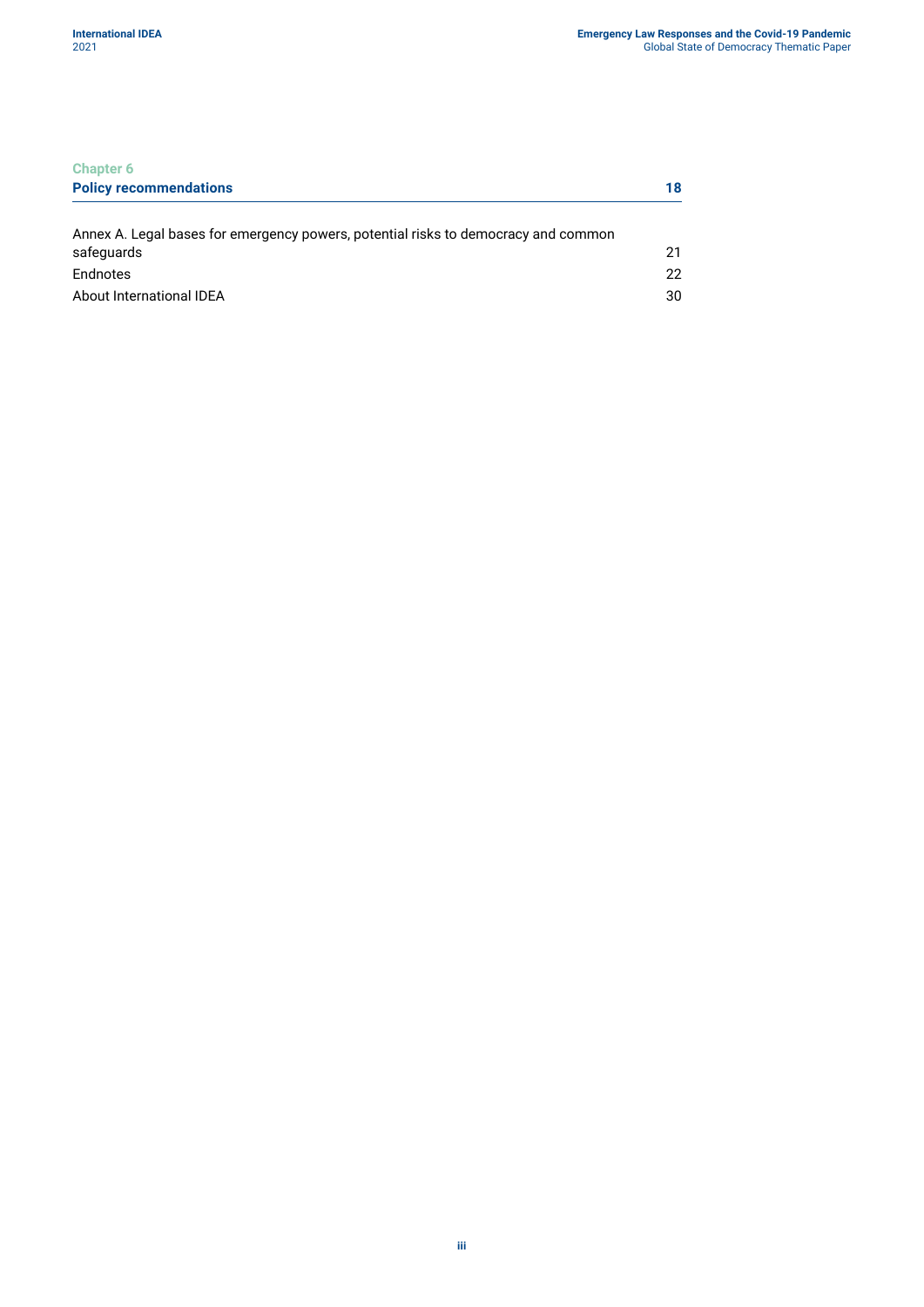### <span id="page-5-0"></span>**Acknowledgements**

The authors extend their warm thanks to Sumit Bisarya, Constitutions Advisor at the United Nations Department of Political and Peacebuilding Affairs, and to Tom Ginsburg, Leo Spitz Professor of International Law at the University of Chicago Law School and a research fellow at the American Bar Foundation, for their insightful comments and helpful suggestions on an earlier draft of this paper. We are particularly grateful to Tom for sharing with us the data from his earlier research on emergency law responses to the pandemic (referenced herein); this was invaluable. We also appreciate the time and comments from International IDEA colleagues within the Global Programmes and Regional teams.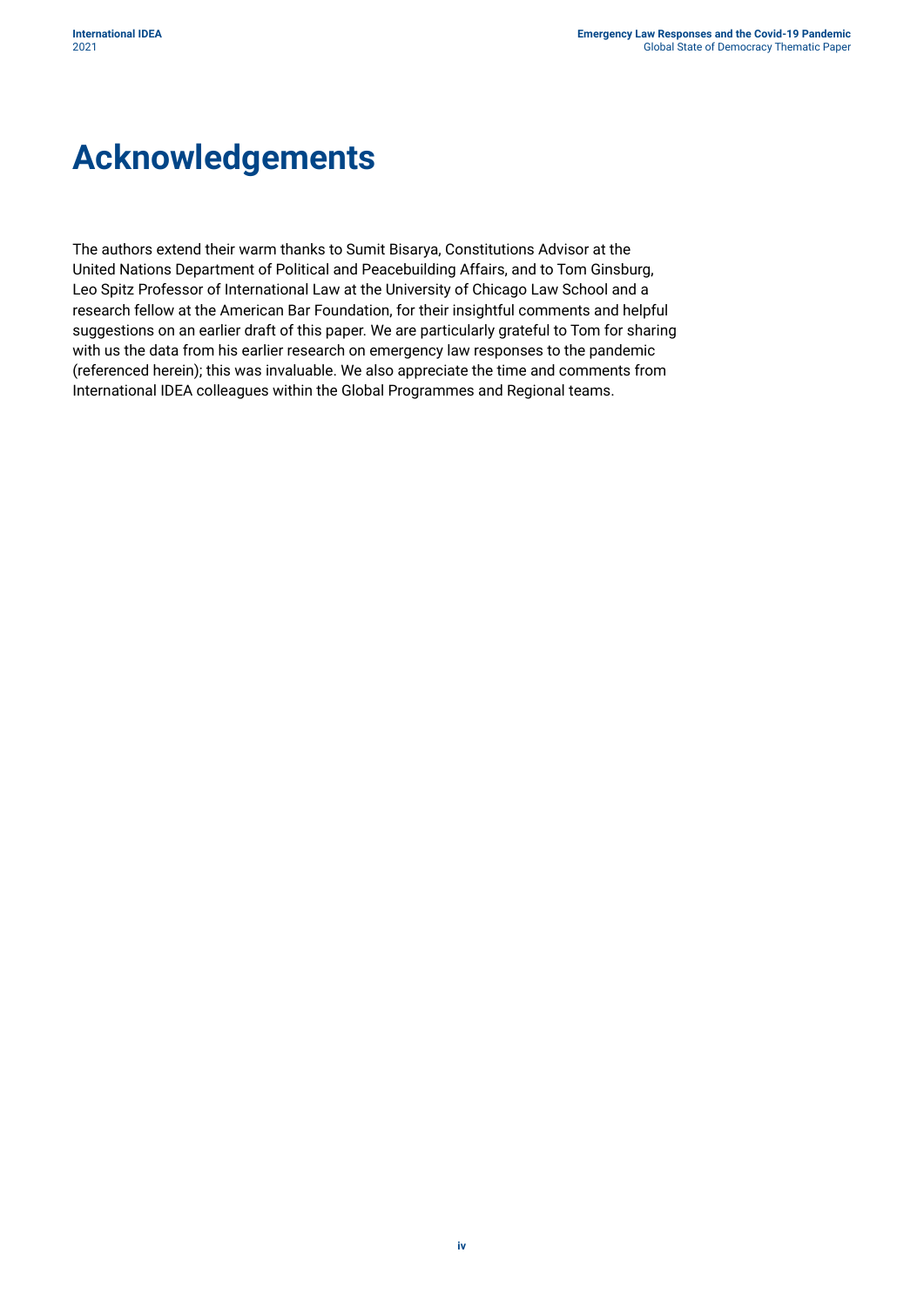### <span id="page-6-0"></span>**About the technical paper**

International IDEA's *The Global State of Democracy (GSoD) 2021* reviews the state of democracy around the world over the course of 2020 and 2021, with democratic trends since 2015 used as contextual reference. It is based on analysis of events that have impacted democratic governance globally since the start of the pandemic, based on various data sources, including International IDEA's [Global Monitor of Covid-19's Impact on](https://www.idea.int/gsod-indices/#/covid-19-monitor)  [Democracy and Human Rights](https://www.idea.int/gsod-indices/#/covid-19-monitor), and International IDEA's [Global State of Democracy \(GSoD\)](https://www.idea.int/gsod-indices/#/democracy-indices)  [Indices](https://www.idea.int/gsod-indices/#/democracy-indices). The Global Monitor provides monthly data on pandemic measures and their impact on democracy for 165 countries in the world. The GSoD Indices provide quantitative data on democratic quality for the same countries, based on 28 aspects of democracy up until the end of 2020. Both data sources are developed around a conceptual framework, which defines democracy as based on five core attributes: Representative Government, Fundamental Rights, Checks on Government, Impartial Administration, and Participatory Engagement (see Figure 1).

#### FIGURE 1



#### **The GSoD conceptual framework**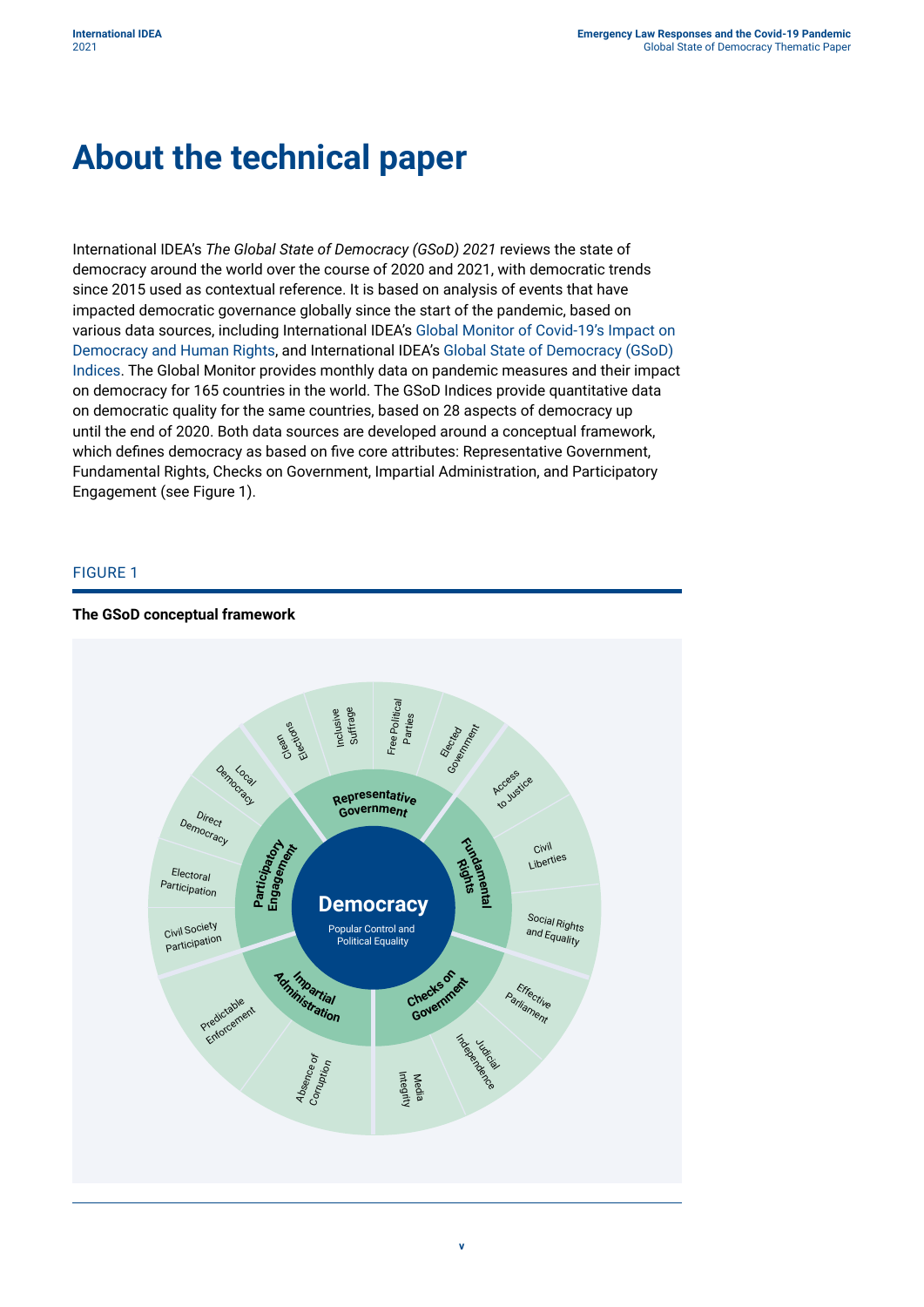This thematic paper is part of a series on The Global State of Democracy, which complement and cross-reference each other. The report has a global focus, and it is accompanied by four regional reports that provide more in-depth analysis of trends and developments in **[Africa and the Middle East](https://doi.org/10.31752/idea.2021.94)**; the **[Americas](https://doi.org/10.31752/idea.2021.93)** (North, South and Central America, and the Caribbean); **[Asia and the Pacific](https://doi.org/10.31752/idea.2021.95)** and **[Europe](https://doi.org/10.31752/idea.2021.96)**. It is accompanied by two additional thematic papers that allow more in-depth analysis and recommendations on how to manage **[electoral processes](https://doi.org/10.31752/idea.2021.85)** and **[how democracies and non-democracies fared](https://doi.org/10.31752/idea.2021.86)** based on lessons learned from the pandemic.

#### **CONCEPTS IN THE GLOBAL STATE OF DEMOCRACY 2021**

- The reports refer to three main regime types: *democracies*, *hybrid* and *authoritarian regimes*. Hybrid and authoritarian regimes are both classified as non-democratic.
- Democracies, at a minimum, hold competitive elections in which the opposition stands a realistic chance of accessing power. This is not the case in hybrid and authoritarian regimes. However, hybrid regimes tend to have a somewhat more open — but still insufficient  $-$  space for civil society and the media than authoritarian regimes.
- Democracies can be *weak*, *mid-range performing* or *high-performing*, and this status changes from year to year, based on a country's annual democracy scores.
- Democracies in any of these categories can be backsliding, eroding and/or fragile, capturing changes in democratic performance over time.
	- Backsliding democracies are those that have experienced gradual but significant weakening of Checks on Government and Civil Liberties, such as Freedom of Expression and Freedom of Association and Assembly, over time. This is often through intentional policies and reforms aimed at weakening the rule of law and civic space. Backsliding can affect democracies at any level of performance.
	- Eroding democracies have experienced statistically significant declines in any of the democracy aspects over the past 5 or 10 years. The democracies with the highest levels of erosion tend also to be classified as backsliding.
	- Fragile democracies are those that have experienced an undemocratic interruption at any point since their first transition to democracy.
	- Deepening authoritarianism is a decline in any of the democracy aspects of nondemocratic regimes.

For a full explanation of the concepts and how they are defined, see Table 6 on p. 8 of the [summary methodology](https://www.idea.int/gsod-indices/sites/default/files/gsod-methodology-november-2020.pdf).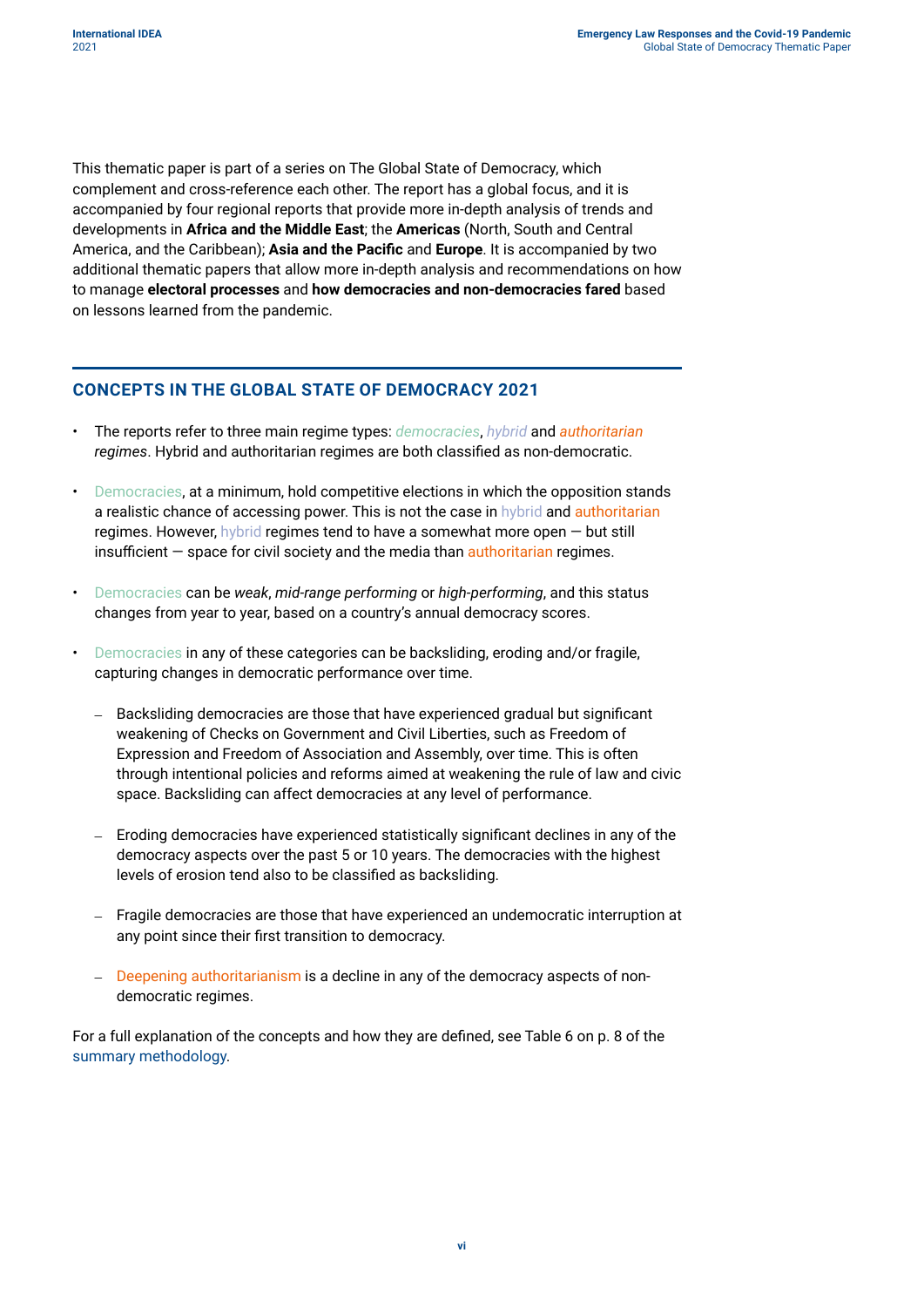### <span id="page-8-0"></span>**Summary of key facts and findings**

#### **CHALLENGES**

Some governments have not taken necessary steps to protect the health and life of the population in the context of Covid-19, constituting a failure to fulfil international human rights and potentially national legal obligations.

In authoritarian regimes, some backsliding democracies and states undergoing political or post-conflict transitions, the institutional weakness of the courts and the legislature has often been exacerbated as emergency response measures further curtail oversight functions.

In many contexts, responses to Covid-19 have exposed gaps in emergency law frameworks. These gaps sometimes limit options for decision-makers, as well as leading to poorly drafted laws, or opening up opportunities for misuse or abuse.

In some conflict-affected states, Covid-19 has contributed to reshaping incentives for state and non-state actors, as well as their relative positions, as they have both instrumentalized the pandemic to bolster claims to power or gain the upper hand.

#### **OPPORTUNITIES**

The use of an emergency legal regime and extraordinary powers in response to the Covid-19 pandemic in a constitutionally responsible way may be a sign of good governance. Responses in practice have included examples of both responsive and responsible leadership.

Some states have developed innovative approaches to coordinating the pandemic response across institutions, including both horizontally and vertically among different levels of government.

Particularly in democratic states, there is evidence that both the courts and legislatures are providing formal oversight within their respective roles, and that civil society and media are effectively contributing to monitoring and accountability.

In conflict-affected states, Covid-19 has presented an opportunity to shift relations between state and non-state actors, in some cases galvanizing coordination between the state and these parties.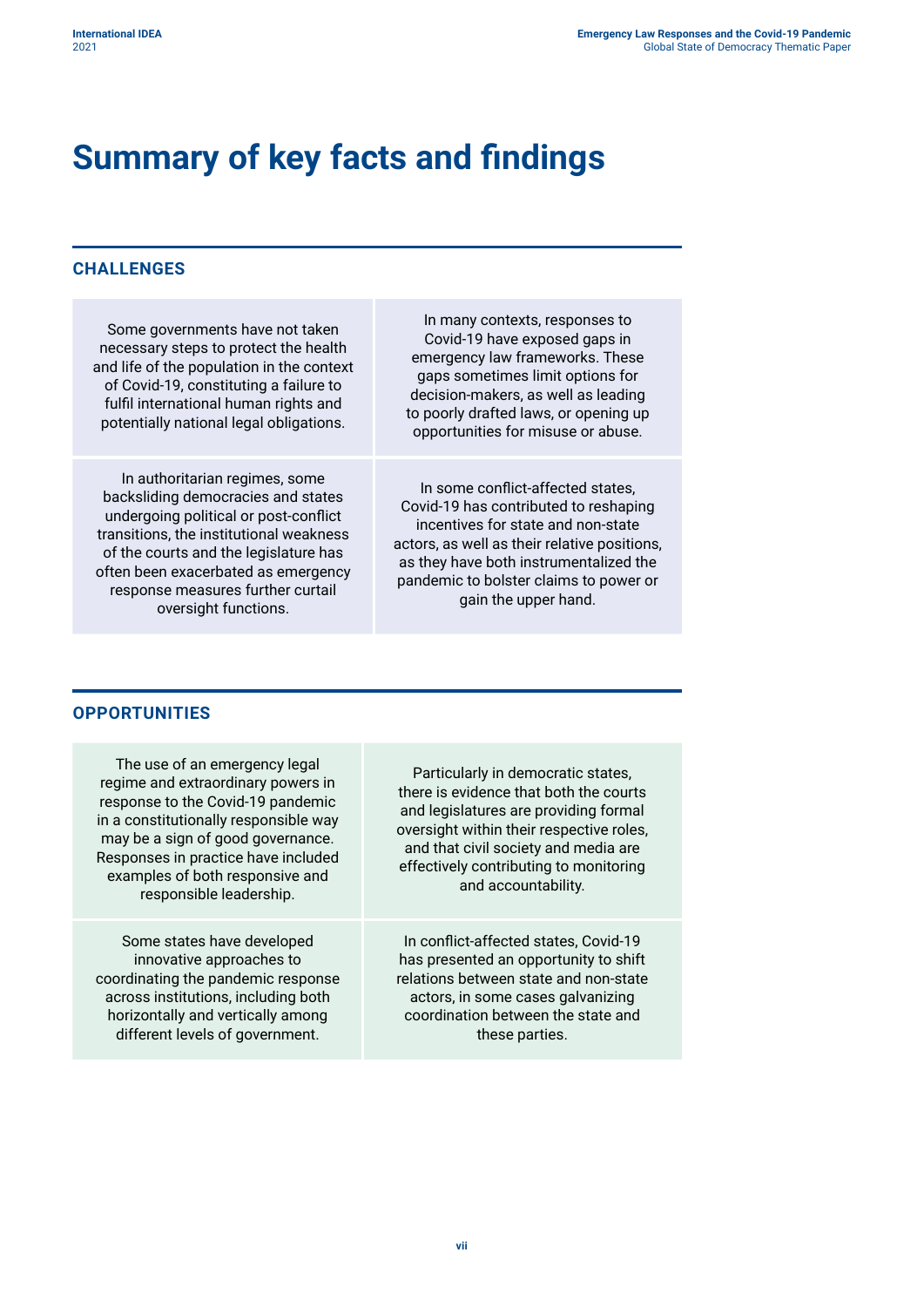### <span id="page-9-0"></span>**Key facts and findings**

- 1. The triggering of an emergency legal regime and the use of extraordinary powers in response to the Covid-19 pandemic does not inherently signal a threat to democracy. Rather, the use of emergency powers in a constitutionally responsible way may be a sign of good governance, while neglecting to take the necessary steps to protect public health may constitute a failure on the part of the state to fulfil its most basic obligations.
- 2. Responses to the Covid-19 pandemic have included examples of responsive and responsible governance, as well as both executive overreach and inaction, in addressing the threat and impacts of the virus. While some governments have used the pandemic to justify the use of extraordinary powers outside the bounds of national and international law, others have shown a reluctance to address the virus and thereby risked public health.
- 3. The pandemic has exposed gaps in many emergency law frameworks. At the constitutional level, while not all texts contemplate emergency rule, among those that do public health crises may not be a permissible ground for declaration; this can limit options for decision-makers. At the statutory level, new legislation developed in response to the pandemic has sometimes been hastily and poorly drafted, while in other cases countries have relied on older emergency laws that are inappropriately broad or open to opportunistic abuse. In other countries again, emergency measures have relied primarily on executive decrees, de facto powers or orders that exceed authorized powers; this can undermine the rule of law.
- 4. In countries with multi-level governance structures, issues of overlapping jurisdiction and unclear distribution of powers have sometimes complicated the emergency response where efforts are not effectively coordinated.
- 5. There is no clear relationship between the level of democracy at the start of the pandemic and the legal basis for emergency response measures applied by governments. While comparison is complicated by the wide variation in emergency law response types available across jurisdictions, studies indicate a slight preference by governments of all regime types to rely on statutory authorizations—mostly laws on public health or other types of disasters and emergencies—to address the crisis rather than declaring a constitutional emergency regime. Among countries that have declared constitutional emergencies, democracies have tended to do so at a slightly higher rate than non-democratic regimes.
- 6. Contextual factors appear to be more influential on the choice of emergency law response than regime type. Some key considerations include: the sufficiency of legal grounds and current laws in place; the history and past experience of constitutional emergencies; the political environment and levels of political contestation, legitimacy and legitimation issues; institutional capacities and structures; the presence of and levels of conflict; whether the country is in a political or conflict transition; the impact and prevalence of the pandemic domestically; and the structure of the state as unitary or decentralized.
- 7. The extent to which democratic norms and institutions are resilient in the face of an extended emergency legal regime depends significantly on political will and respect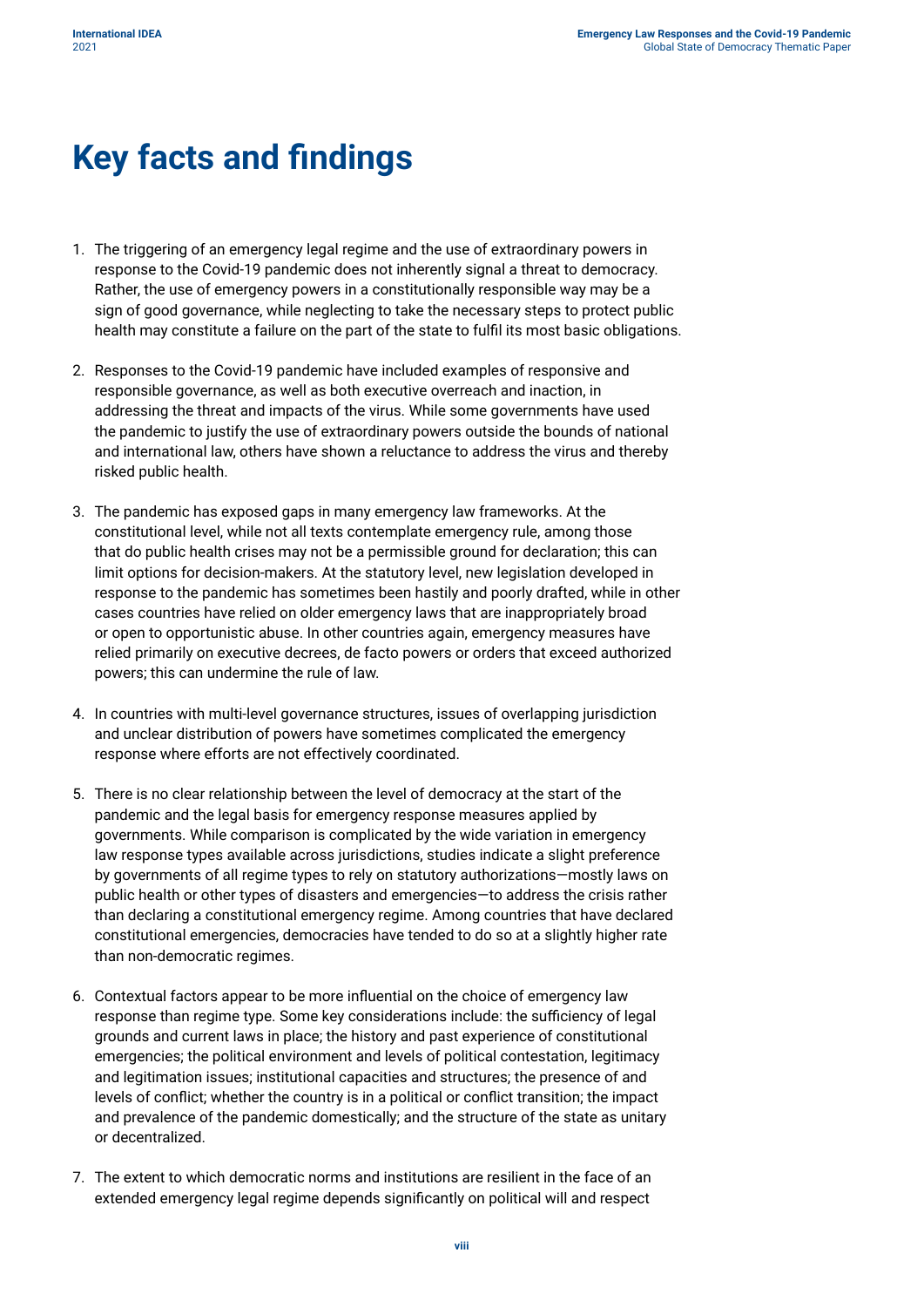for rule of law and democratic conventions, but built-in safeguards and constraints on abuse during emergencies provide an important foundation. Particularly in democratic countries, there is evidence that the kinds of institutional safeguards common to both constitutional and legislated emergency regimes are generally working, meaning that both the courts and the legislature are providing formal oversight within their respective roles. Civil society and media also continue to play important monitoring roles.

- 8. In backsliding democracies, authoritarian regimes and states undergoing transitions to peace and democracy, oversight by courts and parliaments has often been absent, limited or ineffective due to their lack of independence, authority and/or capacity. This institutional weakness has been exacerbated in many cases by the retrospective nature of judicial and legislative oversight, and by the government's approach to the pandemic. It is particularly challenging for courts—weak or strong—to provide oversight in situations where the government's response inadequately meets its legal obligations to protect the populace. Similarly, legislative inquiries into government actions have taken a long time and have often occurred only after the emergency and response measures have ended.
- 9. There has been an increasing militarization of emergency responses around the world, with some countries linking security and anti-terrorism frameworks to the health emergency. This presents long-term risks for the undermining of democratic transitions, the legitimation of security and counter-terrorism frameworks in response to health emergencies, the normalization of military power in civilian spheres, and the securitization of the state.
- 10.In conflict-affected states, and particularly those in which the right of identity-based groups to self-determination and freedom from state interference is essential to a negotiated transition, Covid-19 has contributed to reshaping incentives for state and non-state parties, as well as their relative positions. Both state and non-state actors have used the pandemic to bolster or legitimate claims to power, and in some cases insurgent groups have been able to opportunistically divide the limited attention and resources of the state to gain the upper hand in the conflict.
- 11.Under international law, some instruments contain a derogation clause permitting states to derogate from specified human rights obligations in emergencies, provided the state gives proper notification. While some states have abided by these obligations, others have not, and still others have questionably relied on national courts, rather than political representatives, to register derogation notifications. Such weak compliance and legal confusion raise questions about the adequacy of the current structure of the international system of monitoring and accountability for legal derogations from—and potentially for violations of—treaty obligations.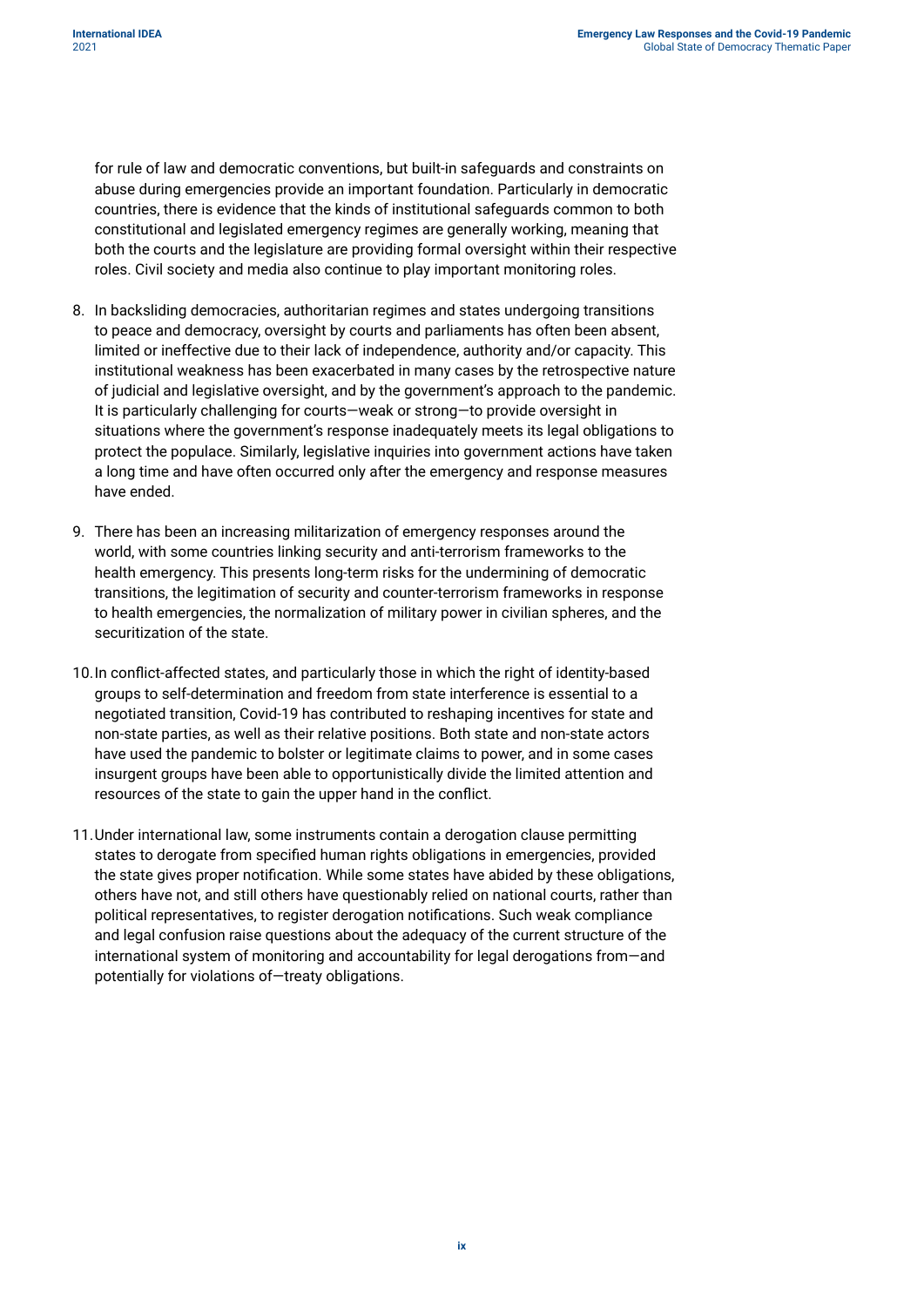### <span id="page-11-0"></span>**Introduction**

In response to the Covid-19 pandemic, governments have implemented a variety of extraordinary legal and policy measures to protect lives, mitigate the spread of the virus within and beyond state borders, and prevent health systems from breaking down. These measures have often included curbing some human rights, restricting travel, shuttering up classrooms, suspending government services, ordering the temporary closure of businesses, controlling or curtailing news reporting, and sometimes delaying elections. To do this, many governments have activated emergency legal frameworks that provide for the assumption of substantial emergency powers by the executive and the weakening or setting aside of ordinary democratic checks and balances.<sup>1</sup>

The threat to human health posed by the pandemic is undoubtedly significant. States have moral and legal obligations to protect their populations<sup>2</sup>—including under international human rights law<sup>3</sup> and also often under domestic legal frameworks.<sup>4</sup> Moreover, representative democracy means that elected leaders make decisions in emergencies. Restrictions on rights that are necessary, proportionate and applied without discrimination are not presumptively undemocratic. At all times in democratic societies, individual liberties must be balanced against the rights of others and the collective rights of the people as a whole. In some cases, the triggering of emergency legal response frameworks and the imposition of extraordinary measures may be a sign of good governance, rather than a failure of democratic safeguards. Moreover, where governments do not take the necessary steps to protect lives and curb the pandemic, this may signal a failure of governance.5 Accordingly, many of the emergency measures imposed in response to Covid-19 are potentially both necessary and justifiable in a democratic society; in many countries, such measures also appear to have broad public support.

However, the imposition—on a global scale and over a long time period—of extraordinary measures to combat the virus also raises well-founded concerns about democratic resilience. These relate primarily to:

- the legality of the various measures undertaken and the willingness and capacity of institutions to provide oversight;<sup>6</sup>
- their potential to erode a wide range of human rights and civil liberties beyond what is necessary and proportionate;<sup>7</sup>
- their capacity to be used in politically opportunistic ways;<sup>8</sup>
- their potential to exacerbate conflict and undermine fragile transitions;<sup>9</sup> and
- their potential for longer-term impacts on the core features of democratic governance through the 'normalization' of both the measures themselves and executive aggrandizement.<sup>10</sup>

In order to assess whether or how the Covid-19 emergency has impacted democracy over both the short and longer term, it is helpful to understand the different types of emergency laws relied upon (or not) by governments to justify their assumption of emergency powers and their imposition of emergency measures. This thematic paper examines and

**Restrictions on rights that are necessary, proportionate and applied without discrimination are not presumptively undemocratic. At all times in democratic societies, individual liberties must be balanced against the rights of others and the collective rights of the people as a whole.**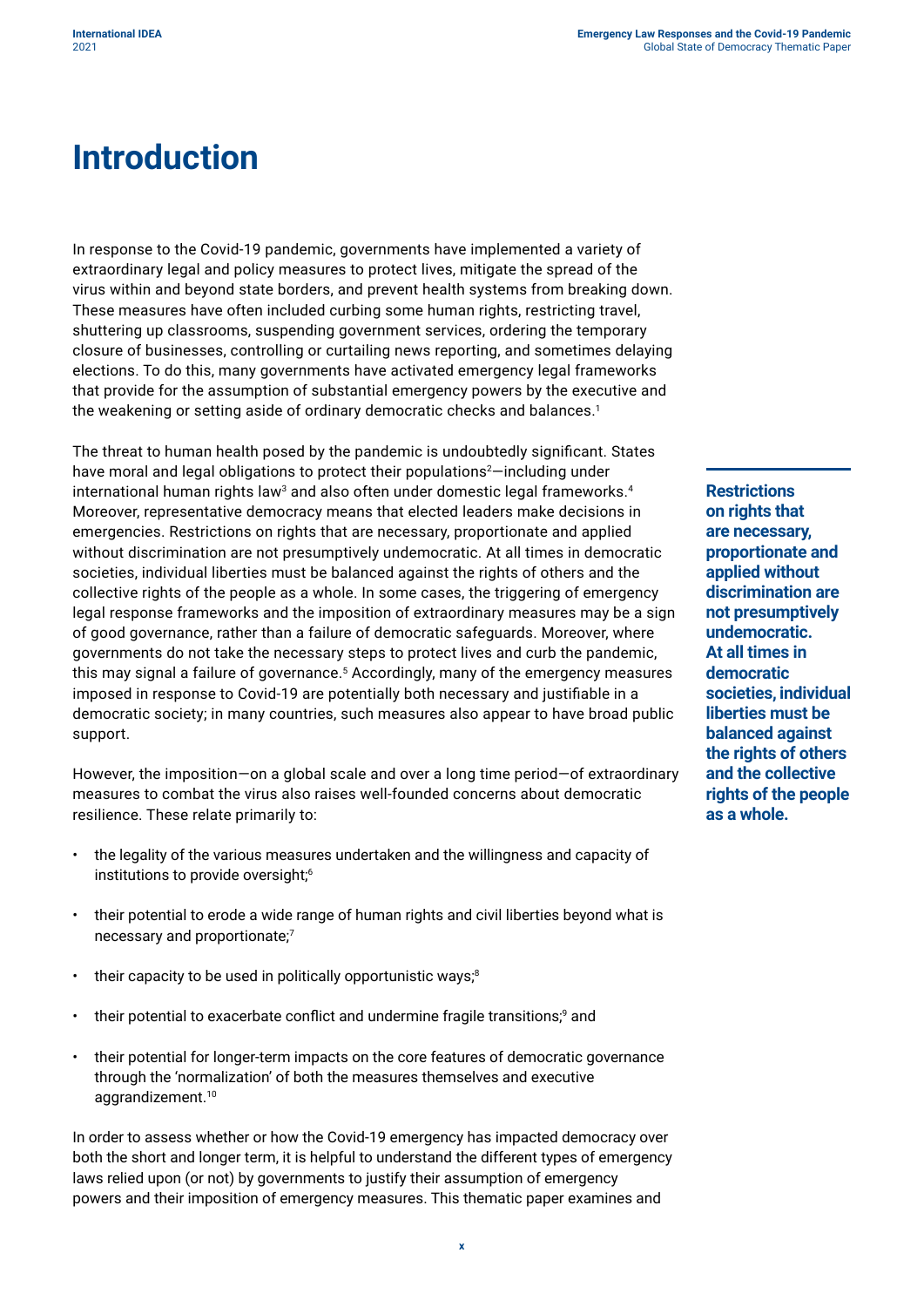compares different types of legal bases for emergency powers, built-in safeguards and constraints specific to each type of emergency regime, the factors that may influence choices about which emergency legal response to apply, and the associated advantages and risks. However, a few caveats are helpful. First, there is significant variation in the types of emergency law response options available in different states, and it is sometimes difficult for outsiders to determine which emergency regime is being applied at a given time. Second, each context has a unique set of circumstances that make it difficult to draw conclusions about why a particular legal response may have been selected over other available options. After unpacking emergency law response typologies, considerations, advantages and risks, this paper provides a brief conclusion and a set of recommendations targeting state-level actors and civil society, as well as the international community.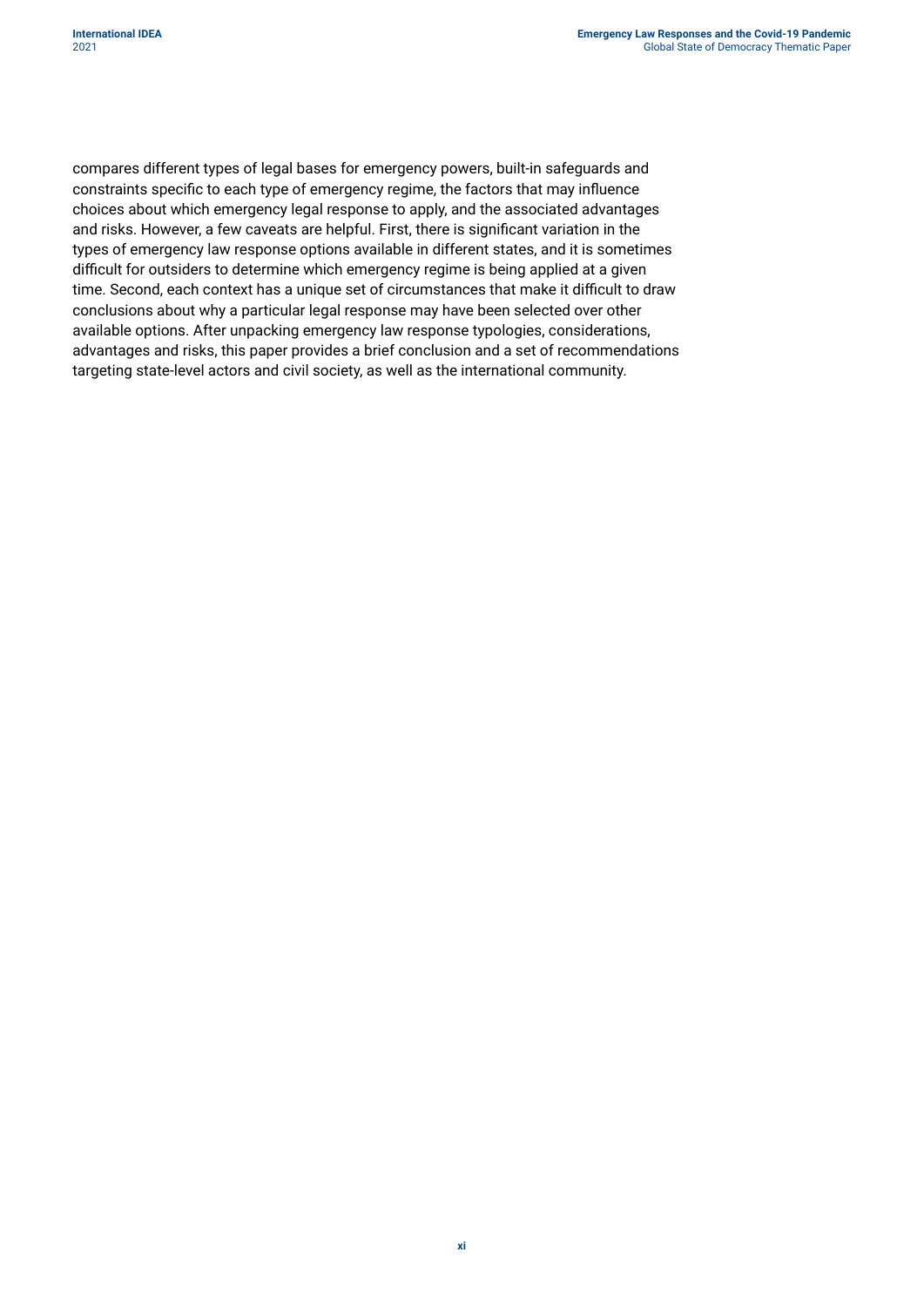#### <span id="page-13-0"></span>Chapter 1

# **Emergency powers and their legal basis**

Emergency powers can rest on a number of different legal foundations, each of which: often involve distinct circumstantial preconditions; may require specific procedures to initiate, review and terminate; permit different executive actions, including to restrict rights; and have distinct implications for the operation of democratic checks and balances. The emergency law options available in a particular state differ by context, but the main modes include:

- declaring a constitutional 'state of emergency' of some form;<sup>11</sup>
- applying existing or new legislation specific to crisis governance (a 'legislative model'); and
- recourse to more ambiguous legal groundings, ranging from expansive interpretations of ordinary laws, via the exclusive use of executive decrees or orders in ways that may exceed the scope of powers provided under the constitution, to de facto exceptional powers.

For an overview of emergency law response types and their general characteristics, see Annex A.

In response to Covid-19, a number of governments (e.g. Armenia, Chile, Czechia, Hungary, Israel, Mali, Peru, Philippines, Senegal, Sierra Leone and Spain) have used emergency powers on the basis of declaring a constitutional state of emergency.<sup>12</sup> In other countries, the primary legal basis is the delegation of exceptional powers through ordinary legislation (e.g. the United States and Ireland). In a few states, the government has mainly relied on or at least initially relied on—executive decrees, broad interpretations of ordinary executive power, or sometimes de facto exceptional powers that arguably exceed constitutional authorities (e.g. Belarus, Cambodia, Cameroon, Central African Republic, China, Cuba, Lao People's Democratic Republic (PDR), Rwanda, Saudi Arabia, Somalia, Sri Lanka, Sudan and Tanzania). Many countries have used a combination of emergency legal response options, either sequentially or in parallel, sometimes following judicial intervention (e.g. Brazil, El Salvador, Kosovo and Romania).<sup>13</sup> Notably, not all states have couched their legal response to the pandemic in emergency terms.

A 2020 survey of pandemic-related legal responses in 106 countries found that, in a slight majority of states, governments cited ordinary legislation rather than the constitution for emergency powers—despite most having the option of declaring a constitutional emergency—and that such legislation was often framed in terms of public health rather than emergency.<sup>14</sup> In a handful of other states, the executive did not cite any legal basis at the time it instituted actions, although these have since clarified the legal basis, including through retroactive ordinary legislation subsequently adopted by the legislature. Of most concern for the rule of law are the relatively few states in which the legal basis for the assumption of emergency powers has never been made clear, although many of these states are generally already 'authoritarian settings'.<sup>15</sup>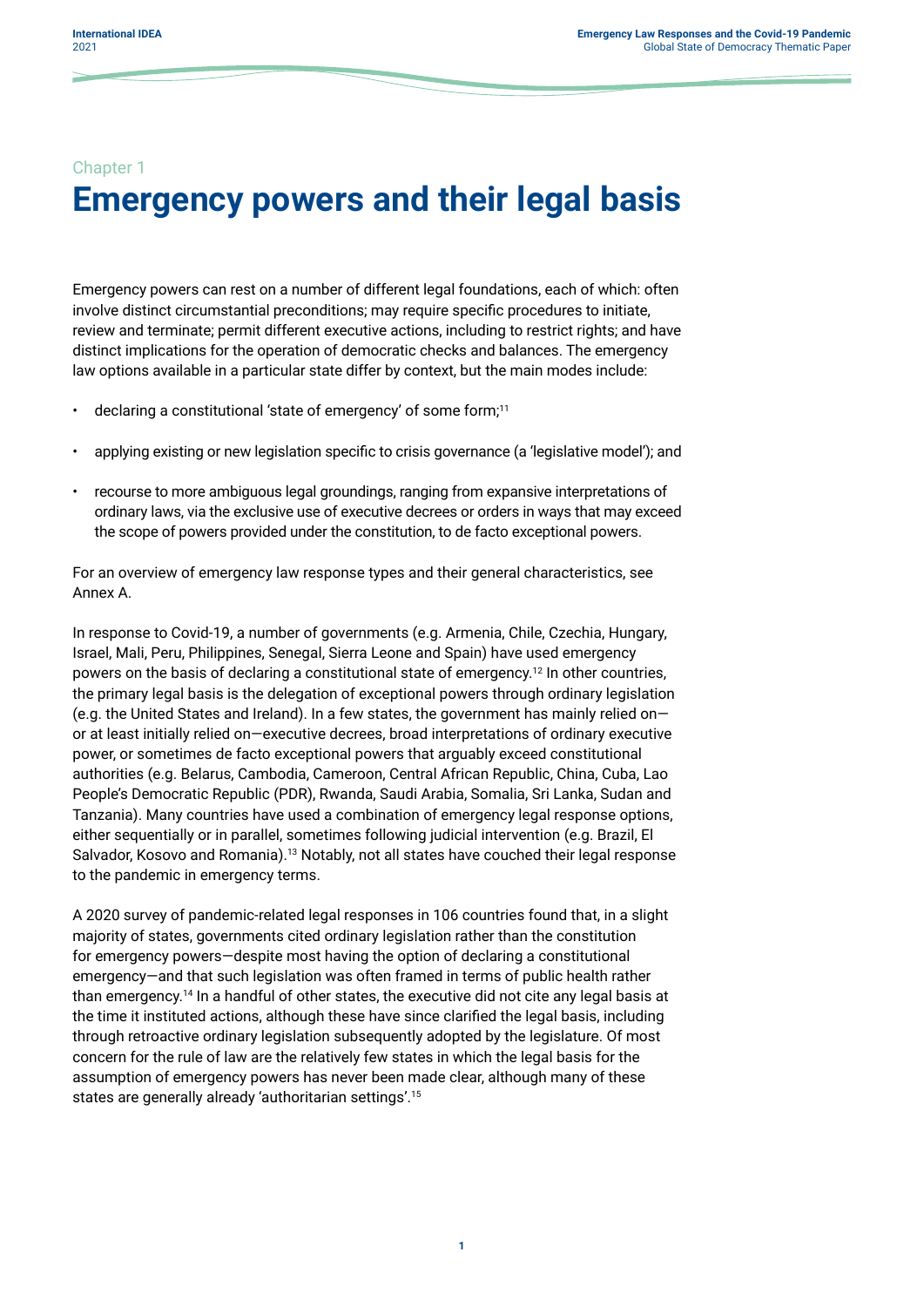#### <span id="page-14-0"></span>1.1 **CONSTITUTIONAL EMERGENCY REGIMES**

Most of the world's constitutions (around 90 per cent) include provisions that enable authorities—primarily, although not always, the executive<sup>16</sup>—to take the necessary actions in emergency situations.<sup>17</sup> Permitted extraordinary measures vary greatly in scope, but often include limiting or suspending certain (but usually not all) constitutional rights, transferring authority from sub-states to the national level, granting administrators extraordinary powers, setting aside some institutional checks and balances that operate in normal times, and sometimes also postponing elections.<sup>18</sup>

When these provisions are triggered, it constitutes an 'emergency mode' of constitutional governance. If a constitution did not expressly or implicitly contain such provisions, the state would sometimes be either unable to take the urgent actions necessary to address an emergency, or it would need to act outside the bounds of the law. Either option would pose a more serious risk to democracy than that posed by a constitutionally framed and constrained emergency rule scheme.

#### **Types of emergency rule**

The term 'state of emergency' is commonly used to refer to a range of 'emergency modes', resting on different grounds or circumstances. There is great variation in the types of emergency that constitutions address, the procedures necessary to trigger an emergency mode, the actions the state of emergency permits the government to take, and the degree to which normal democratic checks and balances may be set aside. In some countries, there is only one type of emergency rule. In others, there may be different types of emergency regimes operating under different labels, conditions and procedures, which authorize the assumption of different types of powers.<sup>19</sup> For example, a 'state of emergency', 'state of exception', 'state of siege', 'state of alarm', 'state of martial law', 'state of natural disaster' and even sometimes a 'state of financial emergency'.

Not all constitutions include all types of emergency rule modes and not all modes are alike. In Morocco, the Constitution has one emergency type, called a 'state of exception', which covers a range of situations (article 59). The Constitution of Timor-Leste, in comparison, uses the term 'state of exception' as a broad category that includes two different modes (article 25). The Constitution of Portugal distinguishes a 'state of emergency' as involving preconditions that are 'less serious' than those that would permit a 'state of siege' to be declared. Similarly in Spain, the Constitution distinguishes between states of alarm, exception and siege (article 116) but leaves it to legislation to define the preconditions for each type of declaration.

#### **Elements of constitutional emergency modes**

Broadly speaking, there are five common elements of constitutional states of emergency:

- conditions for its declaration;
- a delegation of power (usually to the executive);
- limitations on the use of emergency powers;
- temporal limitations on duration (and renewal); and
- provisions for oversight.<sup>20</sup>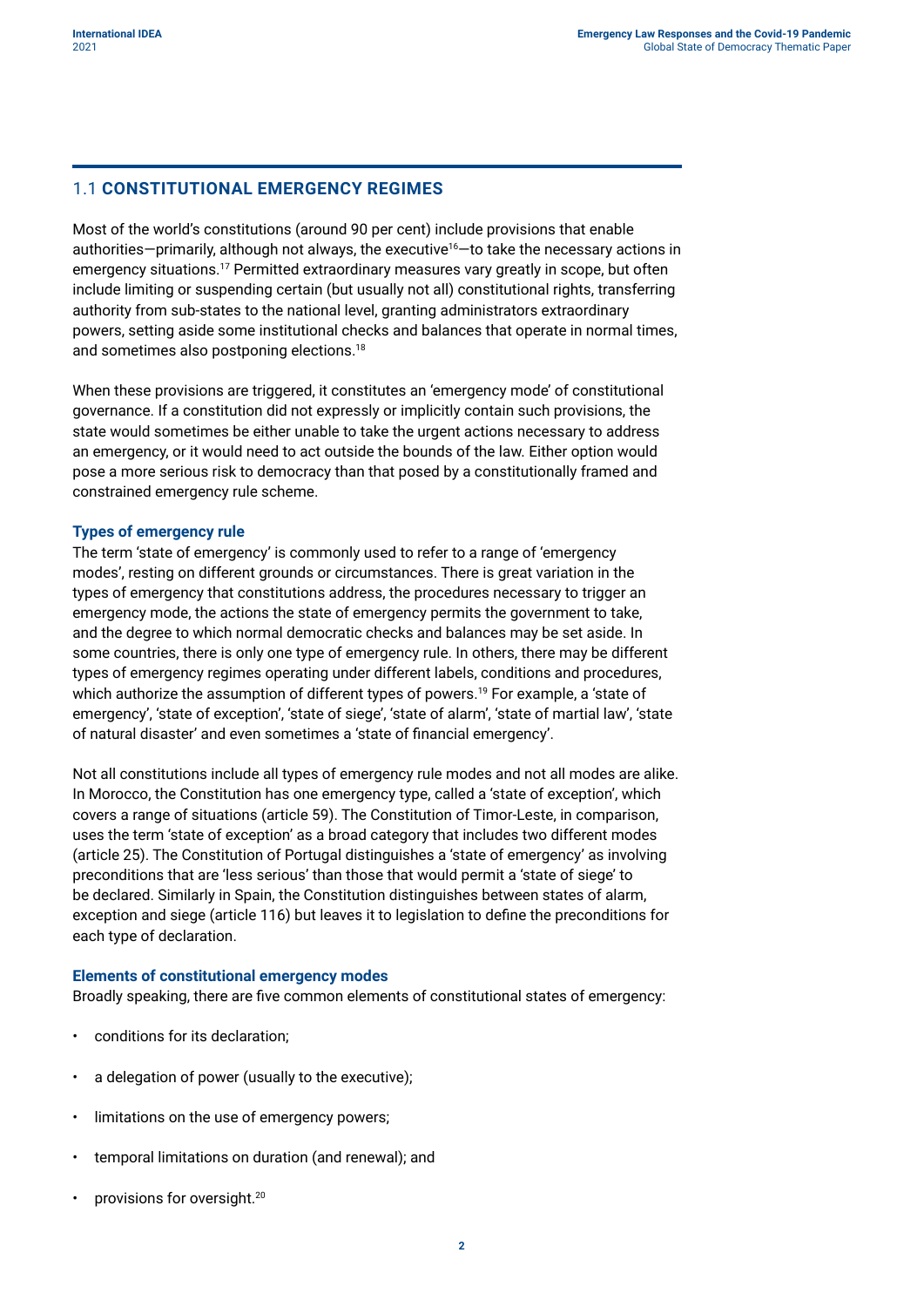The most common conditions are war, external aggression or invasion, internal uprisings or rebellion, or circumstances that threaten life, the state and territory. Some constitutions also include natural disasters (e.g. Ecuador (article 164), Micronesia (article 10) and South Africa (article 37)). Notably, only a handful expressly recognize health emergencies (e.g. Ethiopia (article 93), Nepal (article 273) and Turkey (article 119)). While some constitutions list exhaustive preconditions under which an emergency (of some form) may be declared, others have been interpreted broadly to include a range of unspecified circumstances. An example is Liberia, where emergency provisions reference war and civil unrest but have been interpreted to include the current and past health crises.

If emergency conditions are met, most constitutions include further conditions to trigger the emergency regime, such as requiring that the legislature approve an emergency declaration within a certain time period. Sometimes, the executive must list the extraordinary measures that will be taken as part of the declaration and approval process. Further legislative approval is usually required for any renewal of the state of emergency, often by increasingly large majority votes. In South Africa, for example, initial approval of a declaration requires an absolute majority, but subsequent renewals require a three-fifths majority.

The state of emergency usually permits the executive to assume some powers normally held by other branches and levels of government, including those of provinces or regions.<sup>21</sup> However, there is significant heterogeneity in the powers and competencies that may be conferred, and the degree to which sub-state powers may be centralized with the executive. The Constitution of India (1949), for example, permits the central government to assume 'all or any of the functions' of a state government (article 356); the president can also assume state law-making powers through delegation by the Union Parliament (article 357) (Table 1).

Constitutions may also enable the executive to exercise law-making powers through expanded decree competencies, to delay elections<sup>22</sup> or to dissolve parliament. On the other hand, some constitutions expressly bar the executive from dissolving or suspending parliament, amending the constitution, or delaying elections during the emergency period. Additionally, once a state of emergency is invoked, the government can usually limit or derogate from some rights, meaning they become formally suspended as necessitated by the emergency. This usually takes place through the passage of emergency legislation either statutes enacted by the legislature or via executive decrees authorized by the constitution as part of the emergency regime.<sup>23</sup>

In framing emergency governance, many (but not all) constitutional states of emergency involve setting aside—to various degrees—some of the checks and balances that normally operate. In Spain and Portugal, for example, emergency rule does not change the normal functioning of constitutional organs and oversight institutions. In other states, such as Turkey, oversight institutions can be bypassed more easily. Constraints and safeguards against abuse are addressed in Chapter 2.

**In framing emergency governance, many (but not all) constitutional states of emergency involve setting aside—to various degrees—some of the checks and balances that normally operate.**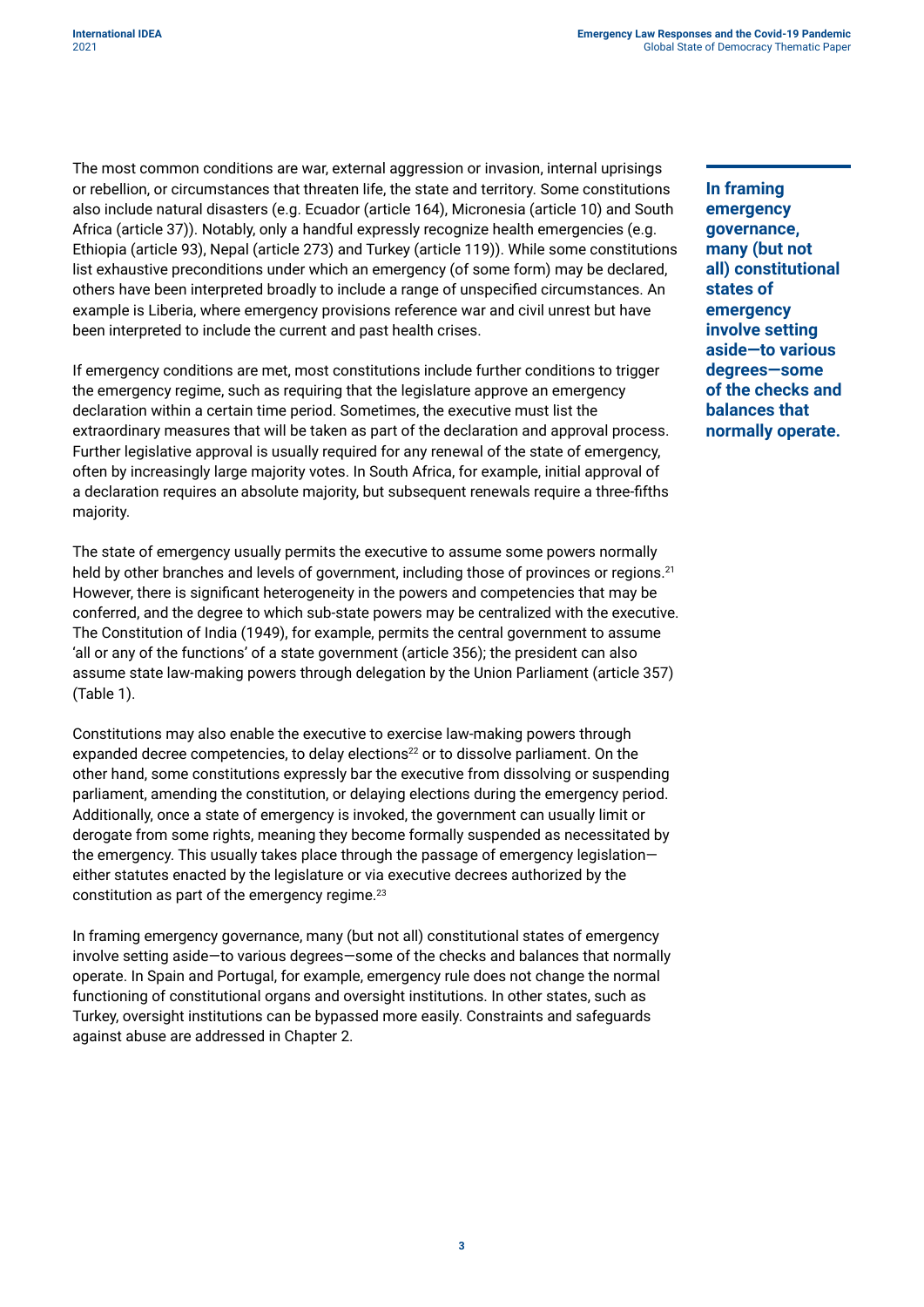#### <span id="page-16-0"></span>TABLE 1

#### **Normal and emergency constitutional rules in India**

|                                  | Normal (non-emergency) rules                                                                                                                                                                                                                                                                                 | <b>Emergency rules</b>                                                                                                                                                       |
|----------------------------------|--------------------------------------------------------------------------------------------------------------------------------------------------------------------------------------------------------------------------------------------------------------------------------------------------------------|------------------------------------------------------------------------------------------------------------------------------------------------------------------------------|
| <b>Civil liberties</b>           | Judicially enforced rights:<br>Extensive list of civil liberties that are protected against<br>legislative interference and are judicially enforceable<br>(article 19)                                                                                                                                       | Legislatively limited rights:<br>Union Parliament and state legislatures may enact<br>laws restricting civil liberties that would otherwise be<br>protected under article 19 |
| <b>Distribution</b><br>of powers | Federal:<br>Division of legislative and executive powers between<br>the Union Parliament and Union Government, on the one<br>hand, and the state legislatures and state government on<br>the other<br>States have policy autonomy with respect to matters on<br>the 'State List' of legislative competencies | Unitary:<br>No division of powers: the Union Parliament can<br>enact laws for the whole or any part of India, even if<br>such laws concern matters on the 'State List'       |
| <b>Elections</b>                 | Elections held every 5 years                                                                                                                                                                                                                                                                                 | Elections may be delayed for up to 1 year                                                                                                                                    |

*Source:* International IDEA, *Emergency Powers,* International IDEA Constitution-Building Primer 18 (Stockholm: International IDEA, 2018), [<https://doi.org/10.31752/idea.2018.29](https://doi.org/10.31752/idea.2018.29)>, accessed 19 March 2021. Adapted from: Khosla, M., *The Indian Constitution* (Oxford: Oxford University Press, 2012).

#### 1.2 **THE LEGISLATIVE MODEL OF EMERGENCY GOVERNANCE**

A legislative model may be used as an alternative to, or sometimes in sequential combination with, a constitutional state of emergency.<sup>24</sup> While a constitutional state of emergency provision would normally by accompanied by implementing legislation (sometimes an organic law), legislation may also be used as the primary basis for emergency powers without a constitutional emergency being declared. Under this model, the legislature delegates to the executive specified additional powers through the enactment of ordinary law. This enables the executive to apply powers it does not normally possess in ordinary circumstances, including to restrict some rights.25 Because this model rests on ordinary legislation developed in the normal course of law-making, its defining feature and a key advantage is that the regular constitutional framework continues to operate.<sup>26</sup> Courts can review the delegating legislation and the actions of the executive in implementing it, and the legislature can pass further laws and perform its normal oversight functions. The executive remains bound by the ordinary constitutional limits imposed on executive power.

#### *Ex ante* **(framework) legislation**

In many states, the legislature has anticipated the need for the executive to have additional powers in the event of a crisis and enacted delegating legislation in advance of such a crisis arising (*ex ante*).<sup>27</sup> *Ex ante* legislation can be triggered by the executive if and when an emergency of the type contemplated by the legislature presents itself. Laws may be framed, for example, in terms of responding to a general emergency (e.g. the 2011 Emergency Powers Act in Finland), or specifically in terms of public health (e.g. the 2015 Biosecurity Act in Australia), natural disasters or other crises. Because this legislation is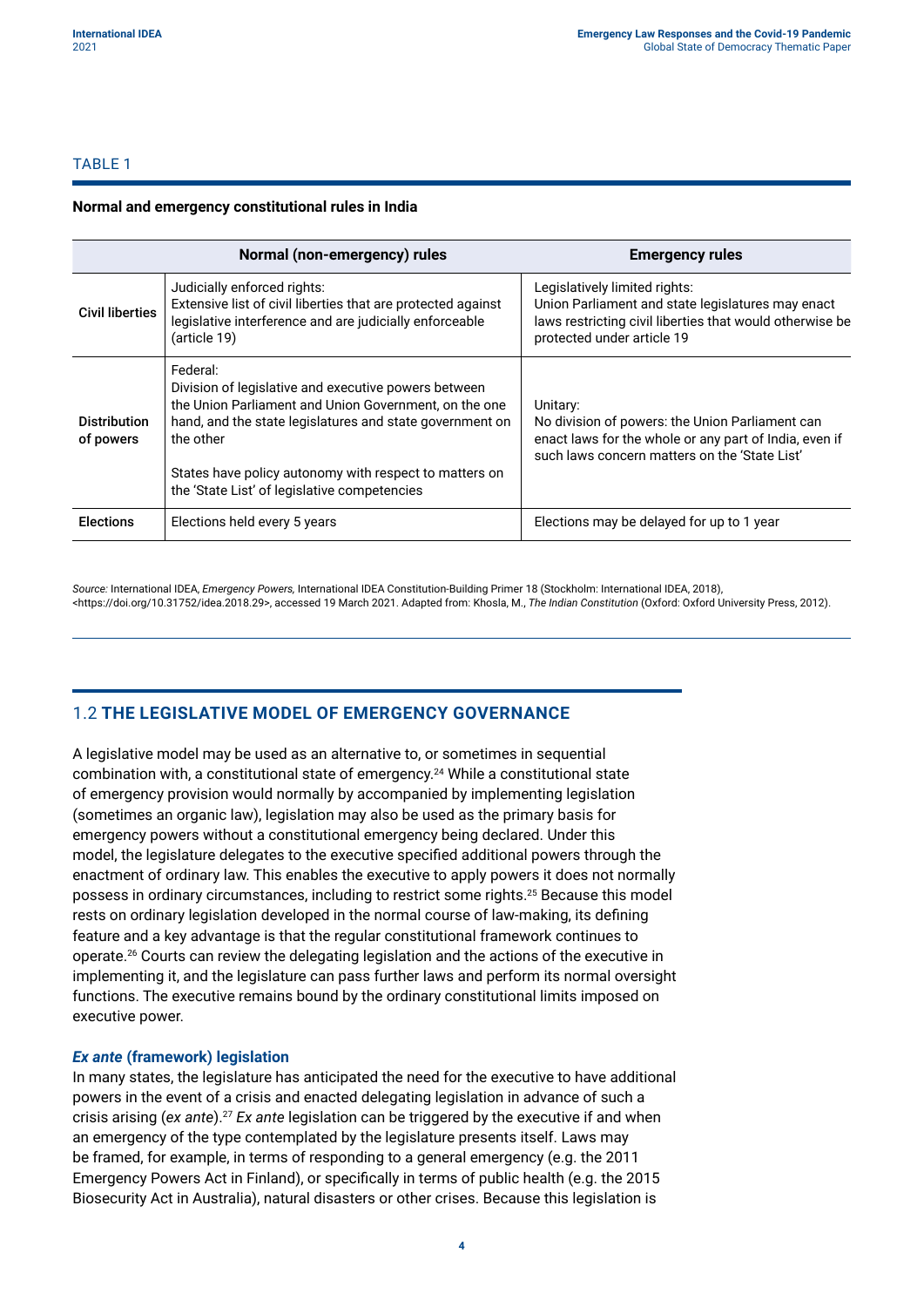<span id="page-17-0"></span>passed in anticipation of some future crisis, the legislature is not usually involved in the process of triggering its use at the time of the emergency. However, in some states, a role for the legislature may be retained—for example, by including a requirement that the legislature declare an emergency in order to activate the legislation, or that the executive report plans to the legislature immediately after making a decision, as in Japan.<sup>28</sup>

#### *Ad hoc* **or** *ex post* **legislation**

Legislatures can also enact *ad hoc* or *ex post* legislation to delegate additional or extraordinary powers to the executive on an as-needed basis once an emergency arises.<sup>29</sup> Compared to the *ex ante* model, the legislature is directly engaged in decision-making about the emergency as it occurs and can tailor the law to the situation. On the other hand, an emergency—by definition—may challenge the normal deliberative legislative process, resulting in hastily drafted laws or laws that lack important safeguards, such as being timebound.<sup>30</sup>

#### 1.3 **'OTHER' OR AMBIGUOUS LEGAL BASES FOR EMERGENCY POWERS**

Some governments may assume emergency powers without a clear legal basis. Executives sometimes exercise de facto extraordinary powers without grounding their orders in a specific legal framework. This has occurred during the current pandemic—for example, in Rwanda, Somalia and Sudan, and with Sri Lanka's island-wide lockdown.<sup>31</sup> In other cases, governments stretch the interpretation of ordinary laws or their ordinary constitutional authorities to take extraordinary actions beyond the bounds of what is authorized. In Kosovo, the Constitutional Court ruled that a decreed restriction on freedom of movement was unconstitutional because the measure required an act of the legislature.<sup>32</sup> Similarly, in the United Kingdom, the use of the Public Health (Control of Disease) Act to establish a nationwide lockdown has been seen as a potential legal overreach.<sup>33</sup>

In some cases, constitutional frameworks contemplate *ex post* ratification of executive actions taken on an urgent basis without prior authorization.<sup>34</sup> Italy, Greece, Morocco, Portugal and Tunisia, for example, recognize a legal scheme of subsequent legislative review of executive decree law.<sup>35</sup> However, any act that goes beyond legal bounds or is taken without the necessary legal authority risks eroding the rule of law and undermining democracy.<sup>36</sup>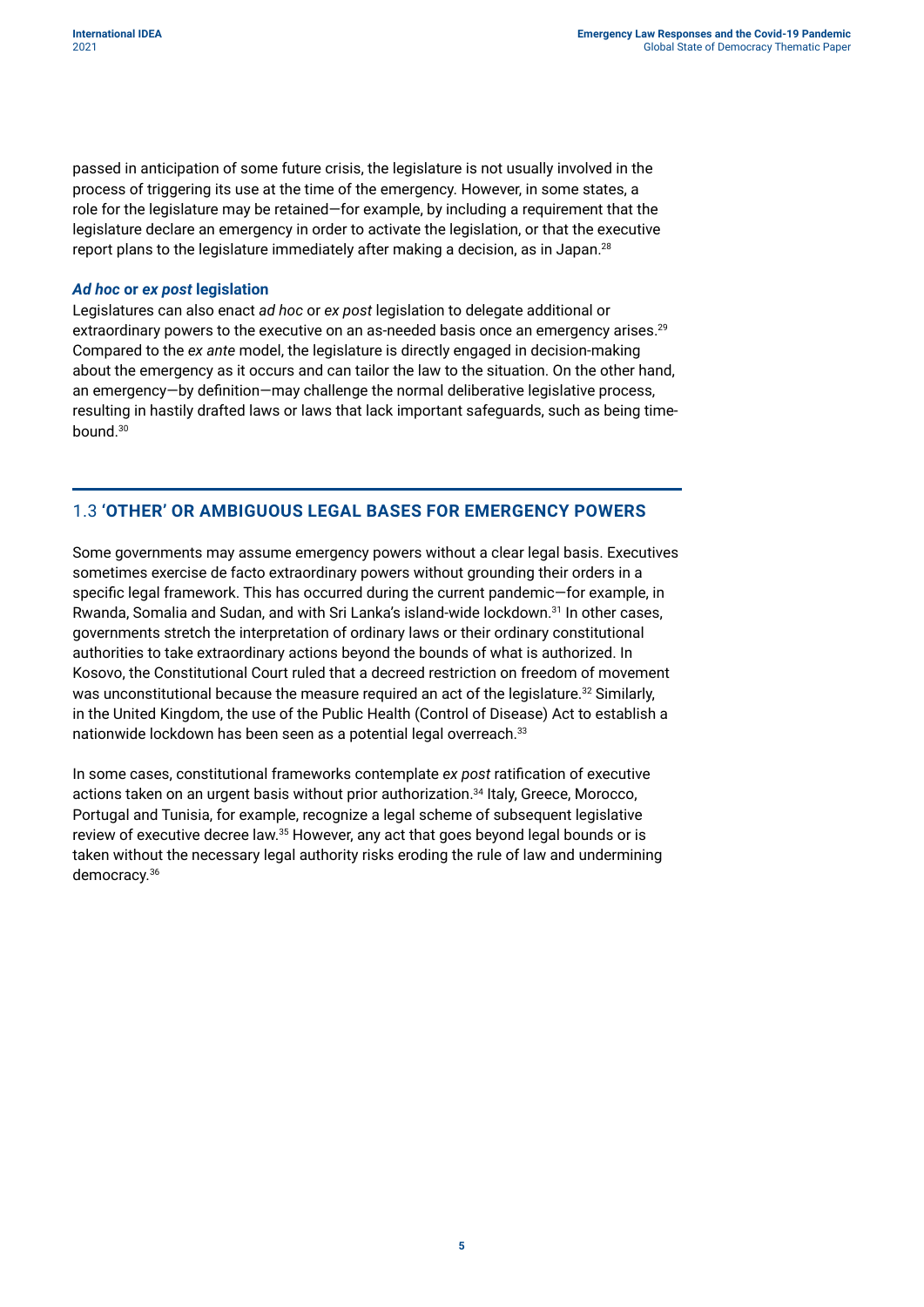#### <span id="page-18-0"></span>Chapter 2

### **Safeguards and constraints on abuse of emergency powers**

In most states, the assumption of emergency powers is subject to at least some safeguards. These include both substantive and procedural constraints, which may be built in to the emergency law or exist elsewhere in the state's political and legal system, as well as in international law.<sup>37</sup> Different levels of safeguards and oversight are associated with different legal basis models, and therefore contribute to the respective advantages and risks to democracy of particular emergency law response choices.

Safeguards common to both constitutional and legislative emergency regimes include:

- Emergency or extraordinary powers can only be exercised for a limited time period.
- There must be a specifically enumerated purpose for which emergency powers may be exercised.
- The exercise of emergency powers must be consistent with those purposes.
- The measures taken cannot exceed what is strictly necessary and proportionate to respond to the emergency and must be applied equally to all persons.
- The legislature must be kept informed of measures taken.
- The legislature must approve any extension of the emergency powers regime (sometimes by increasingly large supermajorities).
- A review of procedural rules and substantive actions must take place by the courts.

Of course, it is difficult to assess in the abstract the extent to which a government is likely or able to respect or flout international standards and constitutional rules. Similarly, it is challenging to predict in the abstract whether a legislature or court will effectively hold the government to account or be reluctant or powerless to provide oversight. Much depends, *inter alia*, on the content and type of emergency law relied upon (if any), the constitutional framework and legal system, the legality of the actions taken, and the broader political and social context, including the independence of oversight institutions.

#### 2.1 **INTERNATIONAL STANDARDS**

Under international law, certain human rights are inviolable (absolute) and may not be subject to derogation even during an emergency, while others may be restricted for certain specified purposes—including to protect public health—provided measures taken meet standards of legality, evidence-based necessity, proportionality, non-discrimination and gradualism.<sup>38</sup> Key instruments include the International Covenant on Civil and Political Rights (ICCPR), the European Convention on Human Rights (ECHR), the American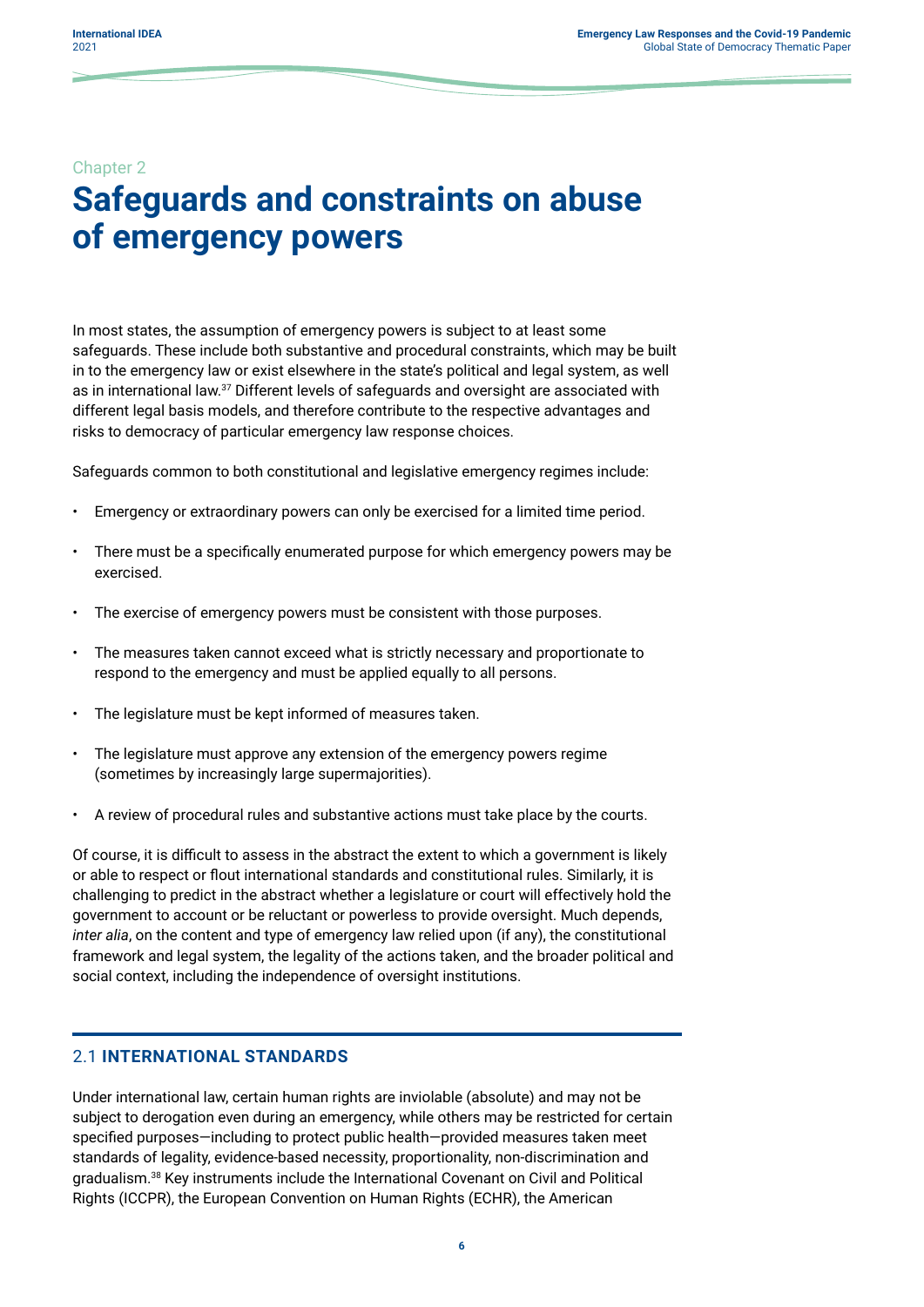<span id="page-19-0"></span>Convention on Human Rights (ACHR) and the African Charter on Human and Peoples' Rights. Whereas the ICCPR, ECHR and ACHR allow some derogations from rights in emergencies, the African Charter requires full compliance at all times. The Arab Charter on Human Rights does not comply with international standards for emergencies, and Asia does not yet have a treaty-based regional arrangement for human rights protection. The non-binding Siracusa Principles on the Limitation and Derogation Provisions in the ICCPR, and Venice Commission reports and studies, among other sources, provide guidance for states on interpreting and applying international standards and norms.<sup>39</sup>

When states parties derogate from rights under treaty instruments due to a public emergency, they must officially notify the respective treaty regime and indicate the reasons for the derogation. The review of whether states have substantively violated their obligations falls to international courts and related oversight bodies, as well as other states parties to the relevant treaties. In practice, compliance with the derogation notification system under Covid-19 has been inconsistent. The international legal implications of noncompliance or incomplete compliance are unclear.<sup>40</sup>

#### 2.2 **CONSTITUTIONAL EMERGENCY REGIME SAFEGUARDS**

Key among the safeguards built into most (but not all) constitutions are:

- requirements for approving and renewing a state of emergency that involve the legislature;
- barring the dissolution of parliament during an emergency;
- barring the amendment of the constitution during an emergency;
- automatic expiration of emergency powers after a period of time;
- delineating the circumstances under which an emergency may be declared;
- explicitly or implicitly providing for judicial oversight of procedural and substantive actions; and
- specifying which rights are absolute and which may be derogated from in an emergency.<sup>41</sup>

#### **Procedural and political safeguards**

Declaring a constitutional emergency usually involves both the initial proposal or decision to declare, and then the approval of that decision. The proposal phase is constrained in several ways: as noted above, by specifying the circumstances under which an emergency can be declared, and also by delimiting who can declare it.<sup>42</sup> Some 60 per cent of all constitutions in force that include emergency provisions (73 per cent of democratic constitutions) require the legislature to be involved.<sup>43</sup> Pre-declaration legislative approval requirements are common in Latin America, but post-declaration approval is more common elsewhere. This is usually required within some specified time period or else the declaration automatically lapses. In Fiji, the period is 24 hours; in Spain it is 30 days. Most countries fall somewhere in between. This provides a window for the government to act rapidly in a crisis, but ensures that the legislature reviews and finally decides the matter.<sup>44</sup>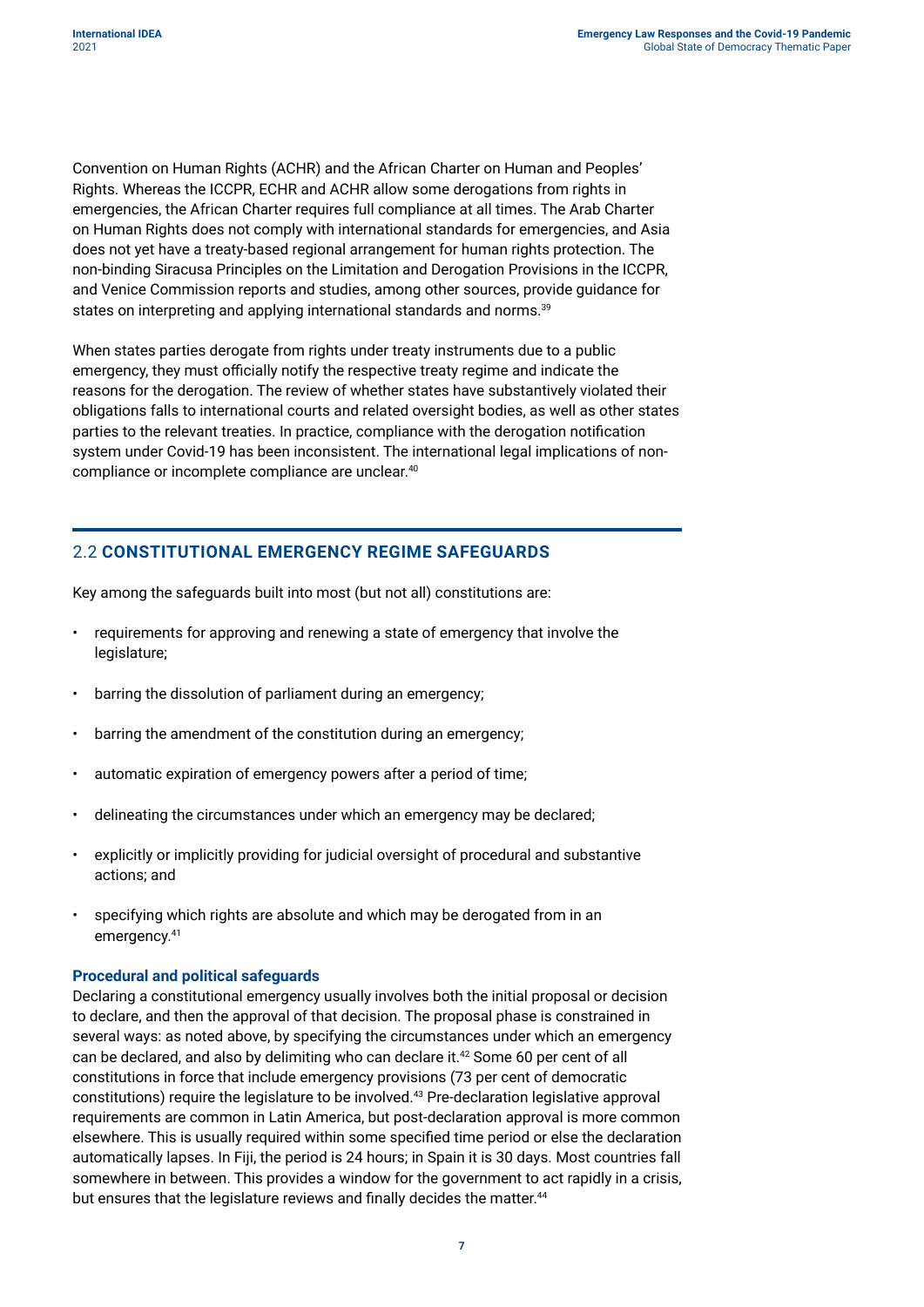Other safeguards include limiting the duration of emergency powers and providing for termination procedures. By definition, emergency regimes should be temporary,<sup>45</sup> so most constitutions attach an automatic time limit (usually two to six months) after which both the powers and emergency measures undertaken automatically lapse. Because an emergency may in practice end before this period expires, many constitutions also provide for early termination by both the executive and the legislature.<sup>46</sup> Similar safeguards apply to any renewals of the emergency regime, which are often subject to parliamentary scrutiny and judicial review. Standards include limiting the time period of the renewal, sometimes delimiting the total number of renewals or other rules to prevent unlimited extensions and, as noted above, sometimes requiring increasingly large legislative majorities to approve subsequent renewals.

In many states, the lawfulness of the assumption, renewal, termination (and use) of emergency powers can be challenged before the courts under judicial review. This means courts can usually assess whether the proper procedures were followed to trigger the emergency regime.<sup>47</sup> Authoritarian or backsliding states are less likely to provide for legislative and judicial oversight within emergency legal frameworks. Laws in China, Thailand, Turkey and Zambia provide for neither legislative nor judicial oversight.<sup>48</sup> Moreover, even where formal oversight protections are provided, oversight institutions in authoritarian, transitioning or backsliding states are more likely to be weak or lack independence.

#### **Substantive safeguards**

As noted in Section 2.1, international law establishes an irreducible core of human rights that are non-derogable. Constitutions should therefore clearly specify which rights can be suspended in emergencies and which are absolute—but not all do. For example, South Africa's Constitution includes a Table of Non-Derogable Rights and mandates that any emergency law that derogates from other rights under the bill of rights may do so only to the extent that it is strictly required by the emergency and consistent with international obligations (article 37).

Courts can often review the permissibility of government actions, including whether rights restrictions meet balancing tests (i.e. that they are necessary, proportional, justified and applied to all persons on an equal basis). Some constitutions, such as those of Colombia (article 214(6)) and Ecuador (article 436(8)), expressly provide for judicial oversight of the use of emergency powers. Where this is not express, a general right of judicial review is often (though not always) exercisable in relation to any substantive measures taken (and any concerns of process).<sup>49</sup> In states with constitutions that include positive rights obligations (such as a right to healthcare), courts may also demand that both the state and private actors take action. In Brazil, a number of federal and state courts have stepped in to order lockdowns and ban government propaganda, finding President Bolsonaro to be violating the Constitution's positive rights obligations.50 In many democratic states, judicial review seems to be working. In a 2020 study, courts were found to be involved in pandemic responses in 41 per cent of cases, including in 51 per cent of democracies and 27 per cent of non-democracies (based on a two-category regime classification).

Legislatures can also provide oversight of substantive government actions. Some constitutions require that the legislature review the manner in which emergency powers are applied (e.g. Portugal, article 161), while others link substantive oversight to the approval and renewal process. This happens most often through a requirement that the government detail the powers it plans to use in its declaration and renewal requests. This gives the legislature an advanced check on the measures the government plans to take as part of the **In many states, the lawfulness of the assumption, renewal, termination (and use) of emergency powers can be challenged before the courts. This means courts can usually assess whether the proper procedures were followed to trigger the emergency regime.**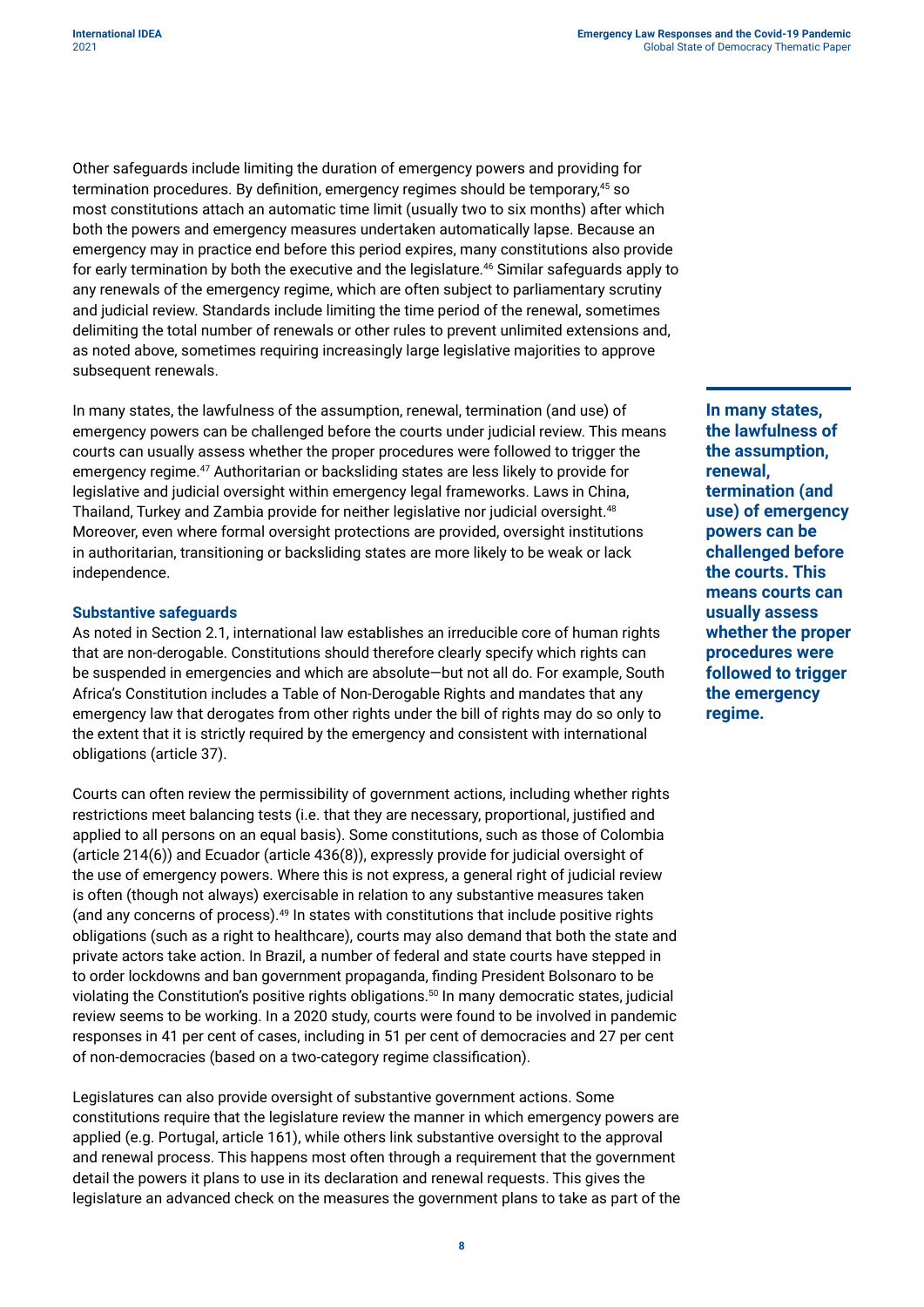<span id="page-21-0"></span>approval (and each renewal) process. In Poland, observers suggest that the legislature's power of substantive review under article 228 is a reason why the government relied on *ex ante* legislation for Covid-19 response, rather than invoking a constitutional state of emergency.<sup>51</sup> Although a 2021 study found great variation in overall legislative functioning during the pandemic, it showed that most legislatures are partially working to varying degrees.52 This is a crucial prerequisite for legislatures to perform their law-making and oversight functions.53

#### 2.3 **SAFEGUARDS UNDER THE LEGISLATIVE MODEL**

The principal advantage of using ordinary legislation to address emergencies lies in the preservation of regular democratic checks and balances.54 The government acts on the bases of delegated powers, and all actions are subject to normal judicial review and balancing tests in accordance with the constitution and legal system.55 Subject to practical considerations, the legislature is supposed to continue to exercise oversight during the emergency.<sup>56</sup> Constitutional rights remain but may be subject to restrictions as necessary, under the generally applicable provisions of the constitution.<sup>57</sup>

Beyond this, the in-built democratic safeguards common to constitutional emergency regimes are also considered good practice in respect of ordinary (emergency) legislation. This includes procedural and substantive limitations, such as preconditions for use, automatic expiration of the legislation itself, and requirements that any measures taken must be necessary, proportionate and equally applicable.<sup>58</sup> Other common safeguards include that the legislature must approve the executive's declaration of the emergency, that the executive must report measures taken to the legislature, and that legislative oversight committees are automatically engaged.59 Most—but not all—of the newly adopted laws in response to the Covid-19 pandemic include such safeguards. New laws adopted in Hungary, Nigeria, Poland and Russia are notable for providing few such safeguards.<sup>60</sup>

Relying on ordinary law for emergency response may give a false impression of normalcy and downplay the exceptional nature of the exercised powers.61 There may be no requirement, for example, for an executive to formally declare an emergency in order to use the legislation. Of particular concern is where governments use ordinary law to avoid safeguards commonly applicable to constitutional emergencies.<sup>62</sup> In Sri Lanka, observers suggest that the government avoided declaring a constitutional emergency in part because doing so would have required the reconvening of parliament which had already been dissolved in order to hold elections.<sup>63</sup> Further, *ex ante* laws may not be sufficiently tailored to address the situation at hand, requiring governments to stretch their meaning or act beyond authorization. In other cases, *ex ante* laws may be from a pre-democracy period and authorize sweeping powers that far exceed what is necessary. This may be opportunistically abused. In Nepal, the Government opted to invoke the Infectious Disease Control Act of 1964, which predates the new Constitution and the country's transition to federalism, despite having the option to instead use the Disaster Risk Reduction and Management Act of 2017, which respected the federal structure.<sup>64</sup> On the other hand, *ad hoc* legislation may be sloppily or opportunistically drafted—for example, not including time limitations, as in Hungary.<sup>65</sup>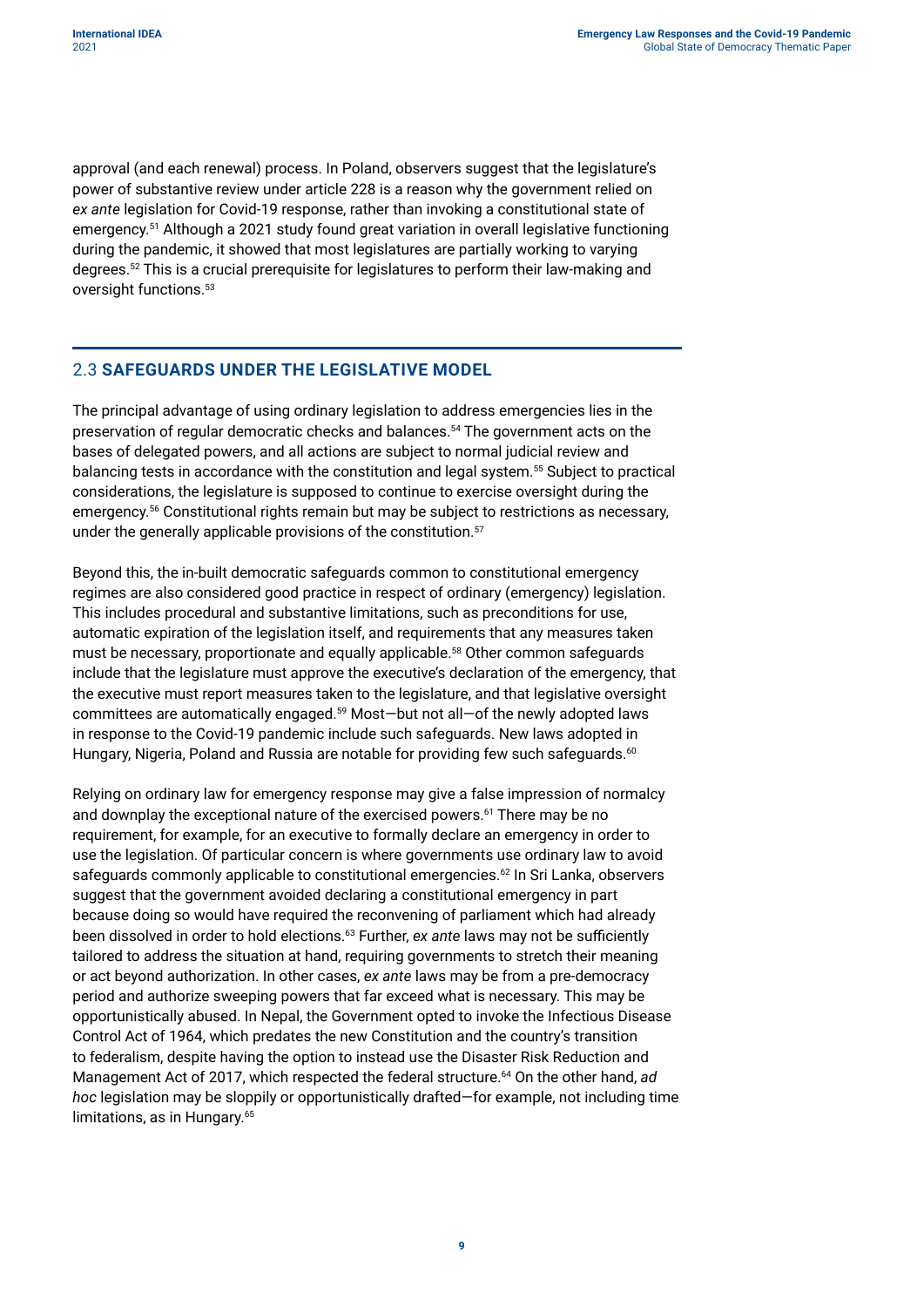#### <span id="page-22-0"></span>2.4 **SAFEGUARDS AND RISKS WITH 'OTHER' EMERGENCY RESPONSE APPROACHES**

Emergency response actions that lack a clear legal grounding face few substantive or procedural constraints. However, where such actions are rooted primarily in recognized executive decree power, constitutions generally impose strict conditions. Most commonly these include temporal limitations and requirements for legislative approval. Under the Italian Constitution, for example, temporary measures taken by the government in cases of 'necessity and urgency' lose effect unless ratified by parliament within 60 days (article 77). The Constitution of Tunisia provides that the legislature may authorize the government to issue decree laws for a limited period not exceeding two months; these must 'be submitted for ratification to the Assembly immediately after the end of the period of authorization' (article 70(2)).

#### 2.5 **CHECKS AND CONSTRAINTS IN MULTI-LEVEL GOVERNANCE SYSTEMS**

Where the constitution allocates authority between national and sub-state governments, authority for specific subject matters may be allocated exclusively to the central or substate level or shared between the two. Despite some notable exceptions (e.g. Australia, Germany and the USA), it is common for emergency powers to be exercised at the national level, while healthcare is decentralized to sub-state governments.<sup>66</sup> In unitary states, regional or local governments may have limited formal autonomy, but nevertheless play an important role in implementing emergency response rules and tailoring them to local circumstances.

In many countries, both federal and unitary, such overlapping responsibilities have enabled sub-state governments to play an important role both in implementing emergency measures and as a check against the national government.<sup>67</sup> In some countries—for example, Thailand—local governments have refused to implement measures deemed unnecessarily restrictive; in others, including Brazil and the USA, sub-state governments have adopted their own measures when the national government was seen as unresponsive. In contrast, some states, such as Belgium, Italy and Switzerland, have witnessed a centralization of executive power in response to the pandemic.<sup>68</sup> In other cases, the pandemic has fostered innovation. Australia established a National Cabinet as an intergovernmental forum to coordinate a national response and support collaboration across different levels of government, while enabling states to retain autonomy and decision-making authorities. The success of the project resulted in its transformation into a permanent structure.<sup>69</sup>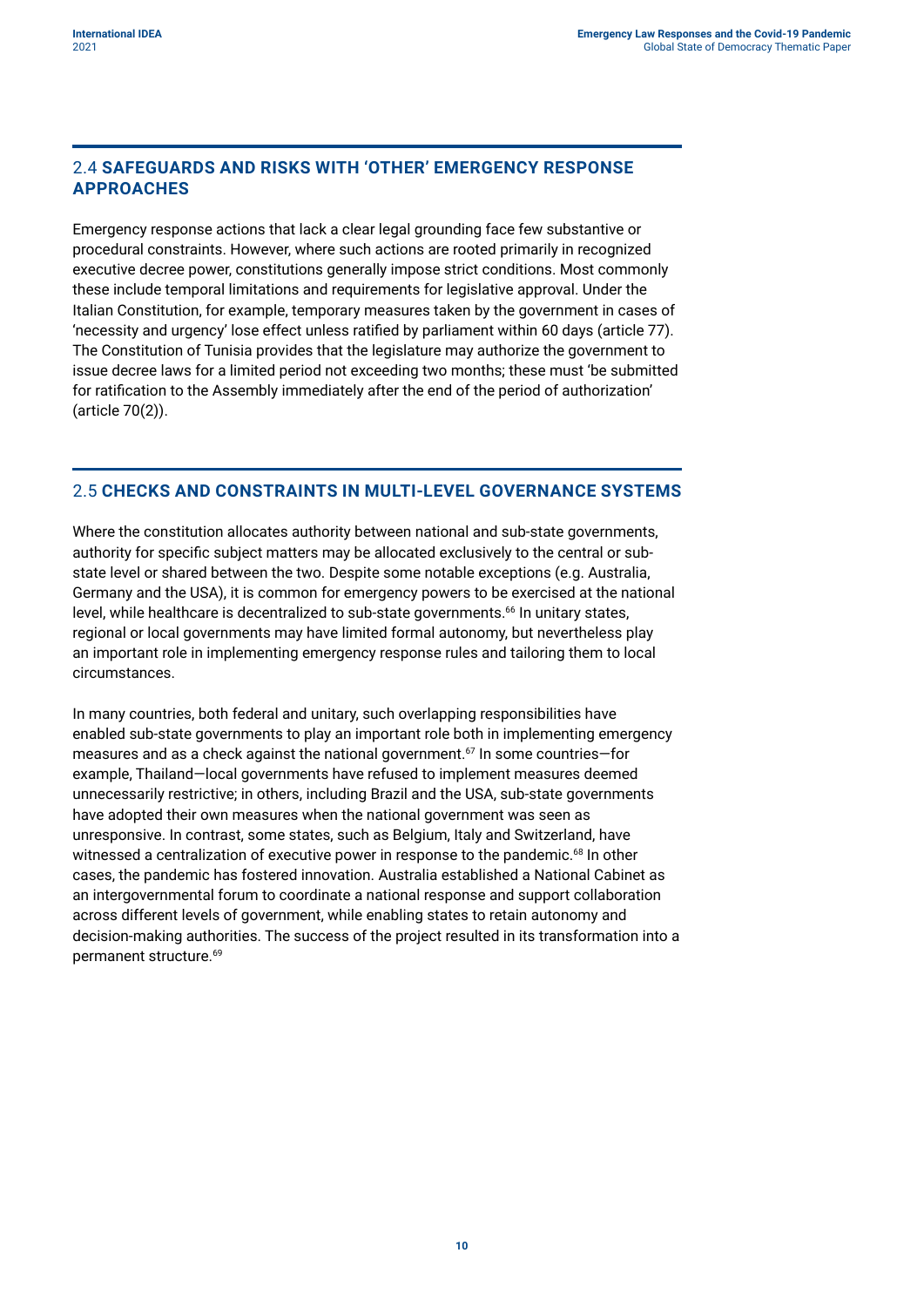#### <span id="page-23-0"></span>Chapter 3

### **Why might a state apply a particular legal basis or combination?**

Understanding why a government adopts a particular legal justification for its Covid-19 response depends on a range of contextual and legal factors. Without a detailed understanding of a country's legal framework and political process, it is not easy to identify what type of emergency legal response is being used (and why), and this can challenge comparative studies and the ability to draw insights across cases. In Brazil, for example, Congress approved a legislative decree under an *ex ante* law recognizing a 'state of public calamity', but this was not a legislated emergency regime in the conventional sense. Rather, the scope of powers was limited to enabling the Government to adjust fiscal balance targets and the budget in light of the emergency.<sup>70</sup>

Broadly, there is no clear relationship between the pre-pandemic level of democracy and the type of legal response applied. Rather, there are often multiple reasons why a particular legal grounding (or combination) is adopted during the course of the pandemic.

#### 3.1 **SUFFICIENCY OF LEGAL GROUNDS AND EXTANT LAWS IN PLACE**

In some states, constitutional emergency provisions may not include public health crises as grounds for declaration. This may push governments to rely on ordinary legislation or executive decrees.<sup>71</sup> Conversely, legislated and decree powers alone may not permit the executive to take actions deemed necessary to combat the pandemic, such as closing borders. In these cases, governments may resort to a constitutional state of emergency, even if it is not otherwise needed. An example is the Solomon Islands where, in order to close national borders (prior to any cases being detected), only a constitutional emergency provided sufficient authority.<sup>72</sup>

#### 3.2 **HISTORY AND EXPERIENCE WITH EMERGENCIES**

In places where emergency rule has been historically abused, decision-makers may hesitate to declare a constitutional emergency and prefer to use legislated emergency powers, or emergency powers under the guise of a different (emergency) legal regime. In South Africa, where 'states of emergency' had been abused under apartheid, President Ramaphosa instead declared a 'state of disaster', but in practice introduced measures that amounted to a state of emergency.<sup>73</sup> In South Korea, in comparison, past experience with other epidemics (SARS and MERS) and disasters led to the development of *ex ante* legislation sufficient for Covid-19-related restrictions and assistance, so declaring a constitutional emergency has not been necessary.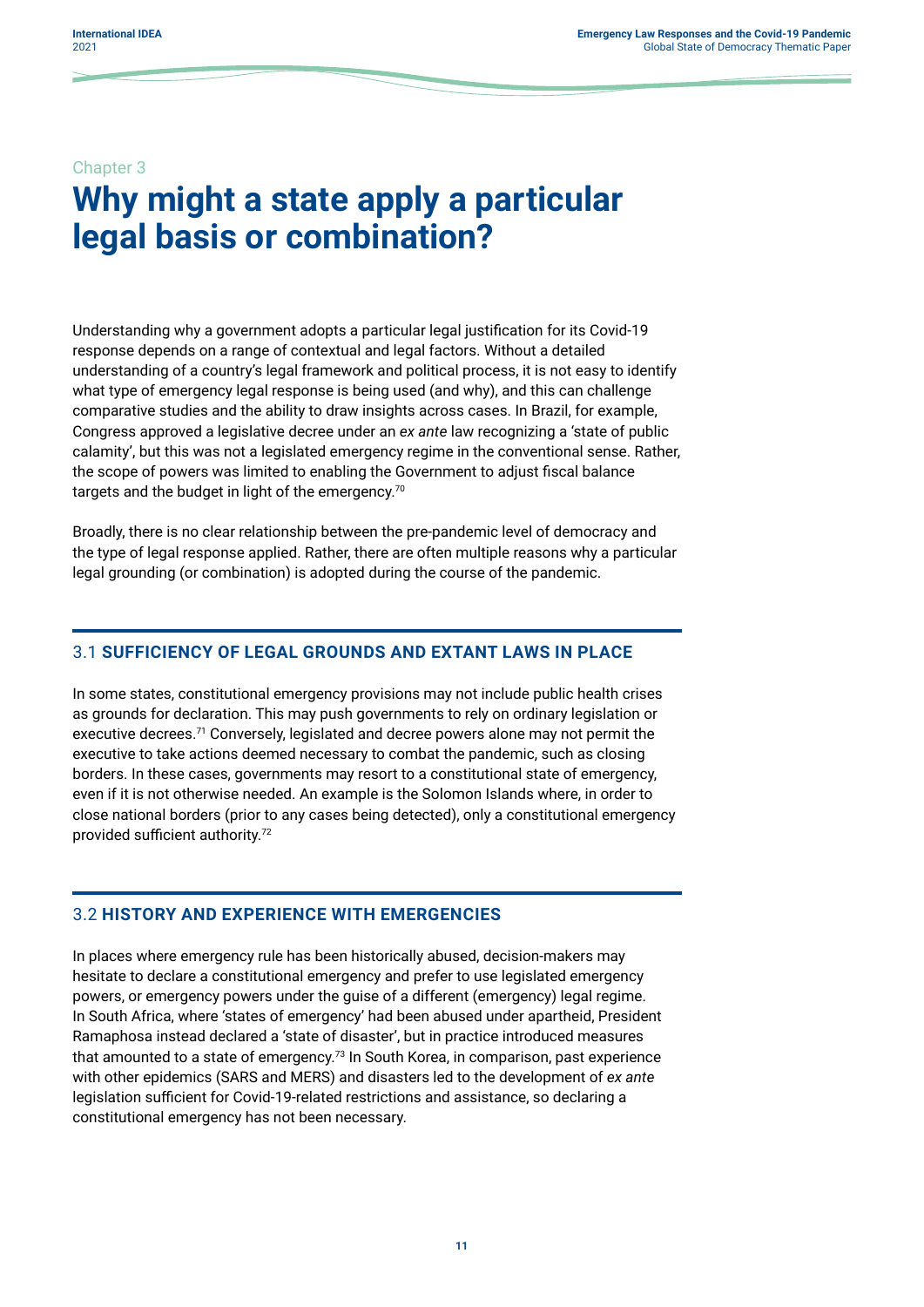#### <span id="page-24-0"></span>3.3 **THE POLITICAL ENVIRONMENT**

Sometimes, governments may wish to avoid the legislative scrutiny required under a constitutional emergency. This may or may not be opportunistic.<sup>74</sup> Where issues of pandemic response reflect partisan divides, using *ex ante* statutory justifications may help to avoid delays. In other contexts, the executive may seek to avoid constitutional accountability mechanisms. Governments in Cambodia, South Sudan and Sri Lanka, for example, have all exercised emergency powers without a clear legal basis, and have likely done so to limit legislative and judicial oversight.<sup>75</sup> The choice also reflects political will and the willingness (or not) of leaders to acknowledge the severity of the pandemic.76 Declaring a public emergency under the constitution highlights the seriousness of the crisis and the powers assumed.

#### 3.4 **LEGITIMACY AND LEGITIMATION ISSUES**

Particularly in democracies but also in states undergoing transitions from authoritarianism to democracy and/or from conflict to peace, it is important that the government acts—and is seen to act—in a way that respects the constitution and rule of law.<sup>77</sup> This might make the prospect of a constitutional emergency declaration attractive, particularly because it (usually) comes with built-in safeguards. On the other hand, although for similar reasons, a legislative approach may be desirable because it retains ordinary constitutional checks and uses powers delegated under normal legislative procedures.

#### 3.5 **INSTITUTIONAL STRENGTHS AND STRUCTURES**

In some transitional contexts, institutions may still be under development, and this can have an impact on emergency law approaches. In Sudan, the Government declared a constitutional state of health emergency, but the procedure could not be complied with; the Constitution requires the Legislative Council to ratify the declaration, but Sudan did not yet have a legislature.<sup>78</sup> In other cases, the legislature might not be able to physically meet (at least at the time) to undertake an approval vote. Institutional independence is also relevant.<sup>79</sup> Where the courts are not independent, they may not be able to provide a meaningful check on executive action under any type of emergency regime, which may make it easier for a government to operate without a clear basis in law. In the Democratic Republic of the Congo, the Constitutional Court has been criticized for not declaring unconstitutional the President's failure to obtain approval for a state of emergency from both the Senate and the National Assembly, as required by law.<sup>80</sup>

#### 3.6 **PRESENCE AND LEVELS OF CONFLICT**

In conflict-affected states, interactions between the conflict and the pandemic may influence emergency law response choices. Where there are high levels of conflict and low measurable impacts of the pandemic, this may deter the declaration of an emergency because it is seen as less pressing than other matters. In some places, such as Yemen and Syria, Covid-19 has not been a central factor in discussions about the conflict, political transition and key services. Dynamics may be further complicated where the government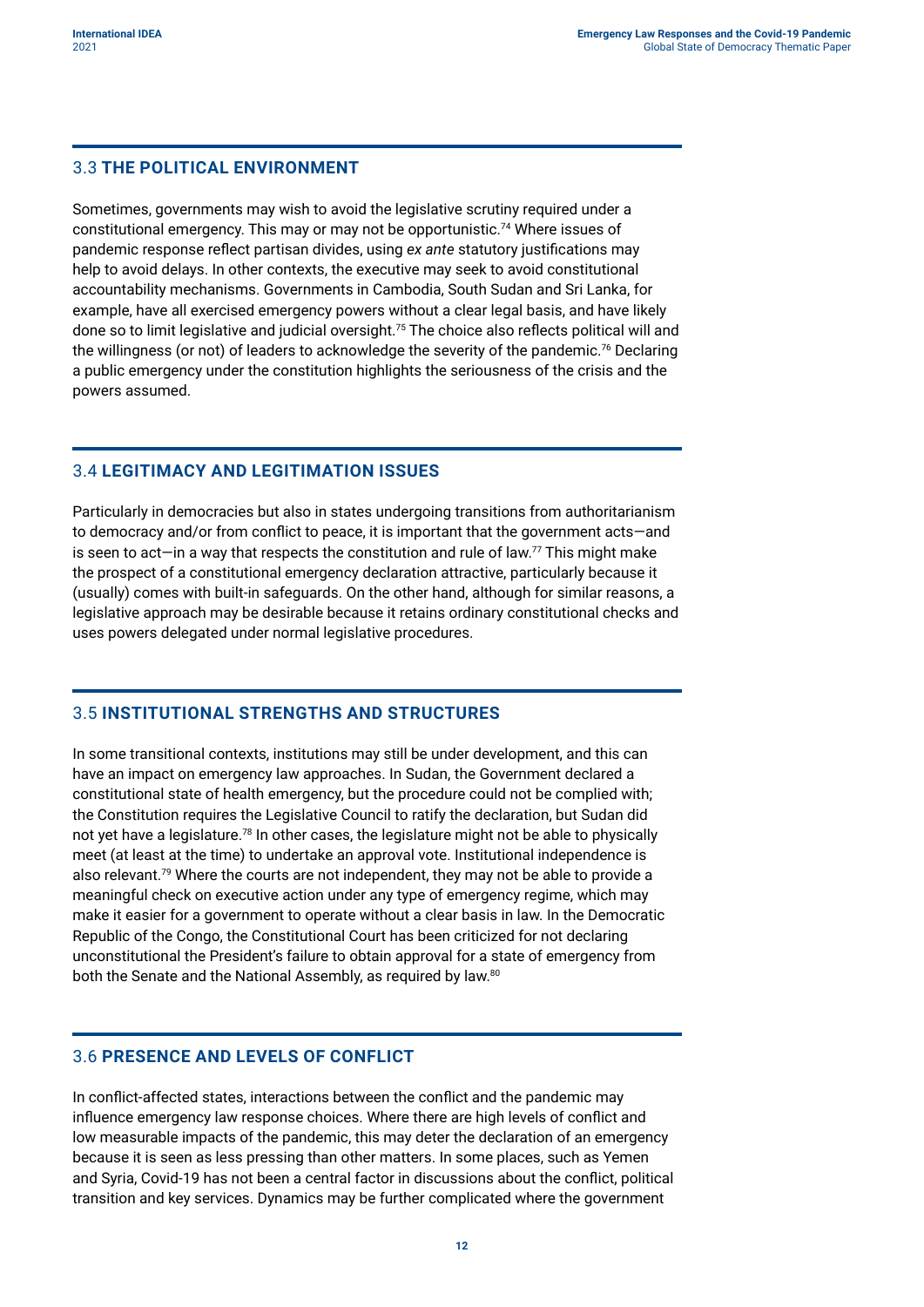<span id="page-25-0"></span>does not control significant portions of the country, since declaring an emergency when measures cannot be enforced could undermine the government's credibility domestically and highlight capacity gaps. This context often interacts with choices to engage the military in pandemic response efforts, as militaries may be the only groups with access to areas controlled by non-state actors and to situations in which non-state actors (rather than the state) are de facto the primary service providers. In the same vein, where there is low trust among actors, declaring an emergency could undermine progress towards peace and shake the foundations of power-sharing agreements.<sup>81</sup>

#### 3.7 **THE PREVALENCE AND SPREAD OF COVID-19**

As with any emergency, the choice and sequencing of legal responses may be dictated by the pandemic itself. From March to May 2020, for example, governments generally increased their policy responses as the number of confirmed Covid-19 cases rose although with significant variations. $82$  As studies in early 2020 showed, many states with recourse to a constitutional state of emergency initially declared one shortly after the virus was detected within their borders. Over time, the state of emergency may have been renewed several times, and then replaced with legislative measures. This was the case, for example, in Angola. The President declared an emergency in March by decree, extended it three times through to May, and then terminated it. Following that, the Government triggered a state of calamity, which provides a different set of powers.<sup>83</sup>

#### 3.8 **STRUCTURE OF THE STATE (MULTI-LEVEL GOVERNANCE SYSTEMS)**

States with multi-level governance systems often have a more complex set of emergency response frameworks than unitary states. Multi-level governance systems involve both shared-rule and self-rule dynamics that influence the nature of emergency law regimes, the ways they are triggered, and their political and practical implications. Often, health services are decentralized to the sub-state level, making it necessary for the centre to work with the periphery (vertical cooperation), and also for the sub-states to work with one another (horizontal cooperation). Conflicts arise when preferences between the centre and the subunits diverge. In Brazil, for example, the central executive wanted fewer restrictions than the federal states and tried to roll back state actions taken under federal framework legislation. A court ruling held that federal laws cannot reduce the constitutional power of states and municipalities to provide health services and preserved the authorities of governors and mayors.<sup>84</sup> Many (but not all) federal and quasi-federal constitutional frameworks facilitate the concentration of relevant powers at the central level in specified emergency situations. For example, in Spain, the state of alarm that the central government declared in response to Covid-19 enabled it to suspend some of the powers devolved to the autonomous regions for a renewable period of 15 days.<sup>85</sup> In most other cases, however, central governments did not make use of constitutional emergency powers (where they existed) but relied instead on legislative models. This was true, for example, in Argentina, Austria, Belgium, Brazil, Canada, Germany, India, Pakistan, Russia, Switzerland and several other countries.<sup>86</sup>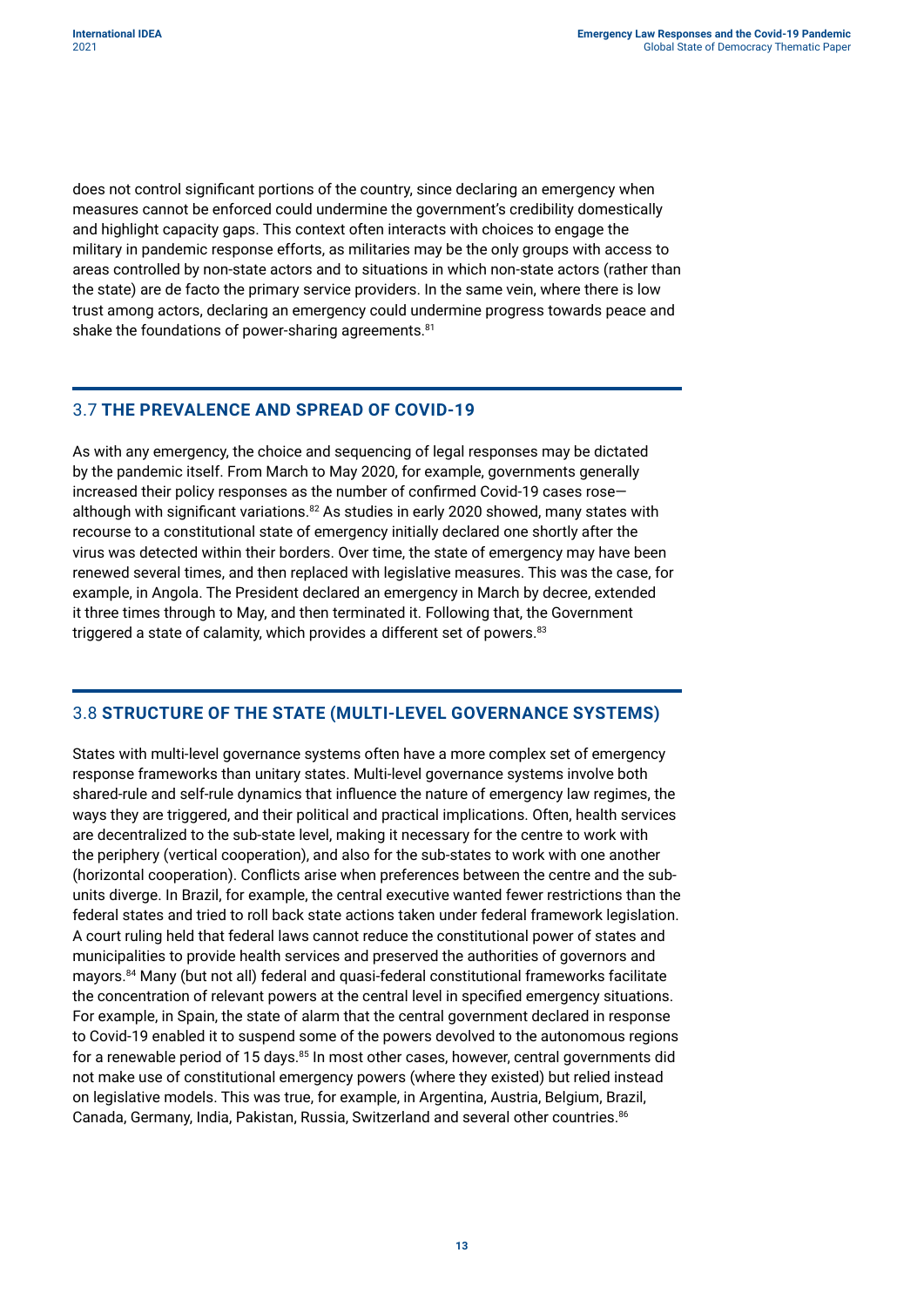#### <span id="page-26-0"></span>Chapter 4

### **Risks to democracy related to the use of emergency law regimes**

The global nature of the Covid-19 pandemic, and the endurance of the crisis over time, presents particular risks for the future of democracy.

#### 4.1 **THE RISK OF 'PERMANENT' EMERGENCIES**

Observers of emergency law regimes have long been concerned about the normalization of emergency powers—so that they become part of 'ordinary' governance.<sup>87</sup> This relates in large part to the duration of emergency declarations permitted under national law, and is rooted in the use of emergency powers to combat terrorism and other enduring crises. A state of emergency is exceptional and temporary. International standards dictate that emergency rule must be time limited and extensions should not be indefinite. In some states, however, there are no express provisions in the constitution or relevant legislation establishing an expiry timeline or expiry mechanism with oversight by other branches. Similarly, laws are sometimes unclear as to whether the validity of emergency measures or emergency decrees lose their legal effect with the expiration of the (legislated or constitutional) state of emergency.<sup>88</sup> Given this, an important area of concern is the impact on democracy of the long-term expansion and concentration of power in the executive via an extended state of emergency or delegation by the legislature, including the use of permanent legislation with an emergency flavour.<sup>89</sup> Such normalized, longterm emergencies are evident from past experiences in Egypt and the USA, and may be extended to other places in response to Covid-19, such as the Philippines. It is increasingly apparent that Covid-19 will likely require long-term management, which opens the door for permanent emergencies and long-term limits on fundamental rights.

**A state of emergency is exceptional and temporary. International standards dictate that emergency rule must be time limited and extensions should not be indefinite.**

#### 4.2 **THE RISK OF SECURITIZATION OF EMERGENCY RESPONSES**

In many places, the role of security forces in civilian governance has increased with the pandemic response. In some cases, this may be justified by the fact that the military have the necessary infrastructure for swift logistical and personnel response, such as with other natural disasters. In other cases, the increasing role of the military may be part of a prepandemic process of deteriorating human rights protections and increasing militarization of civilian functions as in the Philippines.<sup>90</sup> In still other contexts, it is linked to existing countering terrorism frameworks and rhetoric establishing a 'war' on Covid-19. Indeed, a securitized response is evidenced in some countries, including democracies, through the expedited enactment of new or repurposed counter-terrorism and national security legislation.<sup>91</sup>

Governments have enlisted the military for tasks such as enforcing rules and detaining civilians, and also to fill civilian government roles, particularly with regard to coordination across institutions, setting pandemic rules and managing supply chains.<sup>92</sup> Militarization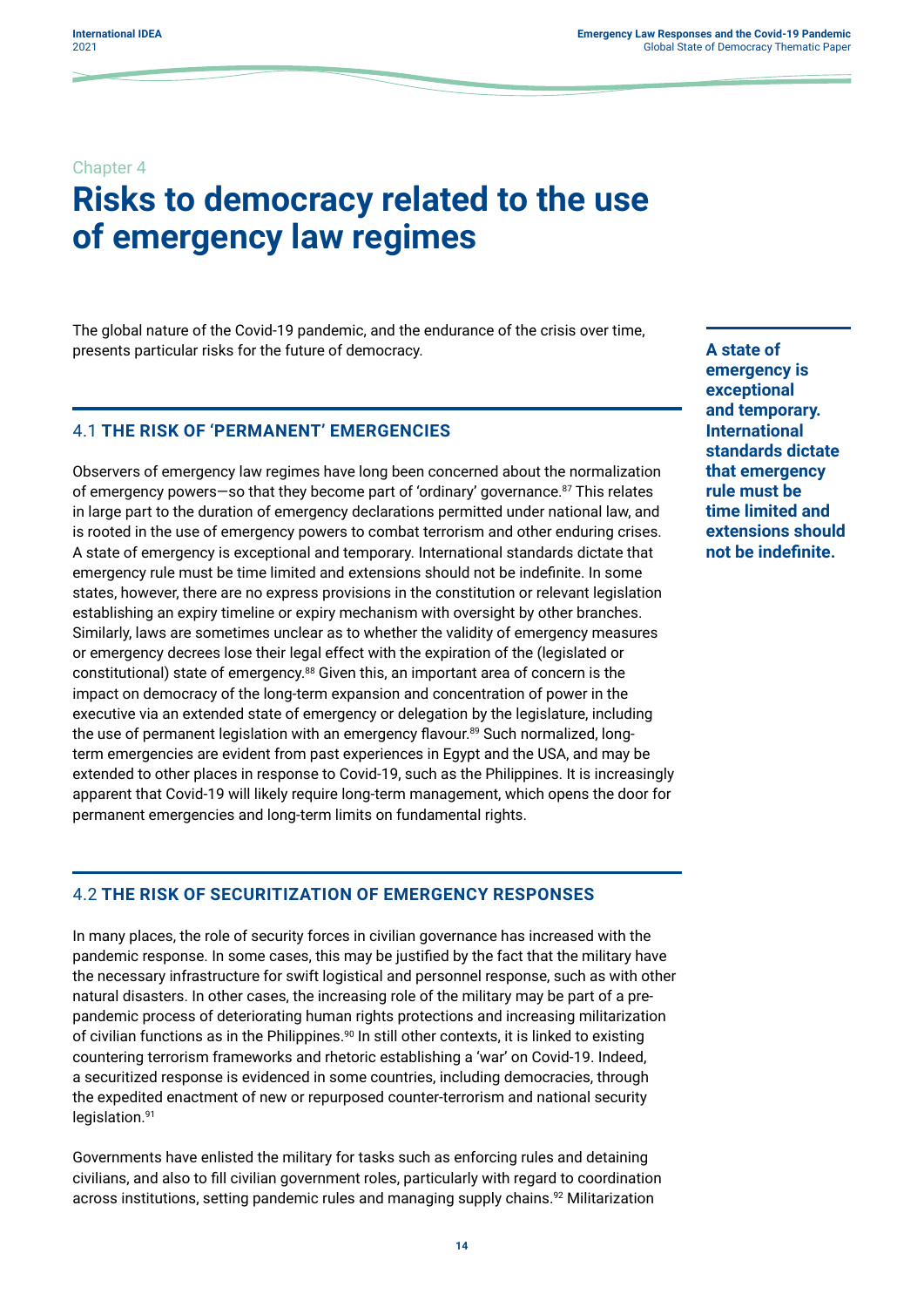<span id="page-27-0"></span>and securitization is problematic from a democratic perspective for several reasons, which include the risks of excessive force, the fact that security forces operate at arm's length from democratic institutions and may be subject to fewer restrictions, oversight and scrutiny, and the potential to undermine the principle of civilian oversight. In some contexts, particularly where security forces are associated with past abuses, their incorporation into a pandemic response can undercut ongoing security sector reforms (as in Nepal), undermine public trust and the credibility of the government (as in Sudan), and result in gross human rights abuses (as in Nigeria and the Philippines). It is also important to note that, where security sector personnel dominate pandemic response efforts, this usually means that the response is led by and focused on men, who are over-represented in security forces. As a result, not only are women effectively excluded from decision-making spaces and processes, but also their specific needs in the pandemic—as well as the needs of sexual and gender minorities—are often ignored.<sup>93</sup>

#### 4.3 **THE RISK OF ABUSE AND OPPORTUNISM**

Emergency laws can easily be misappropriated to 'suppress legitimate opposition and to increase electoral security'.<sup>94</sup> While in most states this has not been the case, there have been a number of examples of 'autocratic opportunism'.<sup>95</sup> This practice has primarily occurred in authoritarian regimes, but also in a number of states that are at least nominally democratic if in a process of democratic decay. The risk of abuse can therefore exacerbate democratic backsliding. Key examples in both types of regimes include Bolivia, Cambodia, China (Hong Kong), Hungary, Morocco, Nicaragua, Serbia and Turkey.<sup>96</sup> In Hungary, the Philippines and South Africa (all classified as democracies according to the Global State of Democracy (GSoD) Indices, with the first two classified as severely backsliding), for example, restrictions on social media have been justified on the basis of preventing the spread of false news, but have reportedly been applied to prevent criticism of the government.<sup>97</sup> Measures related to digital technology also risk infringing rights privacy. In Hungary, an executive decree restricted individuals' data protection rights under European Union rules.<sup>98</sup> In South Korea, the authorities authorized extensive retention of historical location data as part of contact tracing efforts.<sup>99</sup>

More obvious challenges have been attempts to use the suspension of ordinary democratic processes to achieve policy goals unrelated to the pandemic. In Poland, the Government used the period of reduced democratic scrutiny due to Covid-19-related bans on public protests to seek legislation prohibiting sexual education and criminalizing abortion.<sup>100</sup>

There is also a risk that governments will ignore the authority of legislatures and courts as oversight institutions, thereby threatening democratic resilience. In El Salvador, Israel and Slovenia, governments have either openly defied or questioned the validity of court rulings that found emergency measures unlawful.<sup>101</sup> While this has been more of a problem in non-democratic rather than democratic states, it has also been observed in backsliding democracies, such as Hungary and Poland,<sup>102</sup> as well as in Malaysia (a mid-range democracy),<sup>103</sup> and the Democratic Republic of the Congo (a hybrid regime).<sup>104</sup>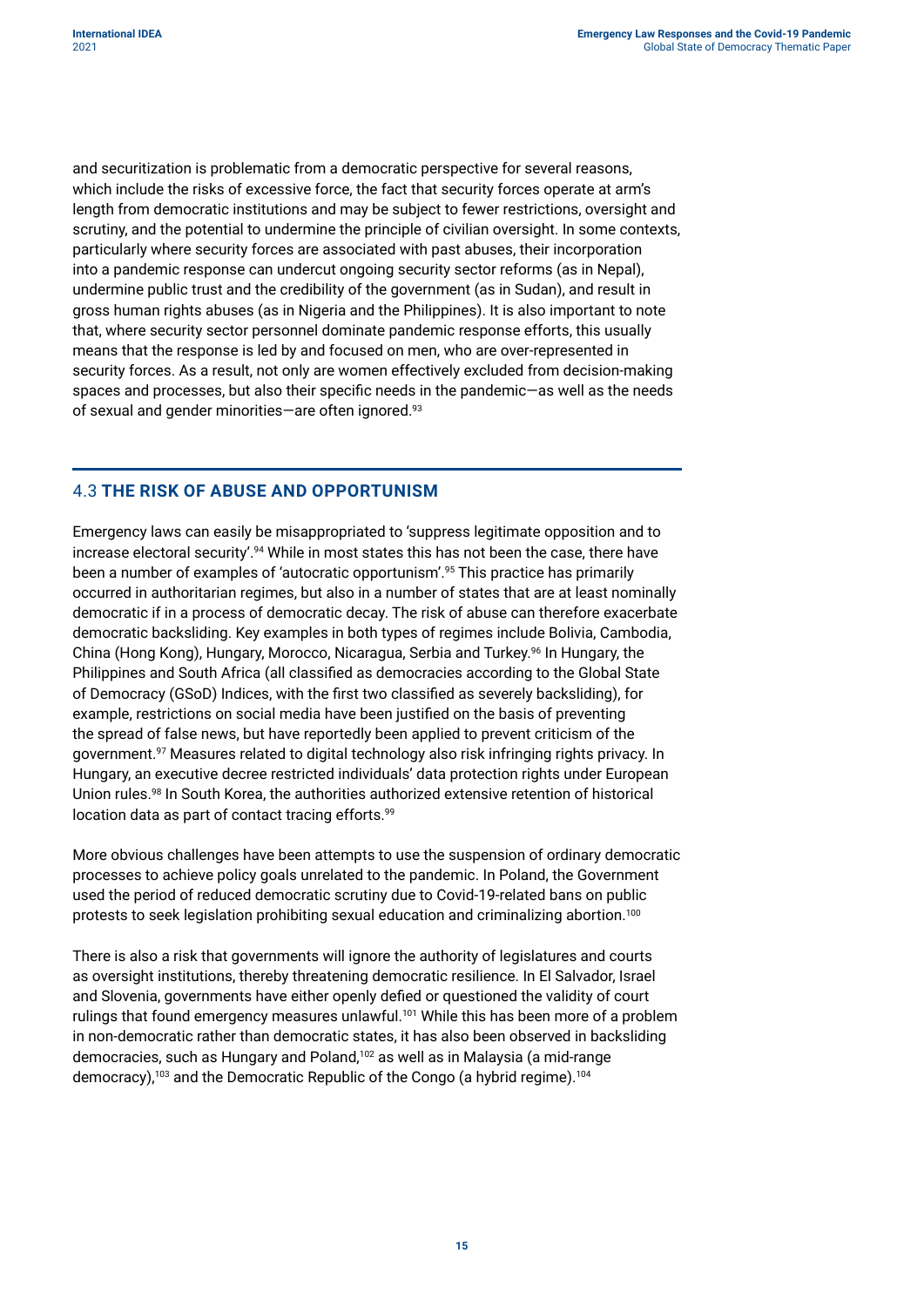#### <span id="page-28-0"></span>4.4 **POTENTIAL RISKS FACING STATES ENGAGED IN ONE OR MORE TYPES OF TRANSITION**

In states transitioning from authoritarianism to democracy, from conflict to peace, or both, processes are often fragile and complex. The impact of Covid-19 and the measures taken by governments could exacerbate existing fault lines, re-expose older fault lines, and make a regression from peace to conflict or democracy to authoritarianism more likely.105 This may be linked, for example, to decisions on delaying elections, opportunistic abuse of emergency powers, creative avoidance of oversight mechanisms, shifts in public trust and credibility resulting from the pandemic response, and other issues. The civil war in Ethiopia, the military coup in Myanmar and regressive constitutional amendment in Sri Lanka are key examples linked to existing fault lines. The experiences highlight the particular risks that transitioning states face in response to exogenous shocks. Moreover, transitioning states often already have weaker institutional frameworks and less effective checks and balances, making it more difficult for co-equal branches (and sometimes also civil society) to provide effective oversight.

Beyond this, the role of non-state actors is often significant in transitioning societies. Covid-19 has presented an opportunity to shift incentives for actors and to increase leverage. In some cases, the pandemic response has galvanized coordination between the state and these parties, as in Myanmar before the coup. In other situations, nonstate actors have been able to exploit the state's limited capacity. This has ranged from undermining the state's authority by providing competing (though sometimes necessary) services<sup>106</sup> to dividing attention and resources to gain the upper hand against the state. Examples include the provision of social services and pandemic response by Hezbollah in Lebanon, Popular Mobilization Forces in Iraq, and Al Shabab in Somalia.<sup>107</sup> Drug cartels in some areas of Mexico are similarly delivering health equipment in a bid to entrench authority and legitimation.<sup>108</sup>

States have also instrumentalized the pandemic in 'predictably unpredictable ways' to gain an upper hand against both non-state actors and other states.<sup>109</sup> Observers suggest, for example, that Azerbaijan's leaders saw international preoccupation with the pandemic as an opportunity to launch a military campaign in the Nagorno Karabakh region,<sup>110</sup> and that, in Venezuela, President Maduro's public health measures have been instrumentalized to strengthen social control and repression.<sup>111</sup>

**The role of nonstate actors is often significant in transitioning societies. Covid-19 has presented an opportunity to shift incentives for actors and to increase leverage. In some cases, the pandemic response has galvanized coordination between the state and these parties. In other situations, non-state actors have been able to exploit the state's limited capacity.**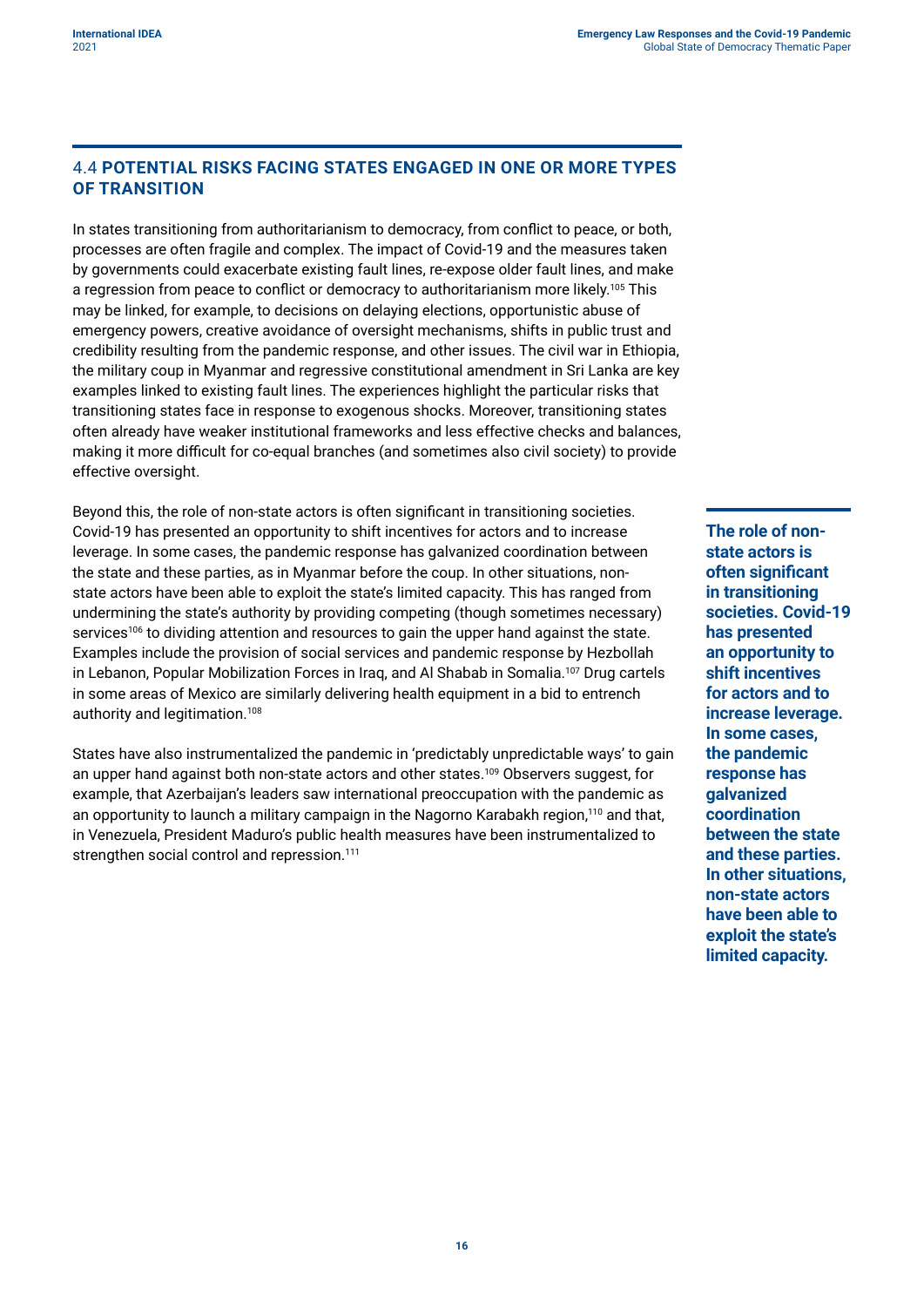### <span id="page-29-0"></span>Chapter 5 **Conclusion**

The Covid-19 pandemic has challenged much of what we thought we understood about emergency legal frameworks and the risks and advantages they present as governments respond to crises. The application of an emergency law regime and the use of extraordinary powers are not presumptively problematic for democracy. On the contrary, rapid and effective action within the bounds of the constitution can be a sign that the system is working, whereas inaction in the face of the threat is itself troubling for representative democracy. Emergency law regimes usually involve the assumption, often by the executive, of a range of extraordinary powers, including to limit some (but not all) rights. Where the assumption of such powers is time-bound and subject to legislative approval and judicial review, risks to democracy are relatively minimal.

At the same time, Covid-19 has presented a window for abuse and (predictable) opportunism. Even 'good' laws with appropriate democratic safeguards mean little in the face of a government willing to flout them, a legislature reluctant or powerless to oversee them, and a judiciary unwilling or unable to enforce them. In this respect, while courts and legislatures have remained surprisingly active in many states, the response to the Covid-19 pandemic has sadly seen several examples of the misuse of emergency powers for antidemocratic purposes.

In contrast, 'bad' laws with few democratic safeguards may do little long-term damage to democracy where institutional capacity and respect for law and democracy remain high. Whether or not the assumption of emergency powers and the imposition of emergency measures are likely to do lasting damage to democracy is therefore a complex question the answer will depend not only on the laws themselves, but also, and probably more importantly, on the broader legal, political and socio-economic context in which those laws are applied. Strong democracies may suffer little long-term damage from the response to the Covid-19 pandemic, whereas states in which democracy has already begun to erode may well see that process accelerated.<sup>112</sup>

Perhaps the most relevant question, then, is not **whether** pandemic emergency measures have challenged democratic resilience, but **how** the emergency has interacted with the already ongoing processes of democratic erosion on a global scale.

**The application of an emergency law regime and the use of extraordinary powers is not presumptively problematic for democracy. On the contrary, rapid and effective action within the bounds of the constitution can be a sign that the system is working.**

**Perhaps the most relevant question is not**  *whether* **pandemic emergency measures have challenged democratic resilience, but** *how* **the emergency has interacted with the already ongoing processes of democratic erosion on a global scale.**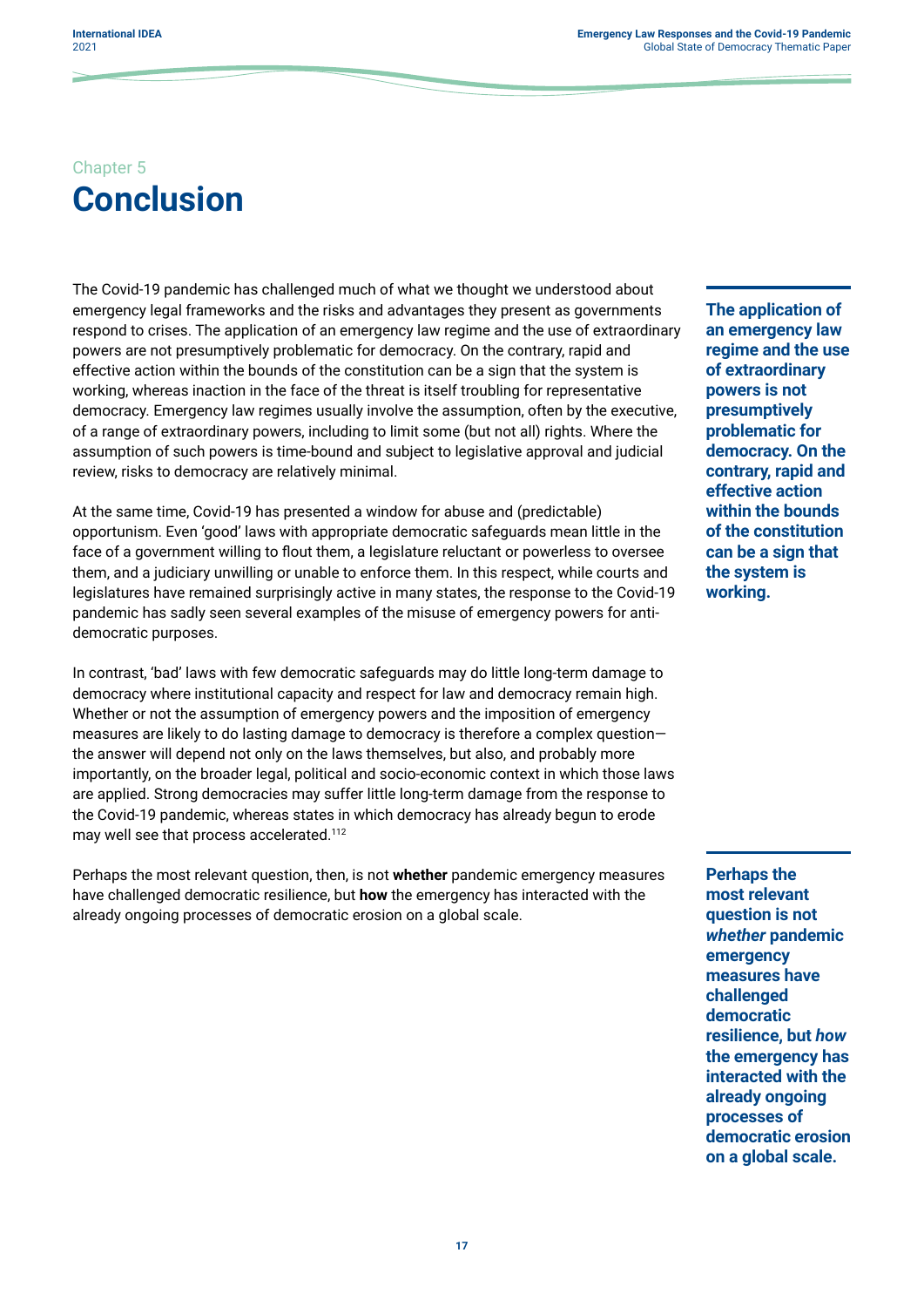### <span id="page-30-0"></span>Chapter 6 **Policy recommendations**

#### **Recommendations for state-level actors**

- 1. **Formally and publicly specify the legal basis for emergency powers.** This should include direct reference to constitutional or legislated sources of authority, as the case may be, and clear communication of this to the public. Any emergency response actions or orders that are not clearly grounded in the law, or which exceed legal authorities, may undermine the rule of law and threaten democracy.
- 2. **Comply with international legal obligations and human rights standards in all aspects of a pandemic response, and provide timely notification to respective treaty regimes for derogations from rights.** Measures taken to limit (derogable) human rights must be rooted in the law, necessary, proportionate, temporary and applied with equality.
- 3. **Buttress the independence of the judiciary and the independence of judges** to both protect against executive overreach and ensure that the government upholds its positive obligations under constitutional and international law to protect the life and health of the people. Review the rules of standing (i.e. the capacity of a party to bring a suit in court) to ensure that they are sufficiently broad to enable individuals, civil society organizations, and independent oversight and integrity institutions to bring claims to address problems of both overreach and inaction.
- 4. **Review constitutional frameworks to consider: first, whether grounds for emergency declarations should include public health emergencies; and second, whether constitutional emergency provisions (or implementing organic laws) adequately provide both procedural safeguards and substantive constraints to mitigate risks to democracy from abuse of emergency powers.** Good practice standards include: (a) emergency powers can only be exercised for a limited time period, authorization includes an automatic expiry, and extensions may not be indefinite; (b) emergency measures and emergency decrees cease to have legal validity upon the expiration of the state of emergency and no emergency decrees can have permanent effect; (c) there must be a specifically enumerated purpose to address an urgent need; (d) the use of powers must be consistent with those purposes; (e) the measures taken cannot exceed what is strictly necessary and proportionate to respond to the emergency and must be applied without discrimination; (f) non-derogable rights should be clearly specified; (g) the legislature must be kept informed of measures taken; (h) the legislature must approve any extension of the emergency regime; (i) any subsequent extension should be approved by increasingly large legislative majorities; and (j) the judiciary should be empowered to provide oversight of both procedural requirements and substantive actions.
- 5. **Consider amending constitutions to ensure that emergency declaration and approval processes are automatically subject to judicial review.** Ensure also that the judiciary is empowered to review the substantive actions of the government in implementing emergency response measures. This may involve reviewing rules of standing and considering whether they are sufficiently broad to enable individual claims of constitutional rights violations.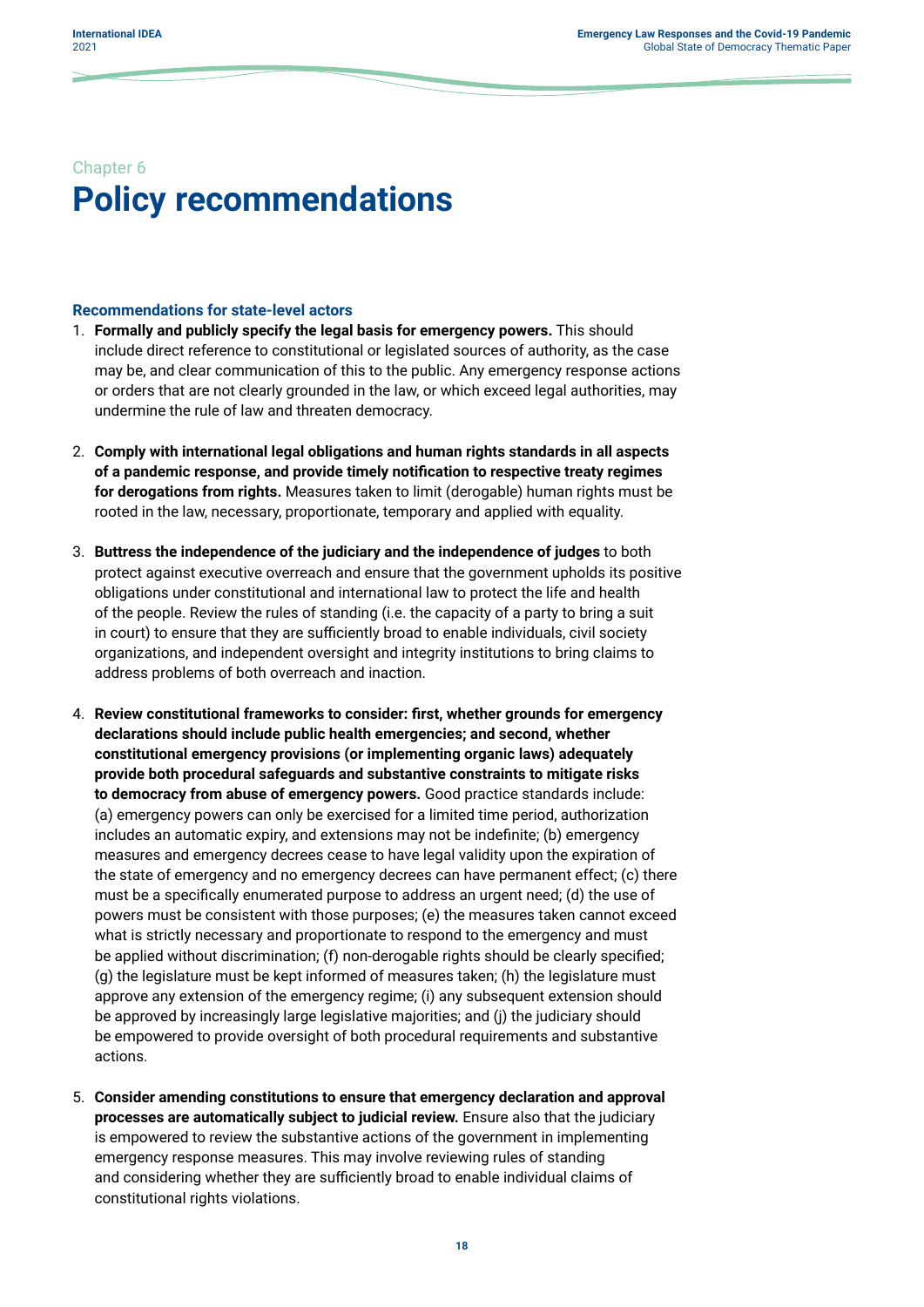- 6. **Review and update** *ex ante* **emergency legislation frameworks to harmonize outdated or suspect laws to ensure compliance with the constitution and democratic principles so that future emergencies can be met with a response based on the rule of law.** In some cases, this will mean updating older emergency legislation to respect ongoing federalization processes or constitutionalized power-sharing arrangements. In others, the focus may be on reviewing the scope of delegations of power to the executive, and/or on strengthening the role of the legislature and the courts in providing real-time oversight.
- 7. *Ad hoc* **emergency legislation should be carefully drafted and narrowly tailored, and should include key safeguards such as automatic expiration** (see Recommendation 4 above). Consider linking substantive oversight to the approval and renewal process through a requirement that the government detail the powers it plans to use in its declaration and renewal requests, which the legislature must approve. This will ensure the ongoing involvement of the legislature and help to limit the use of the law to the specific crisis at hand. All procedural and substantive actions should be subject to judicial review.
- 8. **Review constitutions to ensure that any powers of the government to delay elections during a state of emergency and/or in ordinary times are clearly specified and ideally include a role for the opposition in the decision—for example, through a requirement for broad political consensus and/or a high majority approval threshold** (e.g. of twothirds). The constitution should clarify under what circumstances elections may be delayed, at which levels of government, by which authorities and according to which procedures and consensus rules. Such election delay decisions should be subject to judicial review. In determining whether a constitution should incorporate an election delay option, ensure that safeguards are sufficiently robust to serve as a bulwark against potential abuse and opportunism by incumbents, and also potential impacts on democracy or ongoing political and peace transitions. In some states, retaining rigidity in term limits and election cycles may be desirable.
- 9. **In countries with multi-level governance structures, review constitutional provisions on shared rule and self-rule matters to mitigate challenges related to overlapping jurisdiction, clarify distribution of powers, and strengthen both vertical and horizontal intergovernmental coordination.** There should also be an enhanced and urgent focus on building sub-state and local government capacities both to deliver health services more broadly (where this is decentralized) and to respond to external shocks specifically.
- 10.**Avoid the militarization of the Covid-19 response.** Deploying the military to enforce lockdown and curfew measures, the use of military surveillance technology to monitor media and political opponents, and the *ad hoc* appointment of active or former senior military officials to civilian administration roles increase the risk for disproportionate use of force and other human rights violations, and may undermine the principle of civilian control over the security sector. Particularly in conflict-affected and transitioning states, it also risks enabling the (re)emergence of the security state and undermining transitions.
- 11.**Civil society and the media should have an understanding of the various legal bases for the exercise of emergency powers within the country, as well as international standards on legality, evidence-based necessity, proportionality, non-discrimination and gradualism.** These actors should play a continuous role in monitoring, documenting and reporting on emergency response measures to support transparency and accountability. In parallel, the state should ensure that the preconditions for a free and robust civic space are protected and respected at all times.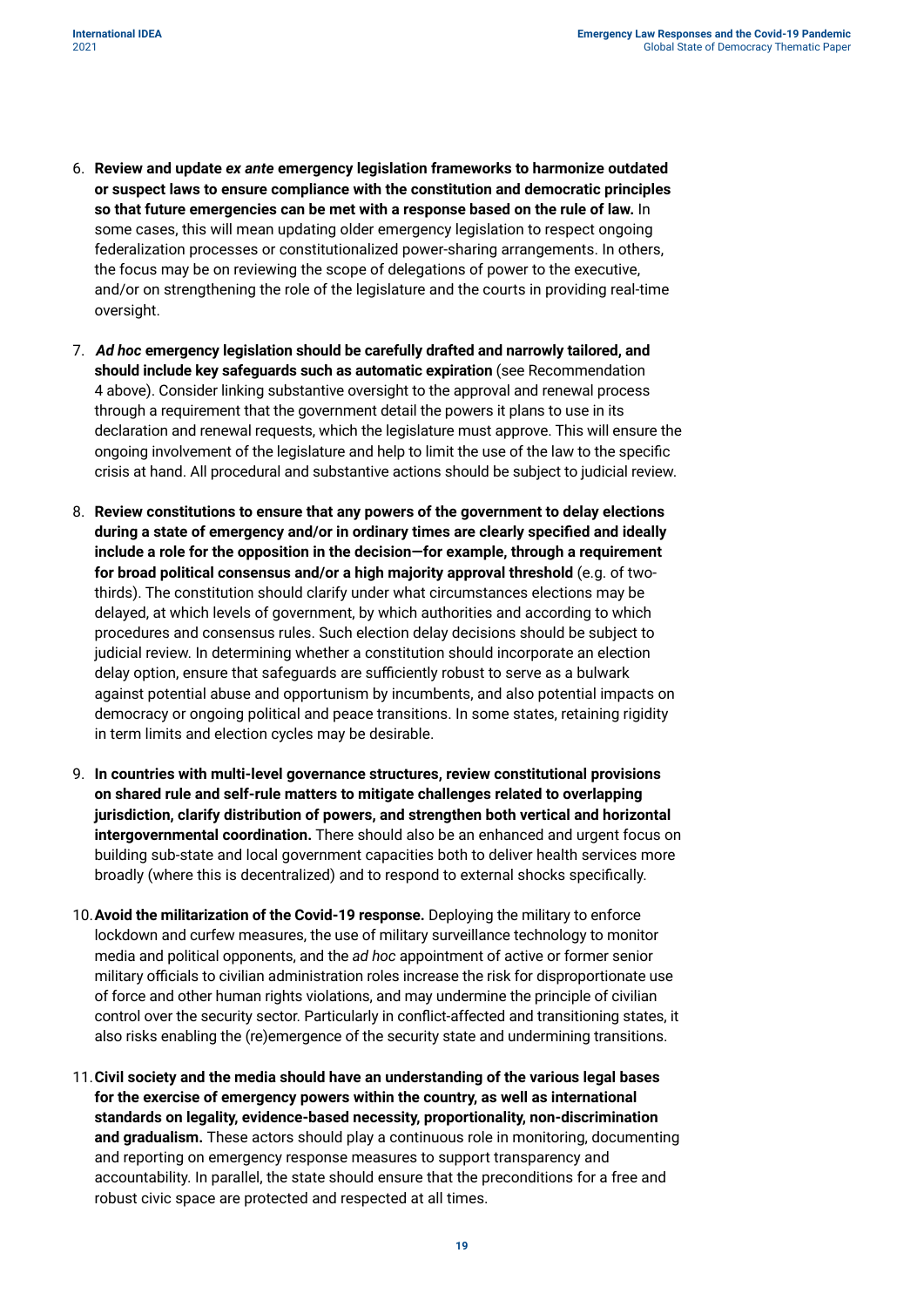#### **Recommendations for the international community**

- 1. **Ensure that policy decisions, recommendations and analyses related to the pandemic response look 'beyond the numbers'** and include a nuanced understanding of emergency law concepts. This should include consideration of the wide variation that exists across jurisdictions in terms of their structure and scope, as well as the operation and implications of contextual factors at a country level. **Organizations managing various Covid-19-related databases can complement these efforts by ensuring clarity in how emergency law and policy data is defined and categorized** to support ease of comparison of like cases and mitigate risks of comparing unlike cases.
- 2. **Pay attention to the potential for pandemic emergency law responses to be abused, both now and in the longer term, including through the normalization of emergency powers and the expansion of unchecked executive authority.** Consider ways to integrate and draw lessons between policy advising and planning on pandemic emergency response matters and democracy support frameworks.
- 3. **Be mindful of the increasing reliance on security forces in response to the pandemic at a domestic level, and the ways in which this links to the broader and longer-term securitization of emergency responses under existing counter-terrorism frameworks.** These practices should not be legitimized at the international policy level. Efforts should be made to ensure that the securitization of emergency responses to terrorism, which has been observed over the past two decades, is not conflated with or applied to pandemic response frameworks.
- 4. **Review and reconsider ways to strengthen safeguards under the current international human rights system, including but not limited to the system of derogations and notification under the ACHR, ECHR and ICCPR**, in light of the limited adherence to notification requirements and variations in notification approaches demonstrated during the pandemic. Further, in light of challenges with both executive overreach and underreach in pandemic response, review the robustness and sufficiency of the international human rights monitoring and accountability system as a safeguard against human rights abuses. Consider opportunities to reimagine international human rights governance schemes given the likelihood of future epidemics and pandemics.
- 5. **Redouble commitments to democracy protection and to understanding and inoculating against democratic backsliding**, not only by supporting state institutions in their commitment to respect and protect the rule of law, but also by building capacity in independent oversight and integrity institutions, civil society organizations and the media.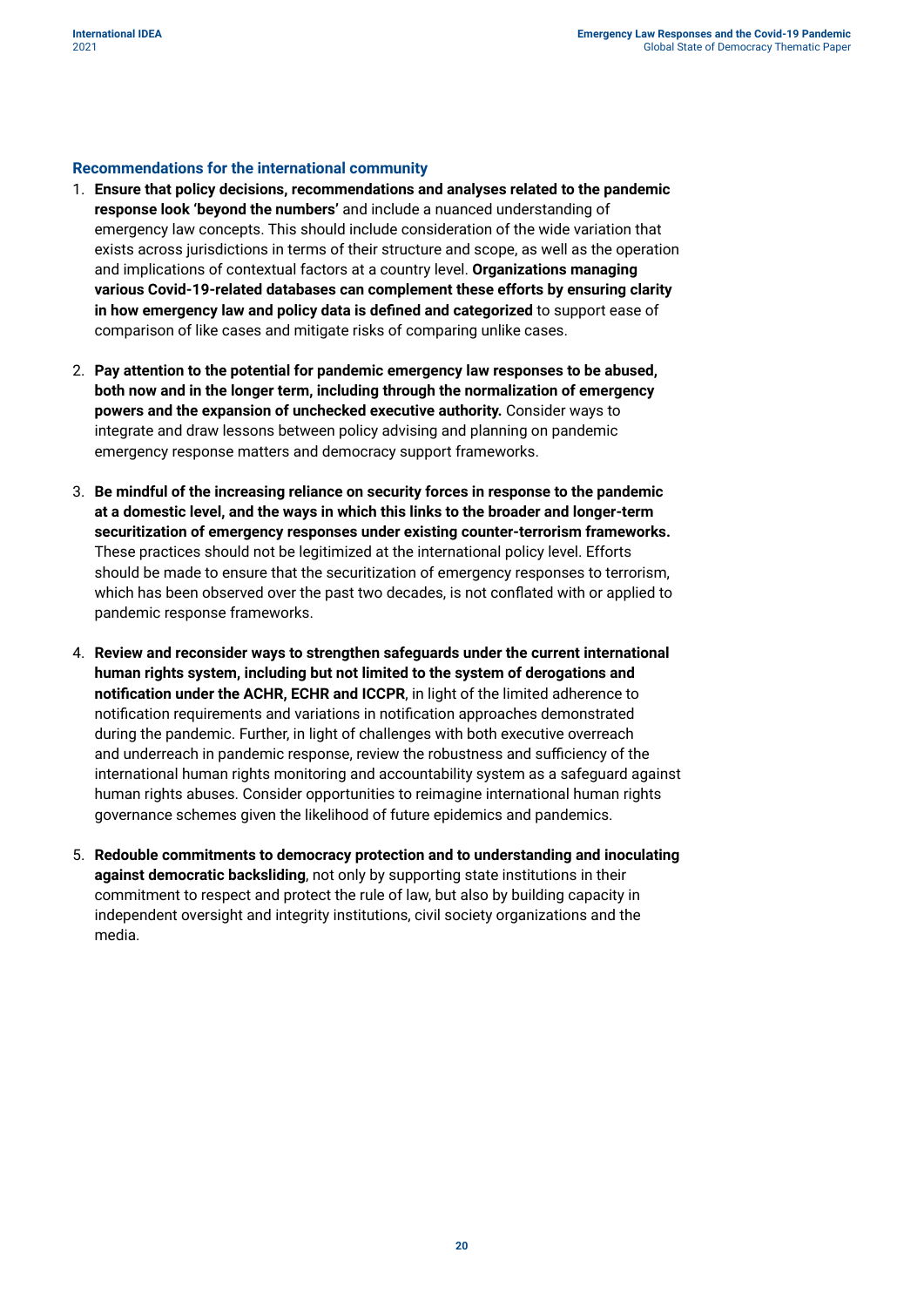#### <span id="page-33-0"></span>Annex A

### **Legal bases for emergency powers, potential risks to democracy and common safeguards**

| <b>Legal basis</b>                            | <b>Common reasons</b><br>for relying on                                                                                                                                                                                                                                                                              | <b>Potential risks to democracy</b>                                                                                                                                                                                                                                                                                                                                                                                                                                                                                                                                                     | <b>Common in-built</b><br>democratic safeguards                                                                                                                                                                                                                                                                                                                                                                   | <b>Safeguards</b><br>applicable to<br>all legal bases                                                                                                                                                                                                                          |
|-----------------------------------------------|----------------------------------------------------------------------------------------------------------------------------------------------------------------------------------------------------------------------------------------------------------------------------------------------------------------------|-----------------------------------------------------------------------------------------------------------------------------------------------------------------------------------------------------------------------------------------------------------------------------------------------------------------------------------------------------------------------------------------------------------------------------------------------------------------------------------------------------------------------------------------------------------------------------------------|-------------------------------------------------------------------------------------------------------------------------------------------------------------------------------------------------------------------------------------------------------------------------------------------------------------------------------------------------------------------------------------------------------------------|--------------------------------------------------------------------------------------------------------------------------------------------------------------------------------------------------------------------------------------------------------------------------------|
| Constitutional<br>emergency                   | Constitutional<br>emergency regime<br>exists that is<br>applicable to type<br>of emergency and<br>which offers the<br>necessary powers to<br>respond                                                                                                                                                                 | Executive enjoys significant powers<br>with reduced checks and balances<br>during period of emergency                                                                                                                                                                                                                                                                                                                                                                                                                                                                                   | Emergency must be publicly<br>declared for specifically<br>enumerated purpose<br>Emergency powers can only be<br>exercised for limited time<br>Legislature must approve initial<br>declaration as well as any<br>extension of emergency period<br>Emergency powers can only be<br>used in order, and to the extent<br>necessary, to respond to the<br>emergency<br>Judicial review (depending on<br>legal system) | Under the<br>constitution and<br>international<br>law, rights<br>can be limited                                                                                                                                                                                                |
| Ordinary<br>legislation                       | No constitutional<br>emergency regime<br>exists, or it does not<br>apply to particular<br>type of emergency<br>Constitutional<br>emergency regime<br>exists but does not<br>provide necessary<br>powers<br>Reluctance to<br>declare emergency<br>under constitution<br>due to history of<br>abuse of such<br>regimes | Emergency regime may be tailor-<br>made to avoid democratic safeguards<br>May give false impression of<br>normalcy of situation and measures,<br>resulting in limited oversight and<br>scrutiny (e.g. in the event laws relating<br>to health rather than emergency are<br>relied upon)<br>Legislature may become complacent<br>or 'implicated' in emergency response,<br>resulting in reduced oversight<br>May be significant political pressure<br>on courts and parliament to defer to<br>executive during emergency<br>Emergency powers can be easily<br>extended and/or repurposed | Emergency must be publicly<br>declared for specifically<br>enumerated purpose<br>Emergency powers can only be<br>exercised for limited time<br>Legislature must approve initial<br>declaration as well as any<br>extension of emergency period<br>Emergency powers can only be<br>used in order, and to the extent<br>necessary, to respond to the<br>emergency                                                   | only to the<br>extent strictly<br>necessary to<br>respond to the<br>emergency<br>Judicial review<br>of lawfulness<br>of assumption<br>of emergency<br>powers<br>(including any<br>declaration) as<br>well as specific<br>measures<br>Sub-state<br>governments<br>may provide a |
| Existing (ex<br>ante) ordinary<br>legislation | Suitable ordinary<br>legislation already in<br>place<br>Difficult to adopt new<br>legislation in time                                                                                                                                                                                                                | Legislature may have limited<br>involvement in relation to specific<br>emergency<br>Existing legislation may be overly<br>general and permissive                                                                                                                                                                                                                                                                                                                                                                                                                                        | Legislature considers in<br>advance appropriate balance<br>between emergency powers<br>and democratic safeguards                                                                                                                                                                                                                                                                                                  | check against<br>national<br>executive                                                                                                                                                                                                                                         |
| New (ad hoc)<br>ordinary<br>legislation       | Need for flexible and<br>tailor-made response<br>Need to ensure<br>popular support and<br>trust for specific<br>emergency measures                                                                                                                                                                                   | May be significant popular support<br>and political pressure in favour of<br>substantial unchecked powers                                                                                                                                                                                                                                                                                                                                                                                                                                                                               | Legislature debates and<br>approves proposed powers<br>and measures in relation to<br>specific emergency<br>Automatic expiration of<br>legislation (sunset clause)                                                                                                                                                                                                                                                |                                                                                                                                                                                                                                                                                |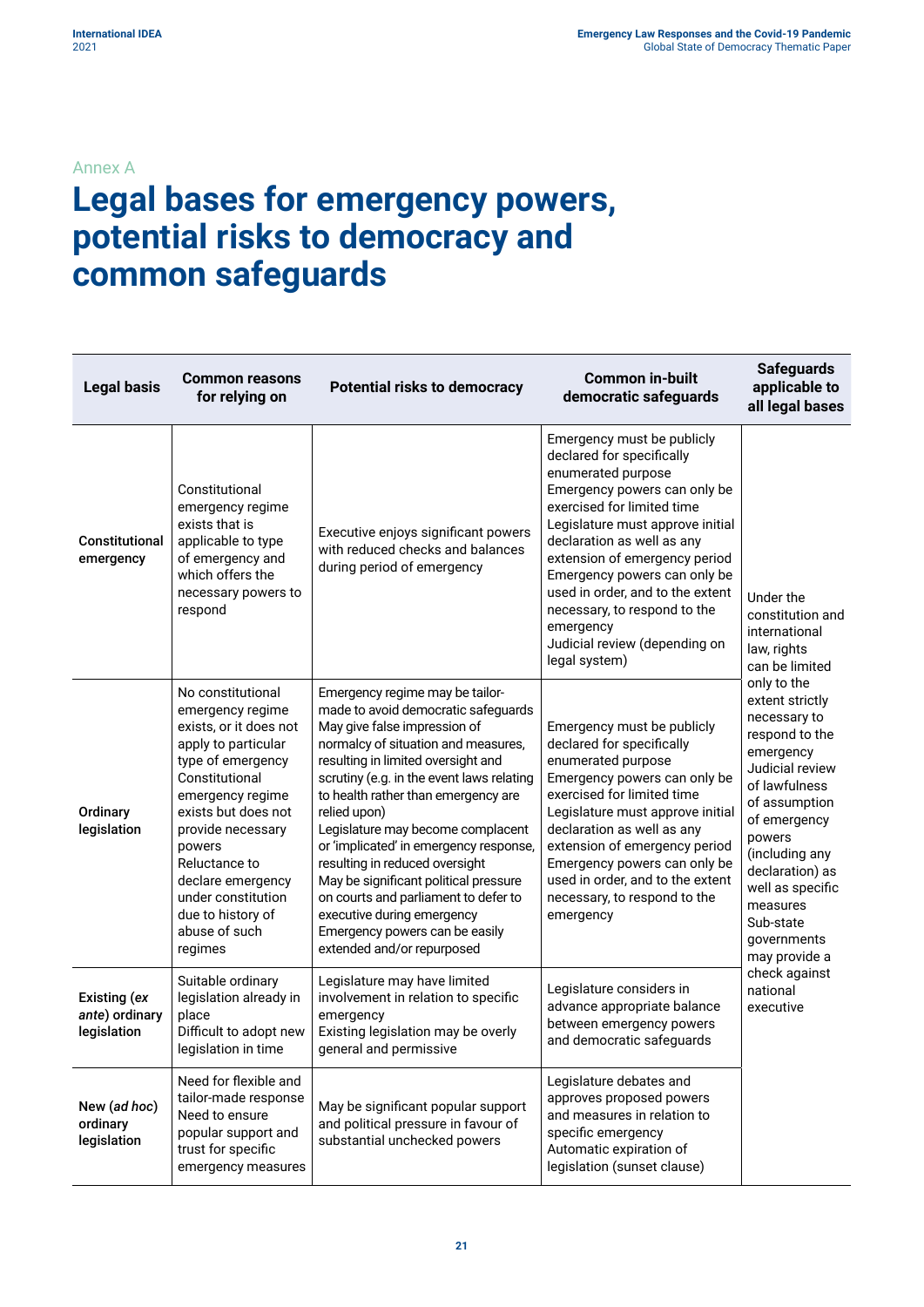### <span id="page-34-0"></span>**Endnotes**

Note: All of the constitutions cited are available to read in full at the Constitute Project, <[https://www.constituteproject.org/>](https://www.constituteproject.org/).

- Ginsburg, T. and Versteeg, M., 'The bound executive: emergency powers during the pandemic', *International Journal of Constitutional Law* (2021), <https://doi.org/10.1093/icon/moab059>. Grogan, J., 'States of emergency', Verfassungsblog, 26 May 2020, <https://verfassungsblog.de/ states-of-emergency/>, accessed 11 January 2021. Grogan, J., 'The impact of Covid-19 on constitutionalism and constitution-building', in *Annual Review of Constitution-Building*: 2020 (Stockholm: International IDEA, 2021), forthcoming 2021.
- <sup>2</sup> Coco, A. and de Souza Dias, T., 'Part I: Due Diligence and Covid-19: States' Duties to Prevent and Halt the Coronavirus Outbreak', EJIL:Talk! blog, 24 March 2020a, [<https://www.ejiltalk.org/](https://www.ejiltalk.org/part-i-due-diligence-and-covid-19-states-duties-to-prevent-and-halt-the-coronavirus-outbreak/) [part-i-due-diligence-and-covid-19-states-duties-to-prevent-and-halt-the-coronavirus-outbreak/](https://www.ejiltalk.org/part-i-due-diligence-and-covid-19-states-duties-to-prevent-and-halt-the-coronavirus-outbreak/)>, accessed 19 March 2021.
- <sup>3</sup> Article 25 of the non-binding Universal Declaration of Human Rights (1948), for example, specifies that 'everyone has the right to a standard of living adequate for the health and well-being of himself and his family, including food, clothing, housing and medical care and necessary social services'. The subsequent International Covenant on Economic, Social and Cultural Rights (ICESCR), which is binding on 170 states, stipulates that states parties 'recognize the right of everyone to the enjoyment of the highest attainable standard of physical and mental health' (article 12). The ICESCR obligates states parties to take all steps necessary to progressively achieve the realization of this right. Further, the 1948 Constitution of the World Health Organization (WHO), which is binding on 190 states, declares that 'the enjoyment of the highest attainable standard of health is one of the fundamental rights of every human being'. Further and related rights and state duties are established under the Convention on the Rights of the Child (CRC), the Convention on the Rights of Persons with Disabilities (CRPD), the Convention on the Elimination of All Forms of Discrimination Against Women (CEDAW), and the International Convention on the Elimination of All Forms of Racial Discrimination (CERD), and under regional instruments in the Americas and Africa, and has been found through the jurisprudence of the European Court of Human Rights interpreting the right to life under the European Convention on Human Rights.
- <sup>4</sup> Some constitutions include an express obligation for the government to protect against challenges facing the state, and sometimes to protect public health and/or the right to life. India's Constitution, for example, obligates the central (Union) government to protect 'every state against external aggression and internal disturbance'. In South Africa, everyone has the right to healthcare and the 'state must take reasonable legislative and other measures, within its available resources, to achieve the progressive realization of these rights' (article 27), while an objective of local government is to 'promote a safe and healthy environment' (article 152). In a different construction, in North Macedonia, citizens 'have the right and duty to protect and promote their own health and the health of others' (article 39).
- <sup>5</sup> Posner, E. A. and Vermuele, A., *The Executive Unbound: After the Madisonian Republic* (Oxford: Oxford University Press, 2010). Ginsburg, T. and Versteeg, M., 'The bound executive: emergency powers during the pandemic', *International Journal of Constitutional Law* (2021), moab059, <https://doi.org/10.1093/icon/ moab059>.
- <sup>6</sup> Ginsburg, T. and Versteeg, M., 'The bound executive: emergency powers during the pandemic', *International Journal of Constitutional Law* (2021), moab059, <https://doi.org/10.1093/icon/moab059>.
- <sup>7</sup> United Nations Office of the High Commissioner for Human Rights (UN OHCHR), 'Covid-19 Guidance', <https://www.ohchr.org/EN/NewsEvents/Pages/COVID19Guidance.aspx>, accessed 18 March 2021.

United Nations, 'Protecting human rights amid Covid-19 crisis', 9 April 2020, <https://www.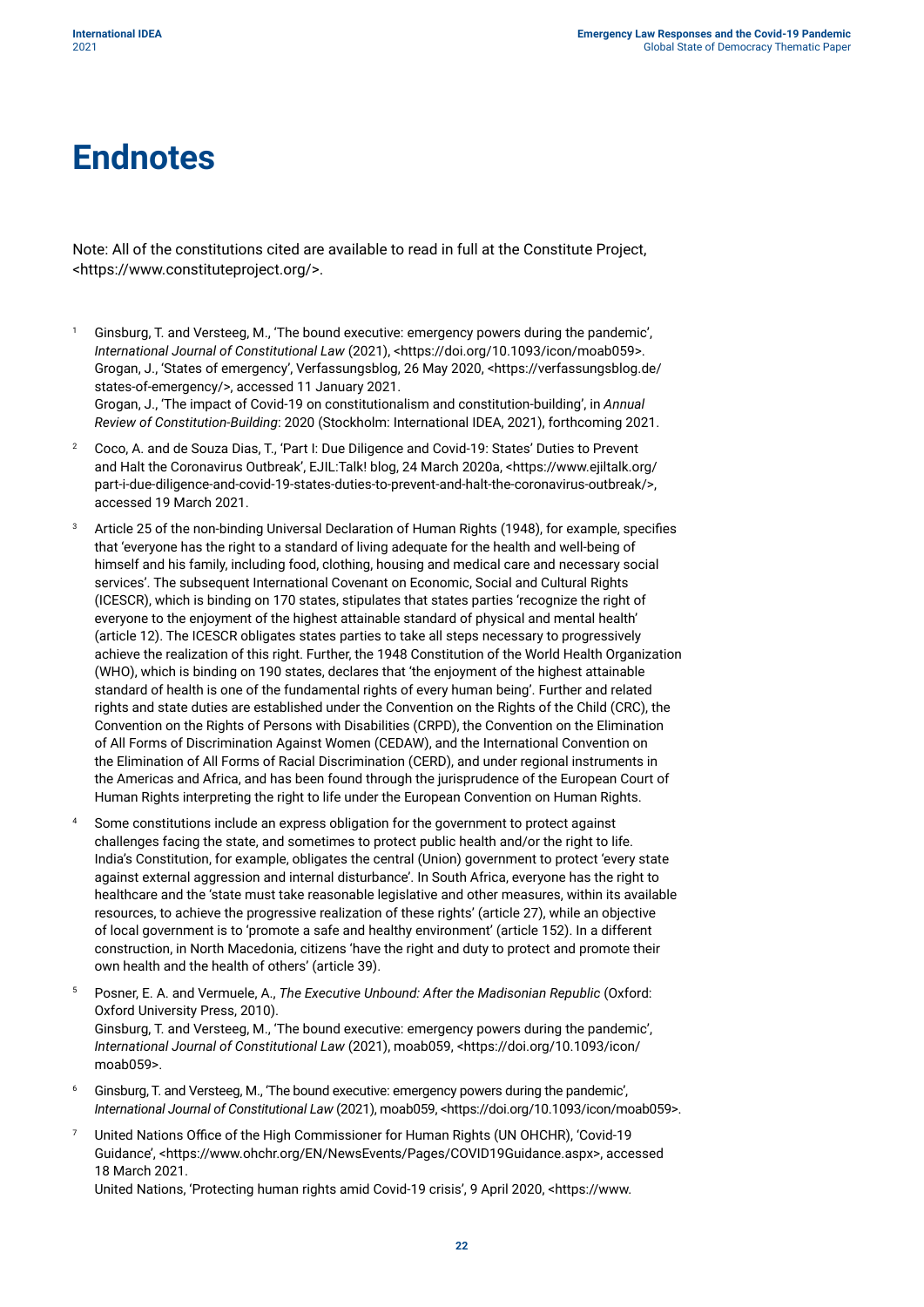un.org/en/un-coronavirus-communications-team/protecting-human-rights-amid-covid-19-crisis>, accessed 18 March 2021.

- Ferejohn, J. and Pasquino, P., 'The law of the exception: a typology of emergency powers', *International Journal of Constitutional Law*, 2/2 (2004), pp. 210–39, <[https://doi.org/10.1093/](https://doi.org/10.1093/icon/2.2.210) [icon/2.2.210>](https://doi.org/10.1093/icon/2.2.210).
- <sup>9</sup> International IDEA, *Emergency Law Responses to Covid-19 and the Impact on Peace and Transition Processes* (Stockholm: International IDEA, 2021), <https://doi.org/10.31752/idea.2021.24>.
- <sup>10</sup> See, generally: Gross, O. and Ní Aoláin, F., *Law in Times of Crisis: Emergency Powers in Theory and Practice* (Cambridge: Cambridge University Press, 2006). Albert, R. and Roznai, Y., *Constitutionalism Under Extreme Conditions: Law, Emergency, Exception* (Cham: Springer Nature Switzerland, 2020).
- <sup>11</sup> In some jurisdictions, the details of a constitutional emergency regime are set out in legislation, typically an organic law. Organic laws are themselves mandated in, and part of, the constitution, and are generally considered to be distinct from ordinary legislation. Accordingly, organic laws that implement constitutional emergency regimes are considered, under our framing, to be a type of constitutional emergency law response, rather than a legislative one.
- <sup>12</sup> Ginsburg, T. and Versteeg, M., 'The bound executive: emergency powers during the pandemic', *International Journal of Constitutional Law* (2021), moab059, <https://doi.org/10.1093/icon/moab059>.
- <sup>13</sup> Ginsburg, T. and Versteeg, M., 'The bound executive: emergency powers during the pandemic', *International Journal of Constitutional Law* (2021), moab059, <https://doi.org/10.1093/icon/ moab059>.

International IDEA, *Emergency Law Responses to Covid-19 and the Impact on Peace and Transition Processes* (Stockholm: International IDEA, 2021), <https://doi.org/10.31752/idea.2021.24>. Molloy, S. et al., 'Emergency law response and conflict-affected states in transition', Verfassungsblog, 13 March 2021, <https://verfassungsblog.de/emergency-law-responses-andconflict-affected-states-in-transition/>, accessed 21 March 2021.

- <sup>14</sup> Ginsburg, T. and Versteeg, M., 'The bound executive: emergency powers during the pandemic', *International Journal of Constitutional Law* (2021), moab059, <https://doi.org/10.1093/icon/moab059>.
- $15$  Ihid.
- <sup>16</sup> Occasionally, and depending on the type of emergency declared, emergency powers may be vested in the military (Myanmar 2008, articles 40(c), 417 and 418; arguably France 1958 under a 'state of siege'—see Rossiter, C., *Constitutional Dictatorship: Crisis Government in the Modern Democracies* (Princeton: Princeton University Press, 1948)); or in a specially constituted body (Hungary 2011 during a 'state of war').
- <sup>17</sup> Ginsburg, T. and Versteeg, M., 'The bound executive: emergency powers during the pandemic', *International Journal of Constitutional Law* (2021), moab059, <https://doi.org/10.1093/icon/moab059>. Not all constitutions include emergency provisions. A minority of countries either do not mention emergency circumstances at all, or do so only in a tangential way. The constitutions of Japan, Luxembourg and San Marino do not mention emergency rule at all. The Constitution of the USA provides only implicit emergency powers to the executive through a provision authorizing Congress to provide for the 'common defense and general welfare', which has been interpreted as permitting Congress to grant such powers to the president. In other countries (e.g. Austria, Denmark, Luxembourg, Norway, Sweden), there are no emergency provisions per se, but the constitutions include provisions to be applied in situations of war, threat of war or other emergency situations.
- <sup>18</sup> International IDEA, *Emergency Powers*, International IDEA Constitution-Building Primer 18 (Stockholm: International IDEA, 2018), <https://doi.org/10.31752/idea.2018.29>.
- <sup>19</sup> Venice Commission (European Commission for Democracy Through Law), 'Emergency Powers', CDL-STD (1995)012, 1995, [<https://www.venice.coe.int/webforms/documents/?pdf=CDL-](https://www.venice.coe.int/webforms/documents/?pdf=CDL-STD(1995)012-e)[STD\(1995\)012-e](https://www.venice.coe.int/webforms/documents/?pdf=CDL-STD(1995)012-e)>, accessed 18 March 2021.
- <sup>20</sup> Grogan, J., 'States of emergency', Verfassungsblog, 26 May 2020, <https://verfassungsblog.de/ states-of-emergency/>, accessed 11 January 2021.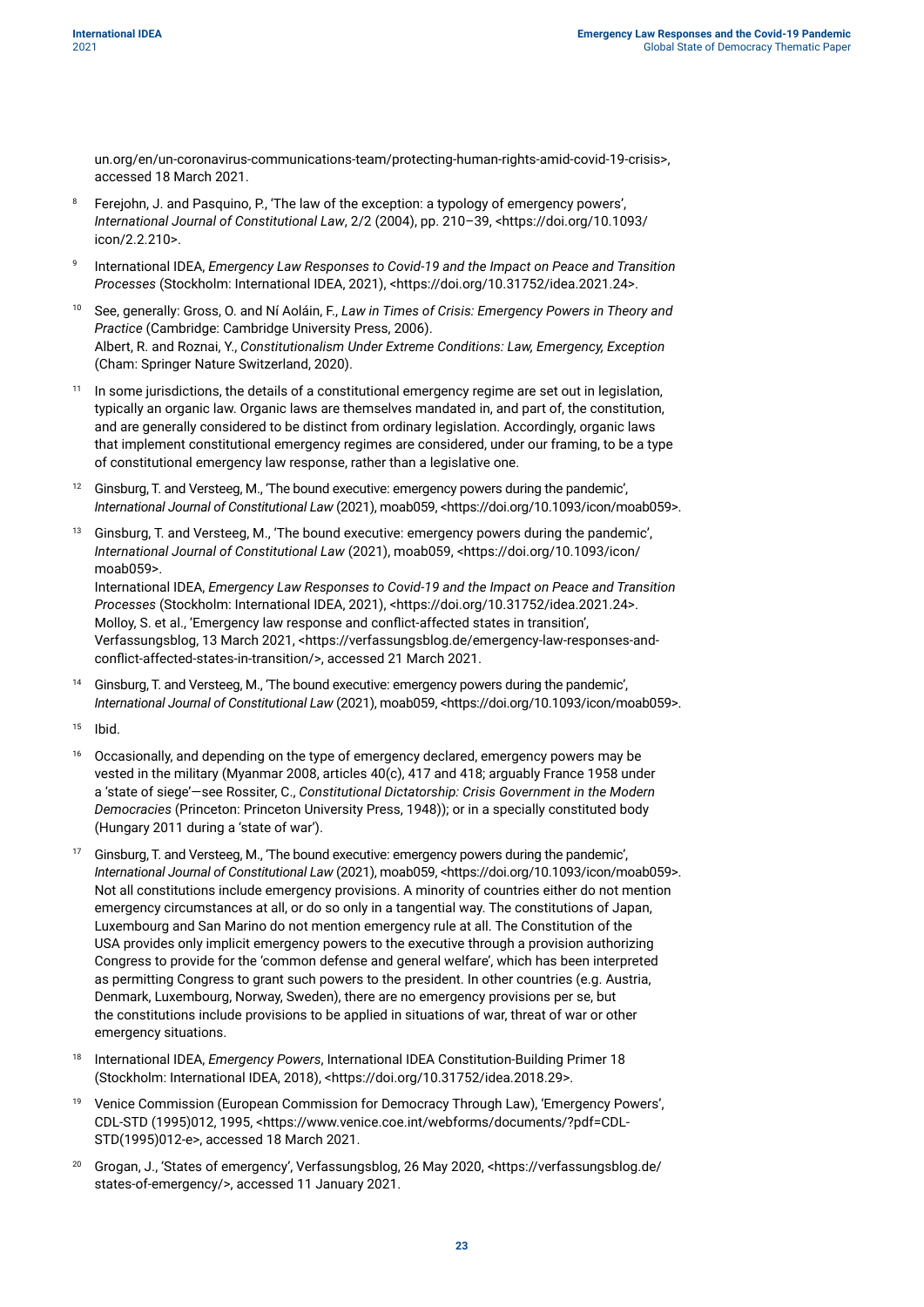Venice Commission (European Commission for Democracy Through Law), 'Emergency Powers', CDL-STD(1995)012, 1995, [<https://www.venice.coe.int/webforms/documents/?pdf=CDL-](https://www.venice.coe.int/webforms/documents/?pdf=CDL-STD(1995)012-e)[STD\(1995\)012-e](https://www.venice.coe.int/webforms/documents/?pdf=CDL-STD(1995)012-e)>, accessed 18 March 2021.

See also: Bjørnskov, C. and Voigt, S., 'The architecture of emergency constitutions', *International Journal of Constitutional Law*, 16/1 (2018), pp. 101–27, <[https://doi.org/10.1093/icon/moy012>](https://doi.org/10.1093/icon/moy012).

- <sup>21</sup> Ginsburg, T. and Versteeg, M., 'The bound executive: emergency powers during the pandemic'. *International Journal of Constitutional Law* (2021), moab059, <https://doi.org/10.1093/icon/moab059>.
- <sup>22</sup> State of emergency declarations also often impact elections. Sometimes, elections **cannot** be held during a state of emergency (e.g. Afghanistan (article 147) and Albania (article 170(6)). In other cases, at least some elections **must** proceed. Guyana's Constitution mandates that scheduled elections stemming from the dissolution of a parliament must take place even where a state of emergency has subsequently been declared (article 70(5)). The Central African Republic's Constitution imposes a two-term limit on the president without any possibility of extension, and bars constitutional amendment during an emergency, which means elections must proceed as scheduled, regardless of whether an emergency regime is in place (articles 35 and 153). In other cases, delaying elections is **permissible** during an emergency if it is deemed necessary (as in Turkey under a 'state of war' (article 78)), or may otherwise be somewhat unclear.
- <sup>23</sup> International IDEA, *Emergency Powers*, International IDEA Constitution-Building Primer 18 (Stockholm: International IDEA, 2018), <https://doi.org/10.31752/idea.2018.29>.
- Ferejohn, J. and Pasquino, P., 'The law of the exception: a typology of emergency powers', *International Journal of Constitutional Law*, 2/2 (2004), pp. 210–39, <https://doi.org/10.1093/ icon/2.2.210>.
- <sup>25</sup> Ginsburg, T. and Versteeg, M., 'The bound executive: emergency powers during the pandemic', *International Journal of Constitutional Law* (2021), moab059, <https://doi.org/10.1093/icon/moab059>.
- <sup>26</sup> Ferejohn, J. and Pasquino, P., 'The law of the exception: a typology of emergency powers', *International Journal of Constitutional Law*, 2/2 (2004), pp. 210–39, <<https://doi.org/10.1093/icon/2.2.210>>.
- $27$  Ginsburg, T. and Versteeg, M., 'The bound executive: emergency powers during the pandemic', *International Journal of Constitutional Law* (2021), moab059, <https://doi.org/10.1093/icon/moab059>.
- <sup>28</sup> Ibid.
- $29$  Ibid.
- $30$  Ibid.
- <sup>31</sup> Molloy, S. et al., 'Emergency law response and conflict-affected states in transition', Verfassungsblog, 13 March 2021, <https://verfassungsblog.de/emergency-law-responses-andconflict-affected-states-in-transition/>, accessed 21 March 2021.
- <sup>32</sup> Ginsburg, T. and Versteeg, M., 'The bound executive: emergency powers during the pandemic', *International Journal of Constitutional Law* (2021), moab059, <https://doi.org/10.1093/icon/moab059>.
- <sup>33</sup> Grogan, J., 'States of emergency', Verfassungsblog, 26 May 2020, <https://verfassungsblog.de/ states-of-emergency/>, accessed 11 January 2021.
- <sup>34</sup> Ginsburg, T. and Versteeg, M., 'The bound executive: emergency powers during the pandemic', *International Journal of Constitutional Law* (2021), moab059, <https://doi.org/10.1093/icon/moab059>.
- <sup>35</sup> Ibid.
- <sup>36</sup> Molloy, S. et al., 'Emergency law response and conflict-affected states in transition', Verfassungsblog, 13 March 2021, <https://verfassungsblog.de/emergency-law-responses-andconflict-affected-states-in-transition>, accessed 21 March 2021.
- <sup>37</sup> Ginsburg, T. and Versteeg, M., 'The bound executive: emergency powers during the pandemic', *International Journal of Constitutional Law* (2021), moab059, <https://doi.org/10.1093/icon/moab059>.
- Under the ACHR, ECHR and ICCPR, absolute rights include: the right to life, the right to be free from torture, the prohibition of slavery and servitude, the non-retroactivity of the law and related judicial guarantees, the right to recognition of legal personality, and freedom of thought, conscience and religion (ACHR articles 3, 4, 5, 6, 9, 12; ECHR articles 2, 3, 4, 7; ICCPR article 4).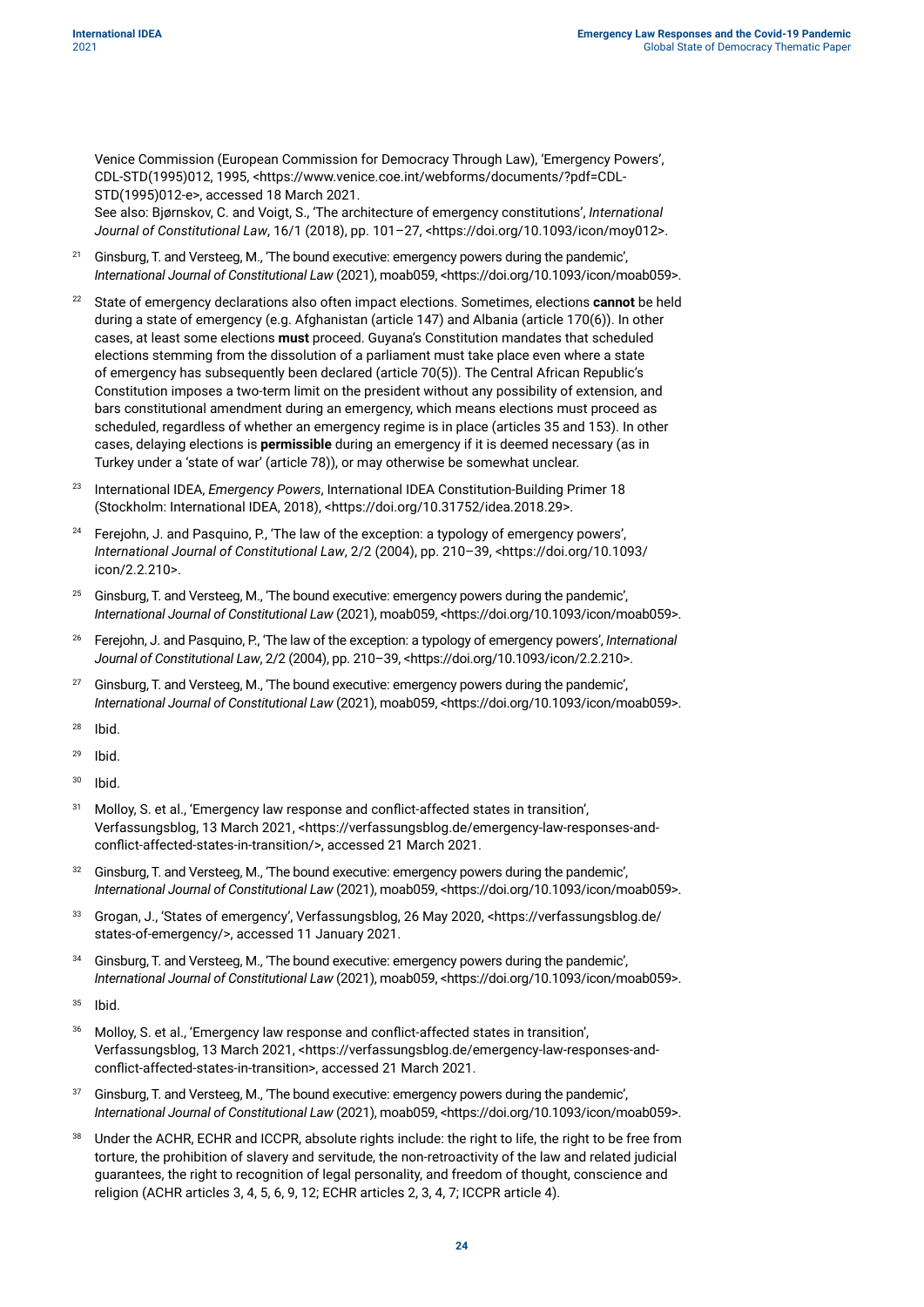<sup>39</sup> United Nations Commission on Human Rights, The Siracusa Principles on the Limitation and Derogation Provisions in the International Covenant on Civil and Political Rights, 28 September 1984, E/CN.4/1985/4, <https://undocs.org/pdf?symbol=en/E/CN.4/1985/4>, accessed 2 July 2021.

See also: Venice Commission (European Commission for Democracy Through Law), 'Compilation of Venice Commission Opinions and Reports on States of Emergency', CDL-PI (2020)003, April 2020, <https://rm.coe.int/16809e38a6>, accessed 18 March 2021.

- <sup>40</sup> Coghlan, N., 'Dissecting Covid-19 derogations', Verfassungsblog, 5 May 2020, <https:// verfassungsblog.de/dissecting-covid-19-derogations/>, accessed 6 May 2021. Istrefi, K., 'To notify or not to notify: derogations from human rights treaties', OpinioJuris, 18 April 2020, <http://opiniojuris.org/2020/04/18/to-notify-or-not-to-notify-derogations-from-human-rightstreaties/>, accessed 6 May 2021.
- <sup>41</sup> Ginsburg, T. and Versteeg, M., 'The bound executive: emergency powers during the pandemic', *International Journal of Constitutional Law* (2021), moab059, <https://doi.org/10.1093/icon/moab059>.
- <sup>42</sup> International IDEA, *Emergency Powers,* International IDEA Constitution-Building Primer 18 (Stockholm: International IDEA, 2018), <[https://doi.](https://doi.org/10.31752/idea.2018.29)org/10.31752/idea.2018.29>.
- <sup>43</sup> Ginsburg, T. and Versteeg, M., 'The bound executive: emergency powers during the pandemic', *International Journal of Constitutional Law* (2021), moab059, <https://doi.org/10.1093/icon/ moab059>. Determination of regime type in this study was based on 2019 Polity scores. All countries rated above 5 were coded as democracies, those below 5 were not. Marshall, M. G., Gurr, T. R. and Jaggers, K., 'Polity IV project: Political regime characteristics and transitions, 1800–2018' (2020), [<http://www.systemicpeace.org/inscrdata.html>](http://www.systemicpeace.org/inscrdata.html), accessed 9 September 2021.
- <sup>44</sup> International IDEA, *Emergency Powers,* International IDEA Constitution-Building Primer 18 (Stockholm: International IDEA, 2018), <[https://doi.](https://doi.org/10.31752/idea.2018.29)org/10.31752/idea.2018.29>.
- <sup>45</sup> Venice Commission (European Commission for Democracy Through Law), 'Respect for Democracy, Human Rights and the Rule of Law During States of Emergency – Reflections', CDL-PI (2020)005Rev, 26 May 2020, <[https://www.venice.coe.int/webforms/documents/?pdf=CDL-](https://www.venice.coe.int/webforms/documents/?pdf=CDL-PI(2020)005rev-e)[PI\(2020\)005rev-e>](https://www.venice.coe.int/webforms/documents/?pdf=CDL-PI(2020)005rev-e), accessed 9 September 2021.
- <sup>46</sup> Ibid.
- <sup>47</sup> Ginsburg, T. and Versteeg, M., 'The bound executive: emergency powers during the pandemic', *International Journal of Constitutional Law* (2021), moab059, <https://doi.org/10.1093/icon/moab059>.
- <sup>48</sup> See, for example: Ünver, S., 'Fighting Covid-19—Legal Powers, Risks and the Rule of Law: Turkey', Verfassungsblog, 15 April 2020, <[https://verfassungsblog.de/fighting-covid-19-legal-powers-risks](https://verfassungsblog.de/fighting-covid-19-legal-powers-risks-and-the-rule-of-law-turkey/)[and-the-rule-of-law-turkey/>](https://verfassungsblog.de/fighting-covid-19-legal-powers-risks-and-the-rule-of-law-turkey/), accessed 9 September 2021.
- <sup>49</sup> Ginsburg, T. and Versteeg, M., 'The bound executive: emergency powers during the pandemic', *International Journal of Constitutional Law* (2021), moab059, <https://doi.org/10.1093/icon/moab059>.
- <sup>50</sup> Peluso Neder Meyer, E. and Bustamente, T., 'Authoritarianism without emergency powers: Brazil under Covid-19', Verfassungsblog, 8 April 2020, <https://verfassungsblog.de/authoritarianismwithout-emergency-powers-brazil-under-covid-19/>, accessed 19 March 2021.
- <sup>51</sup> Poland In, 'Emergency, but not a state of emergency', 14 March 2020, <https://polandin. com/47124167/emergency-but-not-a-state-of-emergency>, accessed 25 March 2021.
- <sup>52</sup> Bar-Siman-Tov, I. et al., 'Measuring legislative activity during the Covid-19 pandemic: Introducing the ParlAct and ParlTech Indexes', *International Journal of Parliamentary Studies* (forthcoming), <https://papers.ssrn.com/sol3/papers.cfm?abstract\_id=3796403>, accessed 2 July 2021.
- <sup>53</sup> International IDEA, *Parliaments During the Covid-19 Pandemic*, Global State of Democracy Thematic Paper 2021, unpublished
- Ginsburg, T. and Versteeg, M., 'The bound executive: emergency powers during the pandemic', *International Journal of Constitutional Law* (2021), moab059, <https://doi.org/10.1093/icon/ moab059>.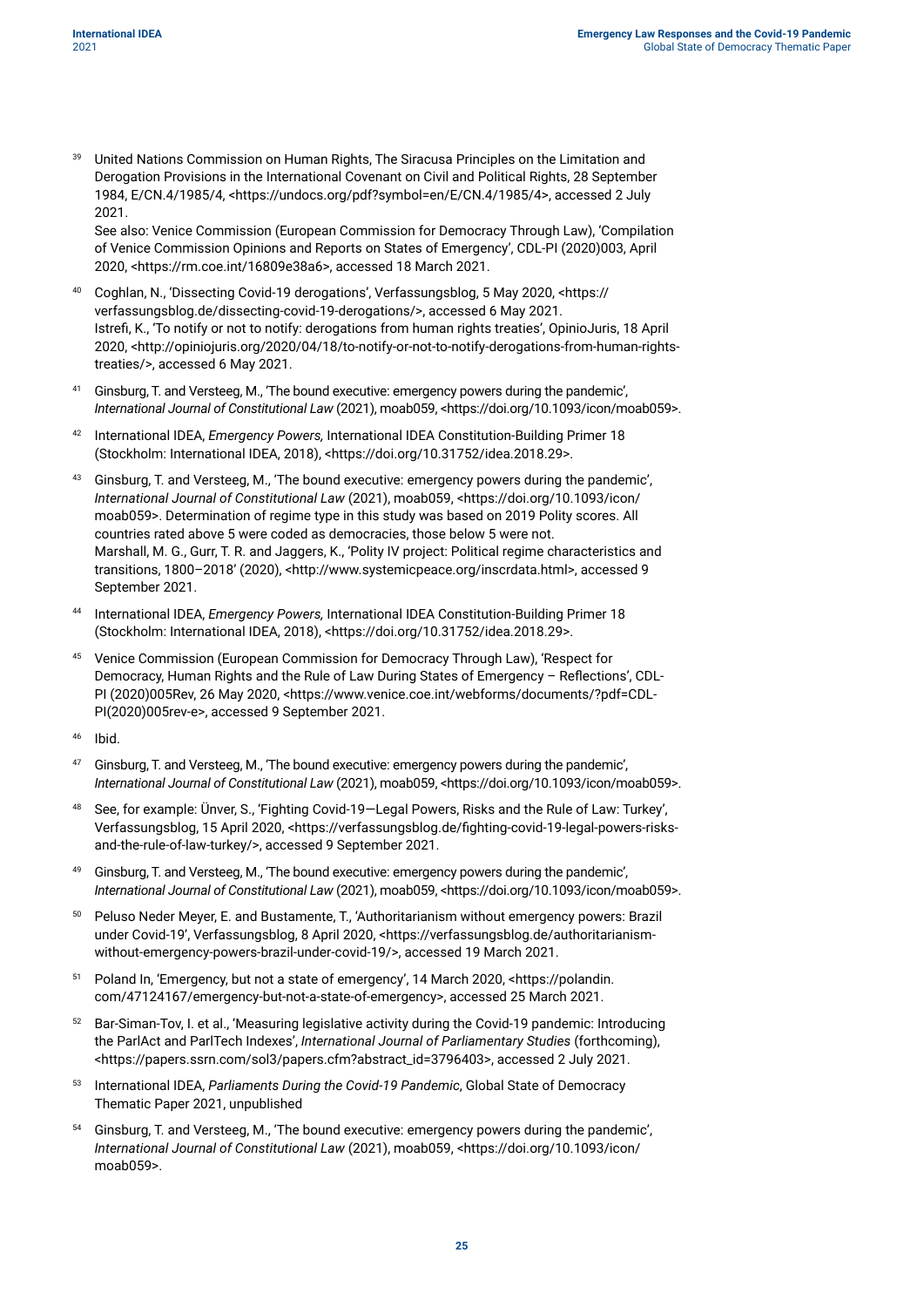<sup>55</sup> Ferejohn, J. and Pasquino, P., 'The law of the exception: a typology of emergency powers', *International Journal of Constitutional Law*, 2/2 (2004), pp. 210–39, <https://doi.org/10.1093/ icon/2.2.210>.

<sup>56</sup> Ibid.

- <sup>57</sup> Ginsburg, T. and Versteeg, M., 'The bound executive: emergency powers during the pandemic', *International Journal of Constitutional Law* (2021), moab059, <https://doi.org/10.1093/icon/moab059>.
- <sup>58</sup> Ibid.
- <sup>59</sup> Ibid.
- $60$  Ibid.
- <sup>61</sup> Grogan, J. and Weinberg, N., *Principles to Uphold the Rule of Law and Good Governance in Public Health Emergencies*, Policy Brief (London: Reconnect, 2020), <[https://reconnect-europe.eu/wp](https://reconnect-europe.eu/wp-content/uploads/2020/08/RECONNECTPB_082020B.pdf)[content/uploads/2020/08/RECONNECTPB\\_082020B.pdf>](https://reconnect-europe.eu/wp-content/uploads/2020/08/RECONNECTPB_082020B.pdf), accessed 23 March 2021.
- $62$  Ginsburg, T. and Versteeg, M., 'The bound executive: emergency powers during the pandemic', *International Journal of Constitutional Law* (2021), moab059, <https://doi.org/10.1093/icon/moab059>.
- <sup>63</sup> Fonseka, B., Ganeshathasan, L. and Welikala, A., 'Sri Lanka: pandemic-catalyzed democratic backsliding', in V. V. Ramraj (ed.), *Covid-19 in Asia: Law and Policy Contexts* (Oxford: Oxford University Press, 2021), <https://doi.org/10.1093/oso/9780197553831.003.0024>.
- <sup>64</sup> International IDEA, *Emergency Law Responses to Covid-19 and the Impact on Peace and Transition Processes* (Stockholm: International IDEA, 2021), <https://doi.org/10.31752/idea.2021.24>.
- <sup>65</sup> Botsford, P., 'Rule of law: Hungarian government's emergency Covid-19 legislation draws sharp criticism', International Bar Association, 11 May 2020, [<https://www.ibanet.org/article/B9C2F848-](https://www.ibanet.org/article/B9C2F848-0633-4963-B977-9E2FAB392967) [0633-4963-B977-9E2FAB392967>](https://www.ibanet.org/article/B9C2F848-0633-4963-B977-9E2FAB392967), accessed 9 September 2021. Hungarian Government Decree 40/2020 (11 March 2020) on the declaration of a state of danger (unofficial English translation), [<https://njt.hu/translation/J2020R0040K\\_20200326\\_FIN.pdf>](https://njt.hu/translation/J2020R0040K_20200326_FIN.pdf), accessed 9 September 2021.
- <sup>66</sup> Grogan, J., 'States of emergency', Verfassungsblog, 26 May 2020, <https://verfassungsblog.de/ states-of-emergency/>, accessed 11 January 2021.
- Ginsburg, T. and Versteeg, M., 'The bound executive: emergency powers during the pandemic', *International Journal of Constitutional Law* (2021), moab059, <https://doi.org/10.1093/icon/moab059>.
- <sup>68</sup> Ibid.
- <sup>69</sup> Rizzi, M. and Tulich, T., 'The Australian response to Covid-19: A year in review', Verfassungsblog, 22 February 2021, <https://verfassungsblog.de/the-australian-response-to-covid-19-a-year-inreview/>, accessed 2 July 2021.
- <sup>70</sup> Brasil Ministério da Economia, 'Brazil's Policy Responses to Covid-19', 7 April 2020, <https:// www.gov.br/economia/pt-br/centrais-de-conteudo/publicacoes/publicacoes-em-outros-idiomas/ covid-19/brazil2019s-policy-responses-to-covid-19>, accessed 5 July 2021.
- <sup>71</sup> Grogan, J., 'States of emergency', Verfassungsblog, 26 May 2020, <https://verfassungsblog.de/ states-of-emergency/>, accessed 11 January 2021. Grogan, J. and Weinberg, N., *Principles to Uphold the Rule of Law and Good Governance in Public Health Emergencies*, Policy Brief (London: Reconnect, 2020), <[https://reconnect-europe.eu/wp](https://reconnect-europe.eu/wp-content/uploads/2020/08/RECONNECTPB_082020.pdf)[content/uploads/2020/08/RECONNECTPB\\_082020.pdf](https://reconnect-europe.eu/wp-content/uploads/2020/08/RECONNECTPB_082020.pdf)>, accessed 23 March 2021.
- <sup>72</sup> Keka, G. and Ride, A., *Emergency Powers and Covid-19: Solomon Islands as a Case Study*, Melbourne Forum on Constitution-Building (Constitution Transformation Network and International IDEA, September 2020), <https://law.unimelb.edu.au/\_\_data/assets/pdf\_ file/0006/3474906/MF20-Web1-Solomons-Kekea-FINAL.pdf>, accessed 24 March 2021.
- Labuschaigne, M. and Staunton, C., 'Covid-19: State of disaster in South Africa', Verfassungsblog, 11 April 2020, <https://verfassungsblog.de/covid-19-state-of-disaster-in-south-africa/>, accessed 26 March 2021.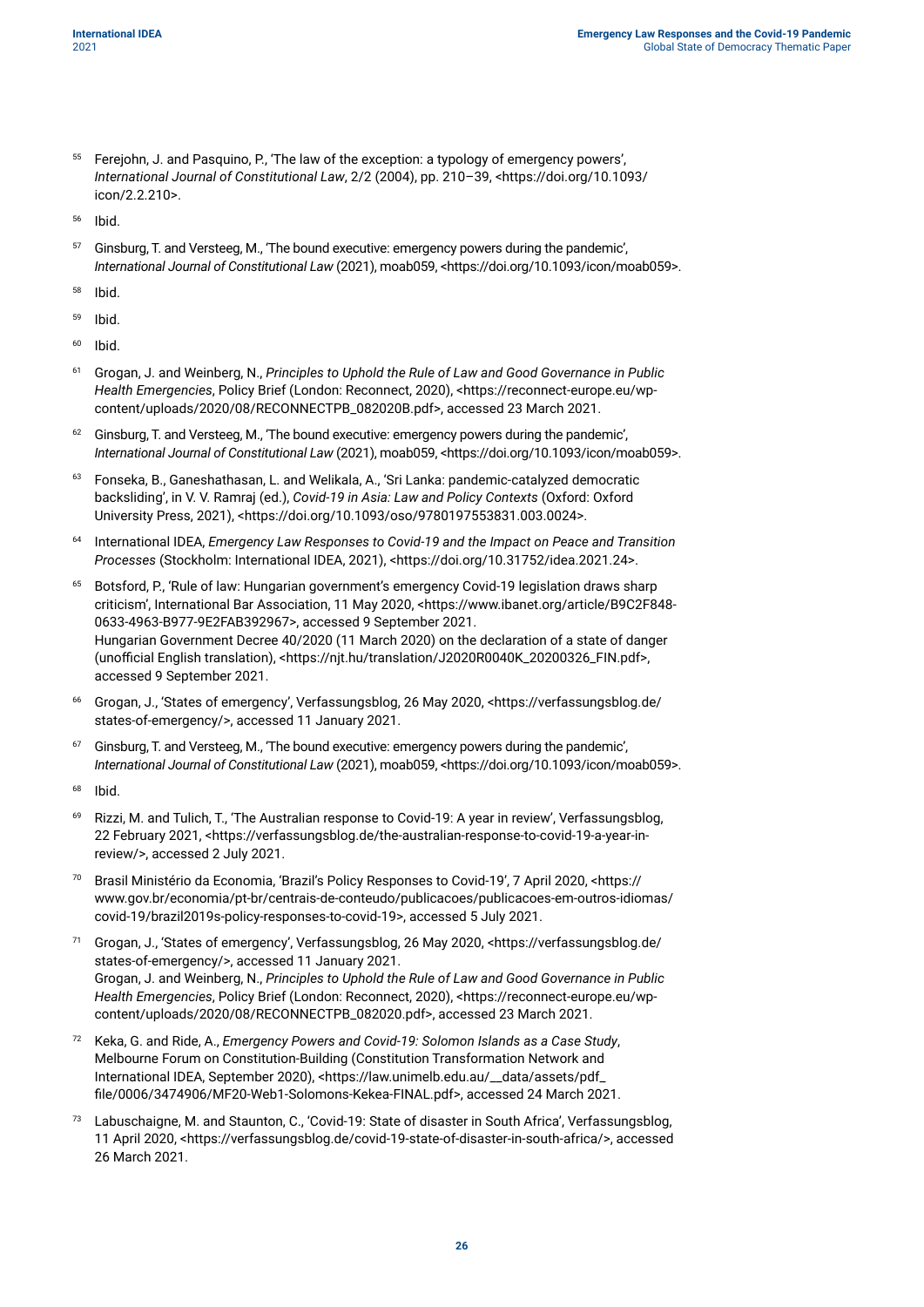- Bjørnskov, C. and Voigt, S., 'This time is different? On the use of emergency measures during the corona pandemic', *SSRN Electronic Journal*, 19 October 2020, <https://dx.doi.org/10.2139/ ssrn.3715043>.
- <sup>75</sup> International IDEA, *Emergency Law Responses to Covid-19 and the Impact on Peace and Transition Processes* (Stockholm: International IDEA, 2021), <https://doi.org/10.31752/idea.2021.24>. Molloy, S. et al., 'Emergency law responses and conflict-affected states in transition', Verfassungsblog, 13 March 2021, <[https://verfassungsblog.de/emergency-law-responses-and](https://verfassungsblog.de/emergency-law-responses-and-conflict-affected-states-in-transition/)[conflict-affected-states-in-transition/](https://verfassungsblog.de/emergency-law-responses-and-conflict-affected-states-in-transition/)>, accessed 9 September 2021.
- <sup>76</sup> See: Meyer, B., *Pandemic Populism: An Analysis of Populist Leaders' Responses to Covid-19* (London: Tony Blair Institute for Global Change, 2020), <https://institute.global/policy/pandemicpopulism-analysis-populist-leaders-responses-covid-19>, accessed 29 March 2021.
- <sup>77</sup> International IDEA, *Emergency Law Responses to Covid-19 and the Impact on Peace and Transition Processes* (Stockholm: International IDEA, 2021), <https://doi.org/10.31752/idea.2021.24>.
- <sup>78</sup> Ibid.
- <sup>79</sup> International IDEA, *Parliaments During the Covid-19 Pandemic*, Global State of Democracy Thematic Paper 2021, unpublished
- Makunya, T. M., 'DRC's Constitutional Court: Broken shield in overseeing the executive in emergencies?', Constitutionnet, 27 May 2020, <https://constitutionnet.org/news/drcsconstitutional-court-broken-shield-overseeing-executive-emergencies>, accessed 28 March 2021.
- 81 International IDEA, *Emergency Law Responses to Covid-19 and the Impact on Peace and Transition Processes* (Stockholm: International IDEA, 2021), <https://doi.org/10.31752/idea.2021.24>.
- 82 Hale, T. et al., *Variation in Government Responses to Covid-19*, BSG Working Paper BSG-WP-2020/032 (Oxford: Blavatnik School of Government, May 2020), <https://www.bsg.ox.ac.uk/ sites/default/files/2020-05/BSG-WP-2020-032-v6.0.pdf>, accessed 30 March 2021.
- 83 International IDEA, *Emergency Law Responses to Covid-19 and the Impact on Peace and Transition Processes* (Stockholm: International IDEA, 2021), <https://doi.org/10.31752/idea.2021.24>. Lexology, 'Coronavirus: Angola-State of public calamity and state of emergency', 8 June 2020, <https://www.lexology.com/library/detail.aspx?g=63b71d23-b66f-4690-adbd-567d1ee8bffc>, accessed 30 March 2021.
- <sup>84</sup> Supremo Tribunal Federal (STF) de Brasil, ADI 6.341 MC-Ref/DF, Rel. Min. Marco Aurélio, Relator(a) p/ Acórdão: Edson Fachin, Tribunal Pleno, j. 15 April 2020, 13 November 2020, <[http://portal.stf.](http://portal.stf.jus.br/processos/downloadPeca.asp?id=15344964720&ext=.pdf) [jus.br/processos/downloadPeca.asp?id=15344964720&ext=.pdf](http://portal.stf.jus.br/processos/downloadPeca.asp?id=15344964720&ext=.pdf)>, accessed 9 September 2021.
- <sup>85</sup> Kölling, M., 'Federalism and the Covid-19 crisis: A perspective from Spain', Forum of Federations, April 2020, <http://www.forumfed.org/2020/04/mario-kolling-federalism-and-covid-19/>, accessed 30 March 2021.
- 86 Palermo, F., 'Is there a space for federalism in times of emergency?', Verfassungsblog, 3 May 2020, <https://verfassungsblog.de/is-there-a-space-for-federalism-in-times-of-emergency/>, accessed 9 September 2021. See also: Forum of Federations, Collection: Dealing with the Covid Crisis in Federal and Devolved
	- Countries [online collection of case studies], <http://www.forumfed.org/collection/dealing-withthe-covid-crisis-in-federal-and-devolved-countries/>, accessed 30 March 2021.
- <sup>87</sup> Gross, O. and Ní Aoláin, F., *Law in Times of Crisis: Emergency Powers in Theory and Practice* (Cambridge: Cambridge University Press, 2006), <https://doi.org/10.1017/CBO9780511493997>.
- 88 Venice Commission (European Commission for Democracy Through Law), 'Compilation of Venice Commission Opinions and Reports on States of Emergency', CDL-PI(2020)003, 16 April 2020, [<https://rm.coe.int/venice-commission-compilation-on-states-of-emergency-eng/16809e85b9](https://rm.coe.int/venice-commission-compilation-on-states-of-emergency-eng/16809e85b9)>, accessed 9 September 2021.

Venice Commission (European Commission for Democracy Through Law), 'Respect for Democracy, Human Rights and the Rule of Law During States of Emergency – Reflections', CDLPI(2020)005Rev, 26 May 2020, <[https://www.venice.coe.int/webforms/documents/?pdf=CDL-](https://www.venice.coe.int/webforms/documents/?pdf=CDL-PI(2020)005rev-e)[PI\(2020\)005rev-e>](https://www.venice.coe.int/webforms/documents/?pdf=CDL-PI(2020)005rev-e), accessed 9 September 2021.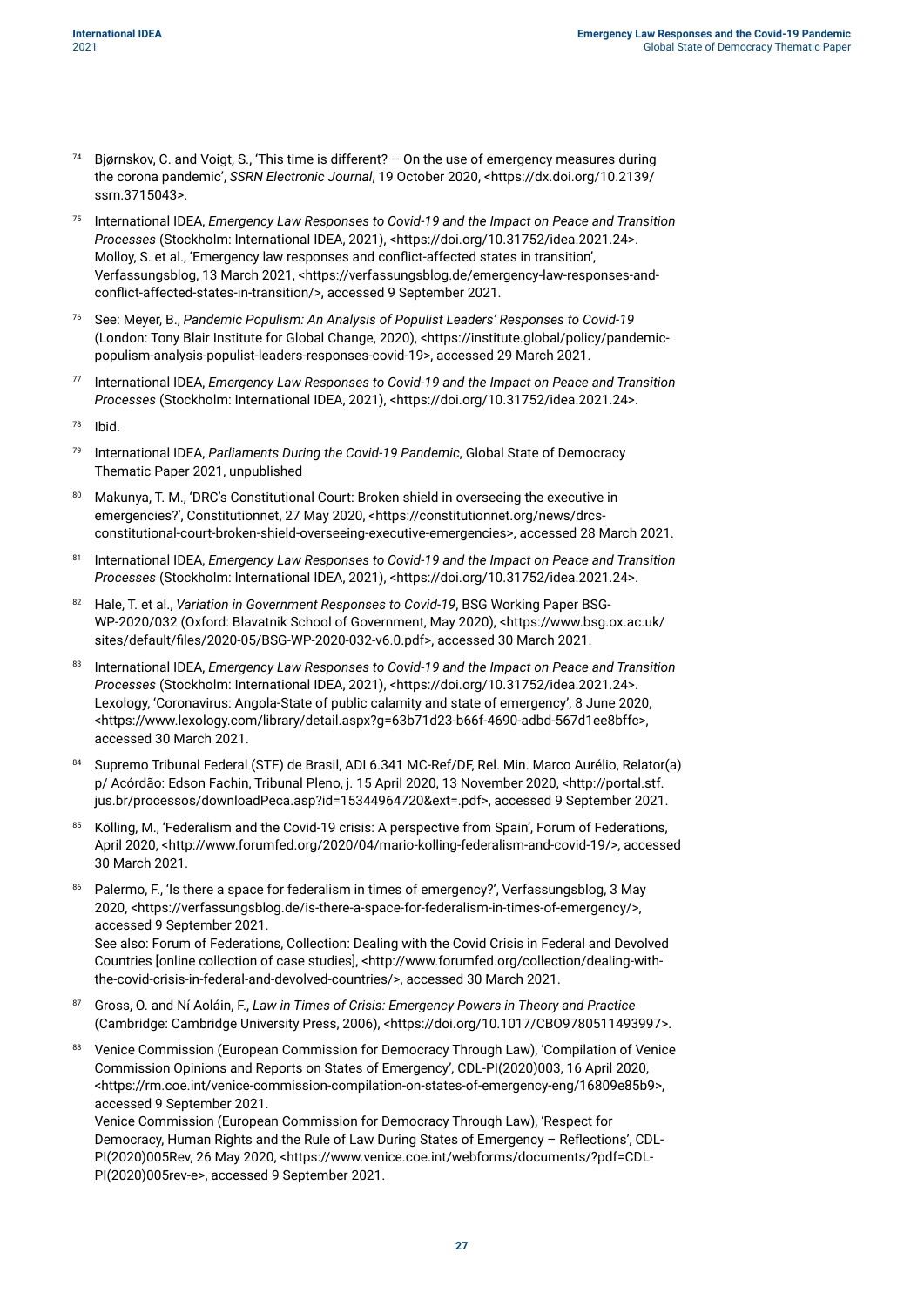- <sup>89</sup> Ibid., citing Rossiter, C., *Constitutional Dictatorship: Crisis Government in the Modern Democracies*  (Princeton: Princeton University Press, 1948).
- <sup>90</sup> International IDEA, *Emergency Law Responses to Covid-19 and the Impact on Peace and Transition Processes* (Stockholm: International IDEA, 2021), <https://doi.org/10.31752/idea.2021.24>. Patel, C., 'How Covid-19 infected human rights protection', East Asia Forum, 17 December 2020, <https://www.eastasiaforum.org/2020/12/17/how-covid-19-infected-human-rights-protection/>, accessed 30 March 2021.
- 91 European Center for Not-for-Profit-Law (ECNL), 'Civic Space in the Era of Securitized Covid-19 Responses,' ECNL, 25 February 2021, <https://ecnl.org/publications/civic-space-era-securitisedcovid-19-responses>, accessed 9 September 2021.
- <sup>92</sup> International IDEA, *Emergency Law Responses to Covid-19 and the Impact on Peace and Transition Processes* (Stockholm: International IDEA, 2021), <https://doi.org/10.31752/idea.2021.24>.
- 93 Campbell, I. and Jolliffe, K., 'The Role of the Security Sector in Covid-19 Response: An Opportunity to "Build Back Better"?', Saferworld Briefing, July 2020, <https://www.saferworld.org.uk/resources/ publications/1262-the-role-of-the-security-sector-in-covid-19-response-an-opportunity-to-buildback-better->, accessed 30 March 2021.
- Ferejohn, J. and Pasquino, P., 'The law of the exception: a typology of emergency powers', *International Journal of Constitutional Law*, 2/2 (2004), pp. 210–39, <[https://doi.org/10.1093/](https://doi.org/10.1093/icon/2.2.210) [icon/2.2.210>](https://doi.org/10.1093/icon/2.2.210).
- <sup>95</sup> Daly, T., 'Democracy and the global emergency shared experiences, starkly uneven impacts', Verfassungsblog, 15 May 2020, <https://verfassungsblog.de/democracy-and-the-globalemergency-shared-experiences-starkly-uneven-impacts/>, accessed 21 March 2021.
- <sup>96</sup> Ginsburg, T. and Versteeg, M., 'The bound executive: emergency powers during the pandemic', *International Journal of Constitutional Law* (2021), moab059, <https://doi.org/10.1093/icon/moab059>. Grogan, J. and Weinberg, N., *Principles to Uphold the Rule of Law and Good Governance in Public Health Emergencies*, Policy Brief (London: Reconnect, 2020), <https://reconnect-europe.eu/wpcontent/uploads/2020/08/RECONNECTPB\_082020B.pdf>, accessed 23 March 2021. Thomson, S. and Ip, E., 'Covid-19 emergency measures and the impending authoritarian pandemic', *Journal of Law and the Biosciences,* 7/1 (2020), <https://doi.org/10.1093/jlb/lsaa064>.
- <sup>97</sup> Grogan, J. and Weinberg, N., *Principles to Uphold the Rule of Law and Good Governance in Public Health Emergencies*, Policy Brief (London: Reconnect, 2020), <[https://reconnect-europe.eu/wp](https://reconnect-europe.eu/wp-content/uploads/2020/08/RECONNECTPB_082020.pdf)[content/uploads/2020/08/RECONNECTPB\\_082020.pdf](https://reconnect-europe.eu/wp-content/uploads/2020/08/RECONNECTPB_082020.pdf)>, accessed 23 March 2021. Yusingco, M. H., 'The Philippines' dalliance with authoritarianism in times of national emergency,' Verfassungsblog, 21 April 2020, <[https://verfassungsblog.de/the-philippines-dalliance-with](https://verfassungsblog.de/the-philippines-dalliance-with-authoritarianism-in-times-of-national-emergency/)[authoritarianism-in-times-of-national-emergency/](https://verfassungsblog.de/the-philippines-dalliance-with-authoritarianism-in-times-of-national-emergency/)>, accessed 9 September 2021.
- Ravia, H., Hammer, D. and Shoval, A., 'Hungary: Hungary suspends data subjects' rights under the GDPR due to the coronavirus pandemic', Mondaq, 4 June 2020, <https://www.mondaq.com/ privacy-protection/946538/hungary-suspends-data-subjects39-rights-under-the-gdpr-due-to-thecoronavirus-pandemic>, accessed 10 May 2021.
- <sup>99</sup> Panakal, D. D., 'Privacy vs. pandemic control in South Korea', *The National Law Review*, 2 July 2020, <https://www.natlawreview.com/article/privacy-vs-pandemic-control-south-korea>, accessed 10 May 2021.
- <sup>100</sup> Grogan, J. and Weinberg, N., *Principles to Uphold the Rule of Law and Good Governance in Public Health Emergencies*, Policy Brief (London: Reconnect, 2020), <[https://reconnect-europe.eu/wp](https://reconnect-europe.eu/wp-content/uploads/2020/08/RECONNECTPB_082020.pdf)[content/uploads/2020/08/RECONNECTPB\\_082020.pdf](https://reconnect-europe.eu/wp-content/uploads/2020/08/RECONNECTPB_082020.pdf)>, accessed 23 March 2021. Poland's near-total ban on abortion later succeeded through a Constitutional Tribunal ruling in January 2021.
- Ginsburg, T. and Versteeg, M., 'The bound executive: emergency powers during the pandemic', *International Journal of Constitutional Law* (2021), moab059, <https://doi.org/10.1093/icon/moab059>. Bjørnskov, C. and Voigt, S., 'The state of emergency virus', Verfassungsblog, 19 April 2020, <https://verfassungsblog.de/the-state-of-emergency-virus/>, accessed 27 March 2021.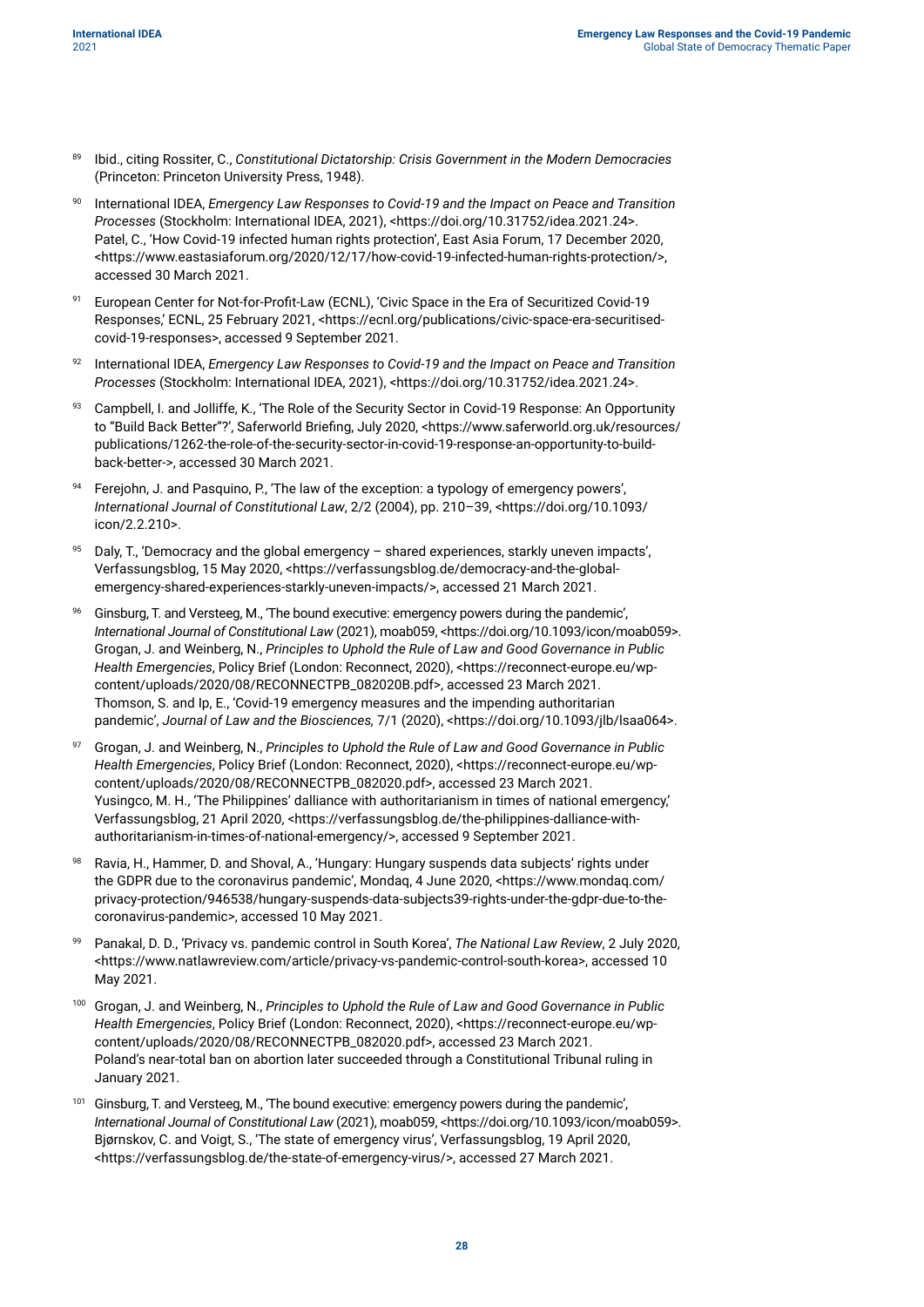<sup>102</sup> Kovács, K., 'Hungary's Orbánistan: A complete arsenal of emergency powers', Verfassungsblog, 6 April 2020, <https://verfassungsblog.de/hungarys-orbanistan-a-complete-arsenal-of-emergencypowers/>, accessed 30 March 2021.

Jaraczewski, J., 'An emergency by any other name? Measures against the Covid-19 pandemic in Poland', Verfassungsblog, 24 April 2020, <https://verfassungsblog.de/an-emergency-by-any-othername-measures-against-the-covid-19-pandemic-in-poland/>, accessed 30 March 2021.

- Balasubramaniam, R. R., 'Covid-19: Malaysia and the return of rule by law', Verfassungsblog, 16 May 2020, <https://verfassungsblog.de/covid-19-malaysia-and-the-return-of-rule-by-law/>, accessed 30 March 2021.
- Ginsburg, T. and Versteeg, M., 'The bound executive: emergency powers during the pandemic', *International Journal of Constitutional Law* (2021), moab059, <https://doi.org/10.1093/icon/moab059>.
- <sup>105</sup> International IDEA, *Emergency Law Responses to Covid-19 and the Impact on Peace and Transition Processes* (Stockholm: International IDEA, 2021), <https://doi.org/10.31752/idea.2021.24>.
- <sup>106</sup> Asal, V., Flanigan, S. and Szekely, O., 'Doing good while killing: Why some insurgent groups provide community services', *Terrorism and Political Violence*, 15 May 2020, <https://doi.org/10.1080/095 46553.2020.1745775>.
- <sup>107</sup> Bartulac Blanc, T., 'How the pandemic has laid bare Somalia's weak governing structures', in J. Blanc and F. Z. Brown (eds), *Conflict Zones in the Time of Coronavirus: War and War by Other Means* (Carnegie Endowment for International Peace, 2020), <https://carnegieendowment. org/2020/12/17/how-pandemic-has-laid-bare-somalia-s-weak-governing-structures-pub-83472>, accessed 7 April 2021. Halawa, H., 'A beleaguered Iraq faces interlocking pandemic crises', in ibid. Sadjadpour, K., 'Why Iran and its proxies remain undeterred by the pandemic', in ibid.
- <sup>108</sup> International IDEA, *Taking Stock of Regional Democratic Trends in Latin America and the Caribbean Before and During the Covid-19 Pandemic*, GSOD In Focus, Special Brief (Stockholm: International IDEA, 2020), <https://doi.org/10.31752/idea.2020.63>.
- <sup>109</sup> Bell, C., 'Covid-19 and violent conflict: responding to predictable unpredictability', *Just Security*, 24 March 2020, <https://www.justsecurity.org/69340/covid-19-and-violent-conflict-responding-topredictable-unpredictability/>, accessed 6 August 2021. Blanc, J., Brown, F. Z. and Press, B., 'Introduction', in *Conflict Zones in the Time of Coronavirus: War and War by Other Means* (Carnegie Endowment for International Peace, 2020), <https:// carnegieendowment.org/2020/12/17/conflict-zones-in-time-of-coronavirus-war-and-war-by-othermeans-pub-83462>, accessed 30 March 2021. International IDEA, *Emergency Law Responses to Covid-19 and the Impact on Peace and Transition Processes* (Stockholm: International IDEA, 2021), <https://doi.org/10.31752/idea.2021.24>.
- <sup>110</sup> De Waal, T., 'How different post-Soviet conflict zones have fared amid the pandemic', in J. Blanc and F. Z. Brown (eds), *Conflict Zones in the Time of Coronavirus: War and War by Other Means* (Carnegie Endowment for International Peace, 2020), <https://carnegieendowment. org/2020/12/17/how-different-post-soviet-conflict-zones-have-fared-amid-pandemic-pub-83466>, accessed 7 April 2021.
- <sup>111</sup> Toro, F., 'The pandemic accelerates Venezuela's transformation into a police state', in J. Blanc and F. Z. Brown (eds), *Conflict Zones in the Time of Coronavirus: War and War by Other Means* (Carnegie Endowment for International Peace, 2020), <https://carnegieendowment.org/2020/12/17/ pandemic-accelerates-venezuela-s-transformation-into-police-state-pub-83474>, accessed 7 April 2021.
- <sup>112</sup> Daly, T., 'Democracy and the global emergency shared experiences, starkly uneven impacts', Verfassungsblog, 15 May 2020, <https://verfassungsblog.de/democracy-and-the-globalemergency-shared-experiences-starkly-uneven-impacts/>, accessed 21 March 2021.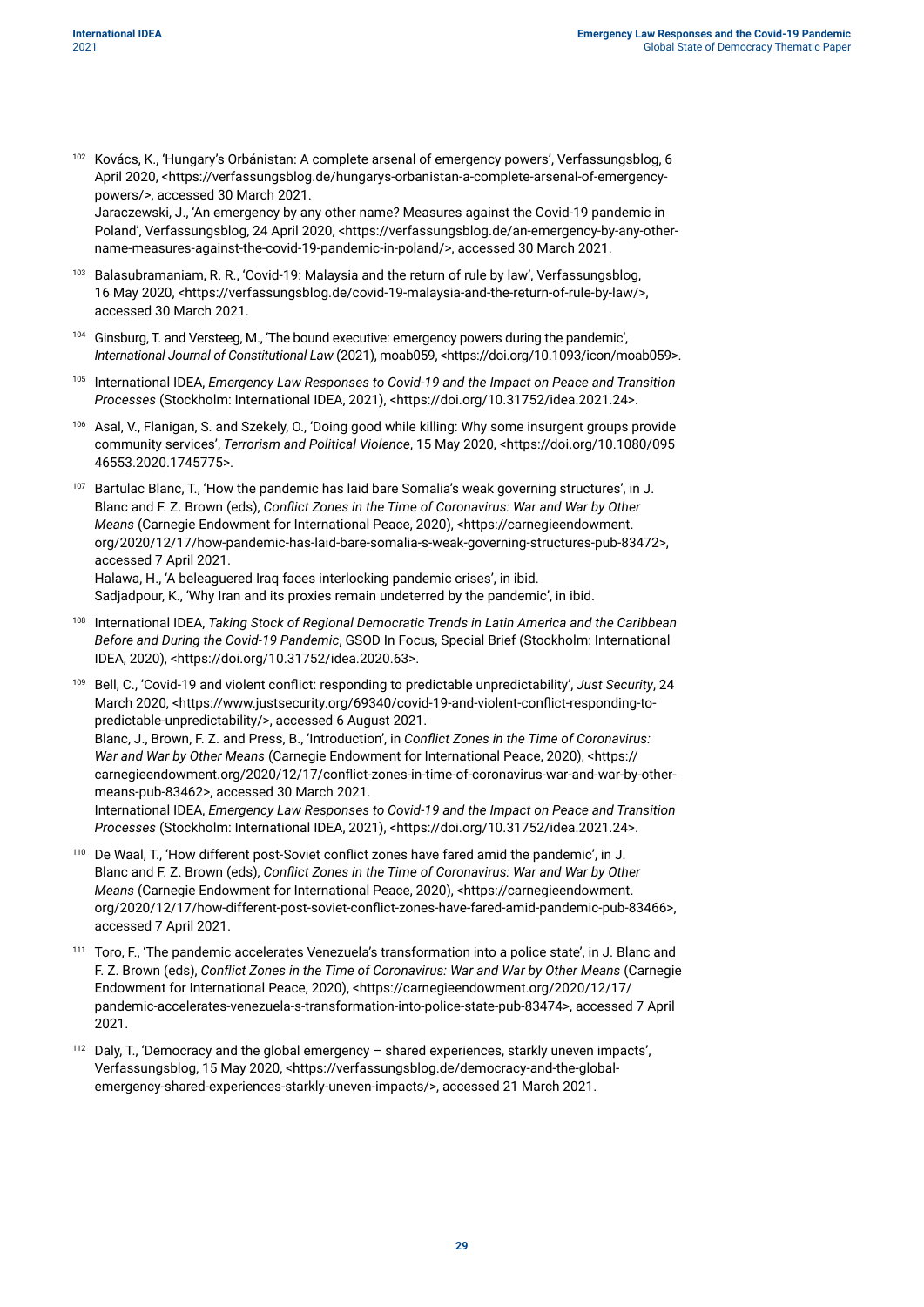### <span id="page-42-0"></span>**About International IDEA**

The International Institute for Democracy and Electoral Assistance (International IDEA) is an intergovernmental organization with the mission to advance democracy worldwide, as a universal human aspiration and enabler of sustainable development. We do this by supporting the building, strengthening and safeguarding of democratic political institutions and processes at all levels. Our vision is a world in which democratic processes, actors and institutions are inclusive and accountable and deliver sustainable development to all.

#### **WHAT DO WE DO?**

In our work we focus on three main impact areas: electoral processes; constitution-building processes; and political participation and representation. The themes of gender and inclusion, conflict sensitivity and sustainable development are mainstreamed across all our areas of work. International IDEA provides analyses of global and regional democratic trends; produces comparative knowledge on good international democratic practices; offers technical assistance and capacity-building on democratic reform to actors engaged in democratic processes; and convenes dialogue on issues relevant to the public debate on democracy and democracy building.

#### **WHERE DO WE WORK?**

Our headquarters is located in Stockholm, and we have regional and country offices in Africa, the Asia-Pacific, Europe, and Latin America and the Caribbean. International IDEA is a Permanent Observer to the United Nations and is accredited to European Union institutions.

<https://www.idea.int>